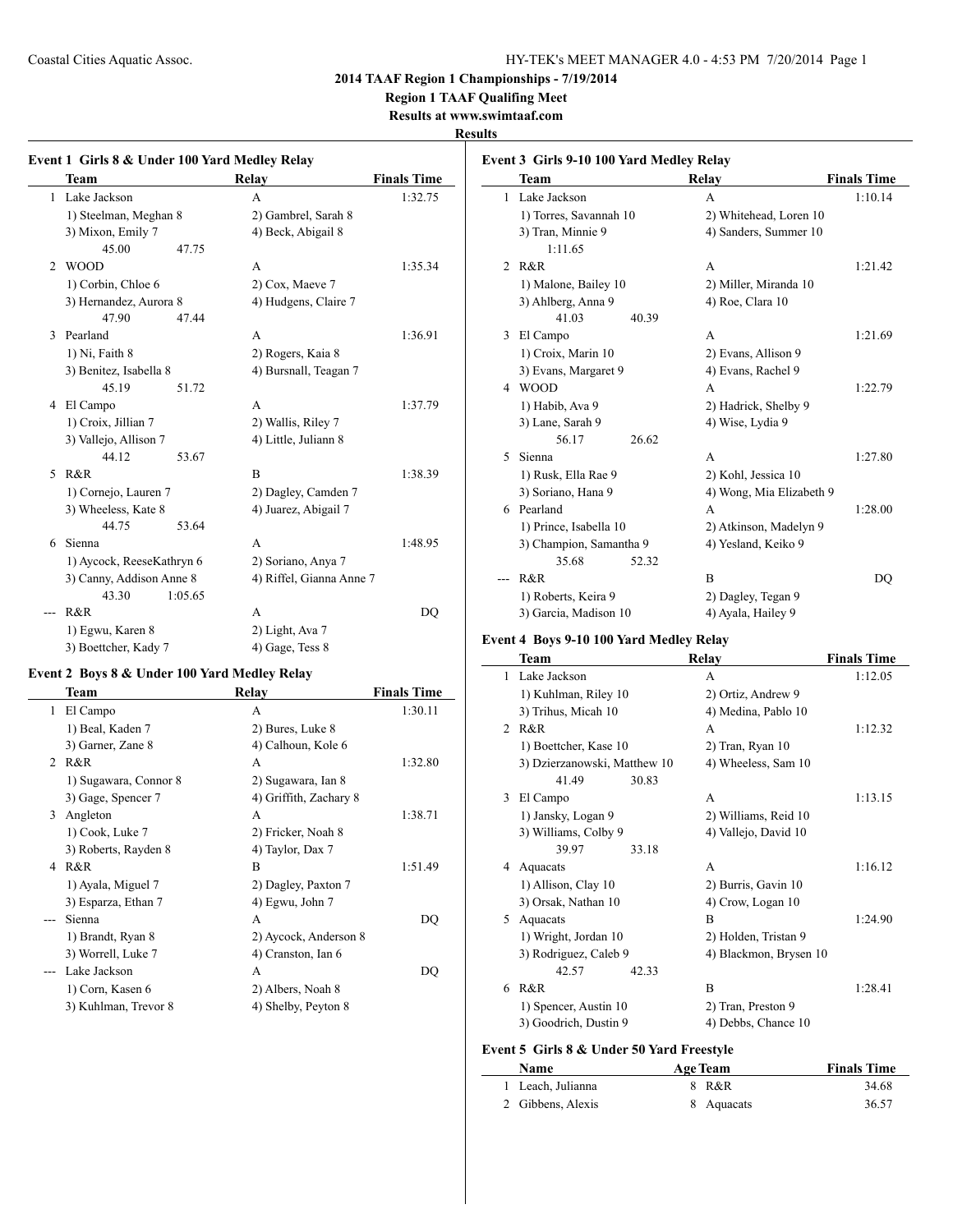**Region 1 TAAF Qualifing Meet Results at www.swimtaaf.com**

# **Results**

| (Event 5 Girls 8 & Under 50 Yard Freestyle) |                  |       |   |                 |                    |
|---------------------------------------------|------------------|-------|---|-----------------|--------------------|
|                                             | <b>Name</b>      |       |   | <b>Age Team</b> | <b>Finals Time</b> |
| 3                                           | Hanson, Cayley   |       | 8 | Deer Park       | 40.83              |
| 4                                           | Rodriguez, Chloe |       | 8 | Aquacats        | 43.50              |
| 5                                           | Wilson, Kallie   |       | 8 | Golden Triangle | 44.52              |
| 6                                           | Woodall, Evie    |       | 7 | Golden Triangle | 46.00              |
| 7                                           | Juarez, Abigail  |       | 7 | R&R             | 51.19              |
| 8                                           | Kesler, Mallory  |       | 7 | Lake Jackson    | 52.64              |
| 9                                           | Cook, Julia      |       | 6 | Angleton        | 53.95              |
| 10                                          | Hill, Addison    |       | 8 | Angleton        | 55.11              |
| 11                                          | Hoffmann, Leah   |       | 7 | Golden Triangle | 56.50              |
| 12                                          | Douglas, Maelynn |       | 7 | Golden Triangle | 1:01.87            |
| 13                                          | Reyes, Emily     |       | 7 | Aquacats        | 1:05.55            |
| 14                                          | Oxford, Emma     |       | 6 | Golden Triangle | 1:07.58            |
| 15                                          | Woodul, Reese    |       | 7 | Golden Triangle | 1:09.34            |
| 16                                          | Bennett, Kenidy  |       | 7 | Golden Triangle | 1:10.00            |
| 17                                          | Grones, Bethany  |       | 8 | Palacios        | 1:11.68            |
|                                             | 30.27            | 39.37 |   | 48.07           |                    |
| 18                                          | Jennings, Jenna  |       | 6 | Angleton        | 1:19.42            |
| 19                                          | Dean, Brett      |       | 5 | Angleton        | 1:24.91            |
| 20                                          | Martin, Sofie    |       | 6 | Golden Triangle | 1:47.58            |
|                                             | 1:56.70          |       |   |                 |                    |

### **Event 6 Boys 8 & Under 50 Yard Freestyle**

|    | <b>Name</b>       |   | <b>Age Team</b> | <b>Finals Time</b> |
|----|-------------------|---|-----------------|--------------------|
| 1  | Spencer, Oliver   | 7 | Aquacats        | 36.71              |
| 2  | Goudeau, Cannon   | 8 | Wharton         | 36.95              |
| 3  | Chaney, Donovan   | 8 | Golden Triangle | 39.18              |
| 4  | Meaux, Brandt     | 8 | Golden Triangle | 40.11              |
| 5  | Griffith, Zachary | 8 | R&R             | 41.00              |
| 6  | Fricker, Noah     | 8 | Angleton        | 42.00              |
| 7  | Beal, Kaden       | 7 | El Campo        | 45.63              |
| 8  | Myers, Mason      | 7 | Golden Triangle | 48.21              |
| 9  | Ware, Grant       | 8 | Wharton         | 48.53              |
| 10 | Stavinoha, Brady  |   | Wharton         | 50.54              |
| 11 | Somers, Xander    | 7 | Golden Triangle | 51.72              |
| 12 | Carlisle, Caden   |   | Freeport        | 56.60              |
| 13 | Shelby, Peyton    | 8 | Lake Jackson    | 1:03.19            |
| 14 | Rodriguez, Joey   |   | Aquacats        | 1:06.77            |
| 15 | Hill, Aiden       | 5 | Angleton        | 1:24.34            |

## **Event 7 Girls 9-10 50 Yard Freestyle**

|    | Name                        |    | <b>Age Team</b> | <b>Finals Time</b> |
|----|-----------------------------|----|-----------------|--------------------|
| 1  | Irani, Isabelle             | 10 | <b>WOOD</b>     | 30.36              |
| 2  | Calhoun, Kenadi             | 10 | El Campo        | 30.80              |
| 3  | Driscoll, Kennedy           | 10 | Golden Triangle | 32.04              |
| 4  | Stavinoha, Teagan           | 10 | Wharton         | 33.02              |
| 5  | Chancoco, Deanna            | 10 | R&R             | 33.05              |
| 6  | Copenhaver, Sarah           | 10 | Freeport        | 35.00              |
| 7  | Simons, Sami                | 10 | Aquacats        | 36.50              |
| 8  | Grones, Brooke              | 10 | Palacios        | 36.54              |
| 9  | Sealy, Angel                | 10 | <b>WOTB</b>     | 36.61              |
| 10 | Eaves, Lauren               | 10 | Golden Triangle | 36.85              |
| 11 | Prince, Isabella            | 10 | Pearland        | 37.87              |
| 12 | Roe, Clara                  | 10 | R&R             | 38.07              |
| 13 | Bourgeois-Solomon, Sovereig | 9  | Angleton        | 38.20              |

| 14 | Kuchera, Colbye        | 10 | Golden Triangle | 38.73   |
|----|------------------------|----|-----------------|---------|
| 15 | Jones, Grace           | 9  | R&R             | 38.75   |
| 16 | Green, Emily           | 9  | Angleton        | 39.31   |
| 17 | Carlisle, Alexis       | 10 | Freeport        | 39.50   |
| 18 | Gonzalez-Yanni, Gracyn | 10 | <b>TXCTY</b>    | 39.84   |
| 19 | Kessler, Susanna       | 9  | Palacios        | 40.77   |
| 20 | Uribe, Isabella        | 9  | Golden Triangle | 41.59   |
| 21 | Parrish, Emry          | 10 | Deer Park       | 42.70   |
| 22 | Shaw, Olivia           | 10 | Golden Triangle | 43.13   |
| 23 | Ware, Lauren           | 10 | Wharton         | 43.16   |
| 24 | DeWoody, Raegan        | 9  | Aquacats        | 45.86   |
| 25 | Hanson, Alyssa         | 10 | <b>TXCTY</b>    | 49.61   |
| 26 | Avalos, Isabel         | 9  | Angleton        | 50.00   |
| 27 | Sias, Holly            | 9  | Golden Triangle | 57.50   |
| 28 | Leiva, Victoria        | 9  | Golden Triangle | 59.01   |
| 29 | Conner, Kaylee         | 10 | Angleton        | 1:25.85 |

## **Event 8 Boys 9-10 50 Yard Freestyle**

|    | Name               |    | <b>Age Team</b> | <b>Finals Time</b> |
|----|--------------------|----|-----------------|--------------------|
| 1  | Terpening, Kolton  | 10 | <b>UNAT</b>     | 30.01              |
| 2  | Driscoll, Cael     | 9  | Golden Triangle | 31.38              |
| 3  | Black, Aaron       | 10 | Angleton        | 31.56              |
| 4  | Black, Abel        | 10 | Angleton        | 31.92              |
| 5  | Bay, Justin        | 10 | Deer Park       | 32.64              |
| 6  | Howell, Andrew     | 9  | Wharton         | 36.02              |
| 7  | Huffhines, Donivan | 10 | Freeport        | 36.06              |
| 8  | Allison, Clay      | 10 | Aquacats        | 36.49              |
| 9  | Holden, Tristan    | 9  | Aquacats        | 38.93              |
| 10 | Angel, Colin       | 10 | Golden Triangle | 38.98              |
| 11 | Stephens, Connor   | 9  | Aquacats        | 39.76              |
| 12 | Cooper, Caleb      | 10 | <b>WOTB</b>     | 40.67              |
| 13 | Riley, Donte       | 10 | Golden Triangle | 41.46              |
| 14 | Spencer, Austin    | 10 | R&R             | 43.81              |
| 15 | Brooks, Mathew     | 9  | Aquacats        | 44.32              |
| 16 | Castaneda, Dylan   | 10 | Golden Triangle | 45.70              |
| 17 | Franseis, Neil     | 10 | R&R             | 46.63              |
| 18 | Ryman, Tanner      | 10 | Aquacats        | 47.49              |
| 19 | Mann, Bryce        | 9  | <b>WOTB</b>     | 54.09              |

## **Event 9 Girls 6 & Under 25 Yard Backstroke**

|    | Name                 |   | <b>Age Team</b> | <b>Finals Time</b> |
|----|----------------------|---|-----------------|--------------------|
| 1  | Alade, Naomi         | 6 | Bellaire        | 24.72              |
| 2  | Cardenas, Isabella   | 6 | Golden Triangle | 24.82              |
| 3  | Corbin, Chloe        | 6 | <b>WOOD</b>     | 25.39              |
| 4  | Gibbens, Iralynn     | 6 | Aquacats        | 25.53              |
| 5  | Marascio, Ellington  | 6 | <b>WOOD</b>     | 25.69              |
| 6  | Staszesky, Lillian   | 6 | Aquacats        | 27.13              |
| 7  | Aycock, ReeseKathryn | 6 | Sienna          | 27.31              |
| 8  | Cook, Julia          | 6 | Angleton        | 27.71              |
| 9  | Cranston, Jillian    | 6 | Sienna          | 30.52              |
| 10 | Brandt, Mallory      | 6 | Sienna          | 31.27              |
| 11 | Egwu, Laurel         | 6 | R&R             | 31.47              |
| 12 | Kubecka, Ansley      | 6 | Palacios        | 31.79              |
| 13 | Easter, Elliana      | 6 | Sienna          | 33.33              |
| 14 | Joyner, Taylor       | 6 | Sienna          | 33.39              |
| 15 | Robles, Aubrey       | 5 | Aquacats        | 34.14              |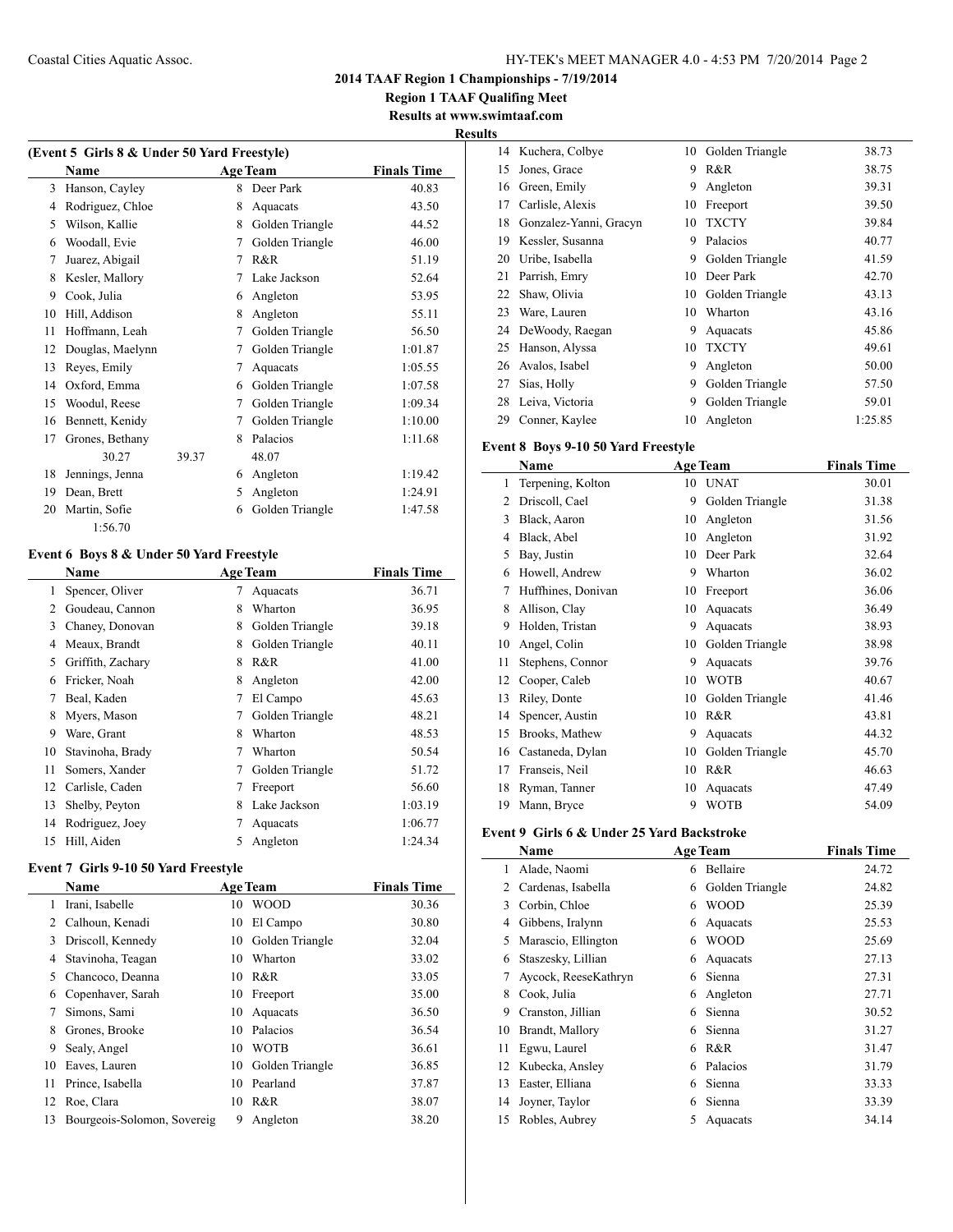**Region 1 TAAF Qualifing Meet Results at www.swimtaaf.com**

# **Results**

 $\overline{\phantom{a}}$ 

|       | (Event 9 Girls 6 & Under 25 Yard Backstroke) |    |                 |                    |  |
|-------|----------------------------------------------|----|-----------------|--------------------|--|
|       | Name                                         |    | <b>Age Team</b> | <b>Finals Time</b> |  |
| 16    | Ashworth, Madilyn                            | 6  | Aquacats        | 34.51              |  |
| $*17$ | Atkinson, Elanor                             | 6  | Pearland        | 36.23              |  |
| $*17$ | Jorissen, Adalade                            | 6  | Sienna          | 36.23              |  |
| 19    | Oxford, Emma                                 | 6  | Golden Triangle | 36.52              |  |
| 20    | Wallis, Abby                                 | 5. | El Campo        | 37.18              |  |
| 21    | Martin, Sofie                                | 6  | Golden Triangle | 37.93              |  |
|       | 22 Ly, Danica                                | 6  | Sienna          | 40.53              |  |
| 23    | Wheeless, Ella                               | 5  | R&R             | 40.62              |  |
| 24    | Boettcher, Kyleigh                           | 5  | R&R             | 44.41              |  |
| 25    | Brunson, Eden                                | 4  | <b>TXCTY</b>    | 44.83              |  |
| 26    | Castillo, Rachel                             | 6  | Aquacats        | 49.00              |  |
| 27    | Dean, Brett                                  | 5  | Angleton        | 1:06.56            |  |
|       |                                              |    |                 |                    |  |

## **Event 10 Boys 6 & Under 25 Yard Backstroke**

 $\overline{\phantom{a}}$ 

 $\overline{\phantom{0}}$ 

|                | Name               | <b>Age Team</b> |                 | <b>Finals Time</b> |
|----------------|--------------------|-----------------|-----------------|--------------------|
| 1              | Townsend, Jathen   | 6               | Golden Triangle | 22.07              |
| 2              | Tabakov, Daniel    | 6               | R&R             | 25.33              |
| 3              | Corn, Kasen        | 6               | Lake Jackson    | 25.81              |
| $\overline{4}$ | Buckner, Jack      | 6               | R&R             | 26.91              |
| 5              | Todd, Reid         | 6               | Golden Triangle | 27.80              |
| 6              | Nguyen, Landyn     | 6               | Golden Triangle | 29.07              |
| 7              | Davis, Harry       | 6               | <b>WOOD</b>     | 29.58              |
| 8              | Krenek, Bryce      | 6               | El Campo        | 30.92              |
| 9              | Leach, Jojo        | 6               | R&R             | 31.00              |
| 10             | Ni, Caleb          | 5               | Pearland        | 31.19              |
| 11             | Mixon, Luke        | 6               | Lake Jackson    | 32.98              |
| 12             | Hillman, Andrew    | 5               | <b>WOTB</b>     | 34.40              |
| 13             | Calhoun, Kole      | 6               | El Campo        | 34.69              |
| 14             | Koelzer, Drew      | 5               | R&R             | 34.76              |
| 15             | Alade, Joshua      | 5               | Bellaire        | 40.24              |
| 16             | Vrazel, Colton     | 6               | Angleton        | 41.77              |
| 17             | Montague, Jaden    | 6               | Aquacats        | 42.53              |
| 18             | Spencer, Keegan    | 5               | Aquacats        | 43.34              |
| 19             | Fisher, Jack       | 5               | Sienna          | 45.01              |
| 20             | Sones, Paul Ryan   | 6               | Aquacats        | 47.13              |
| 21             | Riffel, Gavin      | 4               | Sienna          | 48.32              |
| 22             | Benalcazar, Julian | 5               | <b>TXCTY</b>    | 51.35              |
| 23             | Hudgens, Adam      | 4               | <b>WOOD</b>     | 56.53              |
| ---            | Canny, Wyatt       | 5               | Sienna          | DO                 |

## **Event 11 Girls 8 & Under 25 Yard Backstroke**

|    | <b>Name</b>       | <b>Age Team</b> | <b>Finals Time</b> |       |
|----|-------------------|-----------------|--------------------|-------|
| 1  | Gambrel, Sarah    | 8               | Lake Jackson       | 19.67 |
| 2  | Koenst, Katelyn   | 8               | <b>TXCTY</b>       | 19.89 |
| 3  | Gibbens, Alexis   | 8               | Aquacats           | 20.69 |
| 4  | Hernandez, Aurora | 8               | <b>WOOD</b>        | 22.11 |
| 5  | Demers, Avery     | 8               | <b>TXCTY</b>       | 22.86 |
| 6  | Mbaraka, Marya    | 8               | Lake Jackson       | 23.24 |
| 7  | Wilson, Kallie    | 8               | Golden Triangle    | 23.48 |
| 8  | Liu, Rachel       | 7               | <b>WOOD</b>        | 23.68 |
| 9  | Ni, Faith         | 8               | Pearland           | 23.74 |
| 10 | Andrews, Kaia     | 8               | Angleton           | 23.80 |
| 11 | Egwu, Karen       | 8               | R&R                | 24.31 |
| 12 | Bursnall, Teagan  |                 | Pearland           | 24.95 |

| 13  | Ryman, Nicole       | 7              | Aquacats        | 24.97 |
|-----|---------------------|----------------|-----------------|-------|
| 14  | Hason, Kaylie       | 8              | <b>TXCTY</b>    | 25.34 |
| 15  | Cox, Maeve          | $\tau$         | <b>WOOD</b>     | 25.37 |
| 16  | Rodriguez, Chloe    | 8              | Aquacats        | 25.92 |
| 17  | Canny, Addison Anne | 8              | Sienna          | 26.15 |
| 18  | Boettcher, Kady     | 7              | R&R             | 26.17 |
| 19  | Hudgens, Claire     | 7              | <b>WOOD</b>     | 26.26 |
| 20  | Vo, Taylor          | 7              | Golden Triangle | 26.36 |
| 21  | Loehr, Lucy         | 8              | <b>WOOD</b>     | 26.54 |
| 22  | Moya, Megan         | 7              | Aquacats        | 26.99 |
| 23  | Ashworth, Morgan    | 8              | Aquacats        | 27.05 |
| 24  | Little, Juliann     | 8              | El Campo        | 27.54 |
| 25  | Breazeale, Judah    | 8              | Aquacats        | 27.89 |
| 26  | Croix, Jillian      | $\overline{7}$ | El Campo        | 27.99 |
| 27  | Woodall, Evie       | 7              | Golden Triangle | 28.47 |
| 28  | Atkinson, Elysa     | 8              | <b>TXCTY</b>    | 28.49 |
| 29  | He, Arella          | 7              | Pearland        | 28.78 |
| 30  | Cornejo, Lauren     | 7              | R&R             | 29.03 |
| 31  | Woodul, Reese       | 7              | Golden Triangle | 29.42 |
| 32  | Burt, Kaitlyn       | 8              | Pearland        | 29.82 |
| 33  | Williamson, Melanie | 7              | <b>TXCTY</b>    | 30.06 |
| 34  | Douglas, Maelynn    | 7              | Golden Triangle | 30.67 |
| 35  | Severence, Shayla   | 8              | Wharton         | 31.85 |
| 36  | Kadlecik, Grace     | 7              | Lake Jackson    | 32.22 |
| 37  | Hoffmann, Leah      | 7              | Golden Triangle | 32.24 |
| 38  | Gangu, Vaneesha     | 8              | <b>WOOD</b>     | 32.86 |
| 39  | Garcia, Cora        | 8              | <b>WOOD</b>     | 37.18 |
| 40  | Reyes, Emily        | 7              | Aquacats        | 41.55 |
| --- | Hatfield, Scout     | 8              | <b>WOOD</b>     | DO    |

## **Event 12 Boys 8 & Under 25 Yard Backstroke**

|    | Name              |   | <b>Age Team</b> | <b>Finals Time</b> |
|----|-------------------|---|-----------------|--------------------|
| 1  | Goudeau, Cannon   | 8 | Wharton         | 21.33              |
| 2  | Garner, Zane      | 8 | El Campo        | 21.59              |
| 3  | Chaney, Donovan   | 8 | Golden Triangle | 22.40              |
| 4  | Aycock, Anderson  | 8 | Sienna          | 22.65              |
| 5  | Tercero, Benjamin | 8 | La Porte        | 22.75              |
| 6  | Walker, Colton    | 8 | Deer Park       | 23.09              |
| 7  | Beal, Kaden       | 7 | El Campo        | 23.23              |
| 8  | Dagley, Paxton    | 7 | R&R             | 23.77              |
| 9  | Sugawara, Connor  | 8 | R&R             | 23.86              |
| 10 | Stephens, Slade   | 7 | <b>WOOD</b>     | 23.95              |
| 11 | Cook, Luke        | 7 | Angleton        | 24.32              |
| 12 | Cox, JR           | 8 | <b>WOOD</b>     | 24.35              |
| 13 | Ni, Joshua        | 7 | Pearland        | 24.62              |
| 14 | Myers, Mason      | 7 | Golden Triangle | 25.53              |
| 15 | Shelby, Peyton    | 8 | Lake Jackson    | 25.60              |
| 16 | Taylor, Dax       | 7 | Angleton        | 25.69              |
| 17 | Somers, Xander    | 7 | Golden Triangle | 26.28              |
| 18 | Brandt, Ryan      | 8 | Sienna          | 26.36              |
| 19 | Esparza, Ethan    | 7 | R&R             | 26.90              |
| 20 | Stavinoha, Brady  | 7 | Wharton         | 27.04              |
| 21 | Ware, Grant       | 8 | Wharton         | 28.62              |
| 22 | Carlisle, Caden   | 7 | Freeport        | 28.98              |
| 23 | Ayala, Miguel     | 7 | R&R             | 33.70              |
| 24 | Horvat, Alexander | 7 | Pearland        | 35.80              |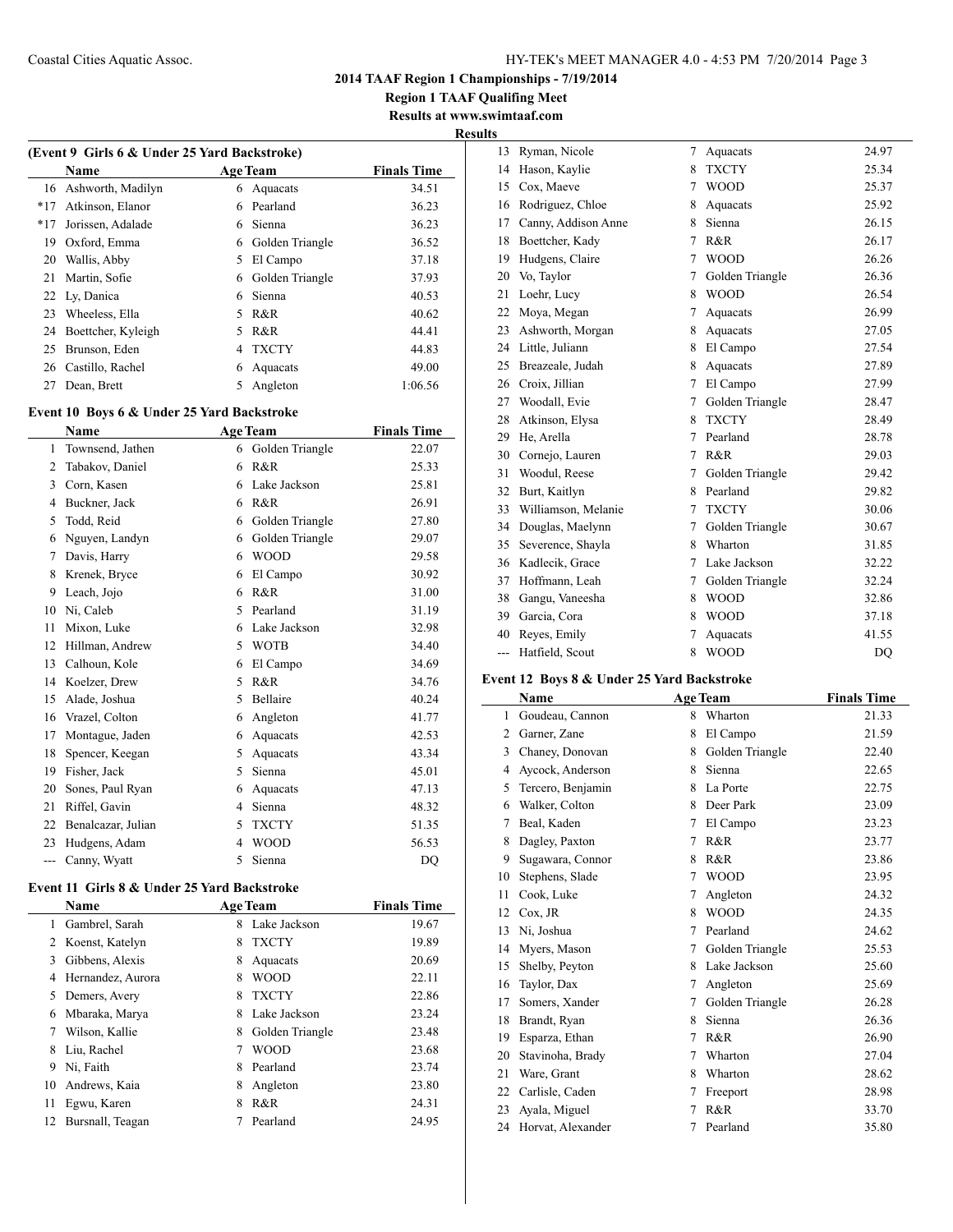**Region 1 TAAF Qualifing Meet Results at www.swimtaaf.com**

**Results**

| (Event 12 Boys 8 & Under 25 Yard Backstroke) |                                        |                |                    |                    |  |
|----------------------------------------------|----------------------------------------|----------------|--------------------|--------------------|--|
|                                              | Name                                   |                | <b>Age Team</b>    | <b>Finals Time</b> |  |
| 25                                           | Smothers, Jeremy                       | 8              | <b>TXCTY</b>       | 36.29              |  |
| 26                                           | Rodriguez, Joey                        | $\overline{7}$ | Aquacats           | 36.68              |  |
|                                              | --- Alvarez Ward, Ivano                |                | 8 WOOD             | DO                 |  |
| ---                                          | Derleth, Trystan                       | 8              | Angleton           | DO                 |  |
|                                              | Event 13 Girls 9-10 25 Yard Backstroke |                |                    |                    |  |
|                                              | Name                                   |                | <b>Age Team</b>    | <b>Finals Time</b> |  |
| 1                                            | Draeger, Isabelle                      |                | 10 WOOD            | 17.51              |  |
| $\overline{c}$                               | Beal, Kendall                          |                | 10 El Campo        | 18.03              |  |
| 3                                            | Copenhaver, Sarah                      |                | 10 Freeport        | 18.95              |  |
| $\overline{4}$                               | Vrazel, Elizabeth                      |                | 9 Angleton         | 19.27              |  |
| 5                                            | Bollich, Rebecca                       |                | 10 Bellaire        | 19.68              |  |
| 6                                            | Carroll, Alyssa                        |                | 10 Deer Park       | 20.38              |  |
| $\tau$                                       | Velazquez, Kelly                       |                | 10 Golden Triangle | 20.39              |  |
| 8                                            | Green, Emily                           |                | 9 Angleton         | 20.71              |  |
| 9                                            | Prince, Isabella                       |                | 10 Pearland        | 20.78              |  |
| 10                                           | Malone, Bailey                         |                | 10 R&R             | 20.99              |  |
| 11                                           | Berger, Lucy                           |                | 10 Lake Jackson    | 21.01              |  |
| 12                                           | Wise, Lydia                            |                | 9 WOOD             | 21.27              |  |
| 13                                           | Landry, Maggie                         |                | 10 Golden Triangle | 21.35              |  |
| 14                                           | Croix, Marin                           |                | 10 El Campo        | 21.40              |  |
| $*15$                                        | Sealy, Angel                           |                | 10 WOTB            | 21.70              |  |
| $*15$                                        | Rusk, Ella Rae                         |                | 9 Sienna           | 21.70              |  |
| 17                                           | Carlisle, Alexis                       |                | 10 Freeport        | 21.74              |  |
| 18                                           | Yesland, Keiko                         |                | 9 Pearland         | 22.12              |  |
| 19                                           | Parrish, Emry                          |                | 10 Deer Park       | 22.34              |  |
| 20                                           | Vargas, Glory                          |                | 10 Aquacats        | 22.39              |  |
| 21                                           | Simons, Kati                           |                | 10 Aquacats        | 22.51              |  |
| 22                                           | Egwu, Sophie                           |                | 10 R&R             | 23.19              |  |
| 23                                           | Gonzales, Vanessa                      |                | 9 TXCTY            | 23.46              |  |
| 24                                           | Achy-Brou, Indira                      |                | 9 Bellaire         | 23.50              |  |
| 25                                           | Avalos, Isabel                         | 9              | Angleton           | 24.17              |  |
| 26                                           | Habib, Ava                             |                | 9 WOOD             | 24.30              |  |
| 27                                           | Woodson, Sera                          |                | 10 Golden Triangle | 24.45              |  |
| 28                                           | Bible, Gracie                          |                | 9 WOTB             | 24.70              |  |
| 29                                           | Chilek, Azalynne                       |                | 10 Wharton         | 25.35              |  |
| 30                                           | Hanson, Alyssa                         |                | 10 TXCTY           | 25.60              |  |
| 31                                           | Voelkel, Annabelle                     |                | 9 R&R              | 26.51              |  |
| 32                                           | Boswell, Olivia                        |                | 10 TXCTY           | 26.76              |  |
| 33                                           | Hartlieb, Grace                        |                | 9 Golden Triangle  | 27.24              |  |
| 34                                           | Shaw, Olivia                           |                | 10 Golden Triangle | 27.41              |  |
| 35                                           | Sias, Holly                            |                | 9 Golden Triangle  | 30.19              |  |
| 36                                           | Leiva, Victoria                        | 9              | Golden Triangle    | 33.25              |  |

## **Event 14 Boys 9-10 25 Yard Backstroke**

| Name                |    | <b>Age Team</b> | <b>Finals Time</b> |
|---------------------|----|-----------------|--------------------|
| Black, Abel         | 10 | Angleton        | 16.19              |
| 2 Terpening, Kolton | 10 | <b>UNAT</b>     | 16.32              |
| 3 Kuhlman, Riley    |    | 10 Lake Jackson | 16.74              |
| 4 Sharer, Jason     | 10 | <b>WOOD</b>     | 18.62              |
| 5 Jansky, Logan     | 9  | El Campo        | 19.38              |
| 6 Boettcher, Kase   | 10 | R&R             | 19.42              |
| Black, Aaron        | 10 | Angleton        | 19.53              |
| Ruskin, Gunnar      |    | WOOD            | 20.02              |
|                     |    |                 |                    |

| v     |                     |    |                 |       |
|-------|---------------------|----|-----------------|-------|
| 9     | Barclay, Caine      | 10 | Golden Triangle | 20.32 |
| 10    | Ortiz, Andrew       | 9  | Lake Jackson    | 20.63 |
| 11    | Wherry, Kyler       | 9  | Freeport        | 21.36 |
| $*12$ | Pullen, Drew        | 10 | Lake Jackson    | 21.39 |
| $*12$ | Angel, Colin        | 10 | Golden Triangle | 21.39 |
| 14    | Debbs, Chance       | 10 | R&R             | 23.05 |
| 15    | Franseis, Neil      | 10 | R&R             | 24.07 |
| 16    | Tercero, Oliver     | 9  | La Porte        | 24.22 |
| 17    | Stephens, Connor    | 9  | Aquacats        | 25.15 |
| 18    | Woodson, Walker     | 9  | Golden Triangle | 26.05 |
| 19    | Aasletten, Aaron    | 9  | Angleton        | 27.45 |
| 20    | Castaneda, Dylan    | 10 | Golden Triangle | 27.60 |
| 21    | Villagomez, Armando | 10 | Wharton         | 28.17 |
| 22    | Weaver, Seth        | 9  | Wharton         | 28.55 |
|       | Huffhines, Donivan  | 10 | Freeport        | DQ    |

## **Event 15 Girls 8 & Under 25 Yard Breaststroke**

|       | Name              |   | <b>Age Team</b> | <b>Finals Time</b> |
|-------|-------------------|---|-----------------|--------------------|
| 1     | Koenst, Katelyn   | 8 | <b>TXCTY</b>    | 22.29              |
| 2     | Wise, Katie       | 8 | <b>WOOD</b>     | 22.51              |
| 3     | Gambrel, Sarah    | 8 | Lake Jackson    | 23.24              |
| 4     | Wallis, Riley     | 7 | El Campo        | 24.21              |
| 5     | Light, Ava        | 7 | R&R             | 24.82              |
| 6     | Mbaraka, Marya    | 8 | Lake Jackson    | 26.04              |
| 7     | Wheeless, Kate    | 8 | R&R             | 26.82              |
| 8     | Ni, Faith         | 8 | Pearland        | 27.96              |
| 9     | Rogers, Kaia      | 8 | Pearland        | 28.25              |
| 10    | Dagley, Camden    | 7 | R&R             | 28.28              |
| 11    | Soriano, Anya     | 7 | Sienna          | 29.57              |
| 12    | Andrews, Kaia     | 8 | Angleton        | 29.89              |
| 13    | Atkinson, Elysa   | 8 | <b>TXCTY</b>    | 32.45              |
| 14    | Hatfield, Scout   | 8 | <b>WOOD</b>     | 33.03              |
| 15    | Benitez, Isabella | 8 | Pearland        | 33.34              |
| 16    | Ashworth, Morgan  | 8 | Aquacats        | 36.22              |
| 17    | Woodul, Reese     | 7 | Golden Triangle | 38.79              |
| ---   | Grones, Bethany   | 8 | Palacios        | DQ                 |
| $---$ | Burt, Kaitlyn     | 8 | Pearland        | DQ                 |
| ---   | Kadlecik, Grace   | 7 | Lake Jackson    | DQ                 |
| ---   | He, Arella        | 7 | Pearland        | DQ                 |
| $---$ | Bennett, Kenidy   | 7 | Golden Triangle | DQ                 |

## **Event 16 Boys 8 & Under 25 Yard Breaststroke**

|    | Name              |   | <b>Age Team</b> | <b>Finals Time</b> |
|----|-------------------|---|-----------------|--------------------|
| 1  | Bures, Luke       | 8 | El Campo        | 20.71              |
| 2  | Hadrick, Mike     | 8 | <b>WOOD</b>     | 23.03              |
| 3  | Hulet, Mark       | 8 | <b>WOOD</b>     | 23.86              |
| 4  | Tercero, Benjamin | 8 | La Porte        | 24.54              |
| 5. | Matildo, Brigg    | 7 | Pearland        | 24.79              |
| 6  | Dagley, Paxton    |   | R & R           | 26.41              |
|    | Theiler, Connor   | 8 | La Porte        | 26.92              |
| 8  | Sugawara, Ian     | 8 | R&R             | 27.70              |
| 9  | Cox, JR           | 8 | <b>WOOD</b>     | 29.35              |
| 10 | Horvat, Alexander |   | Pearland        | 30.40              |
| 11 | Walker, Colton    | 8 | Deer Park       | 32.81              |
| 12 | Ni, Joshua        |   | Pearland        | 32.82              |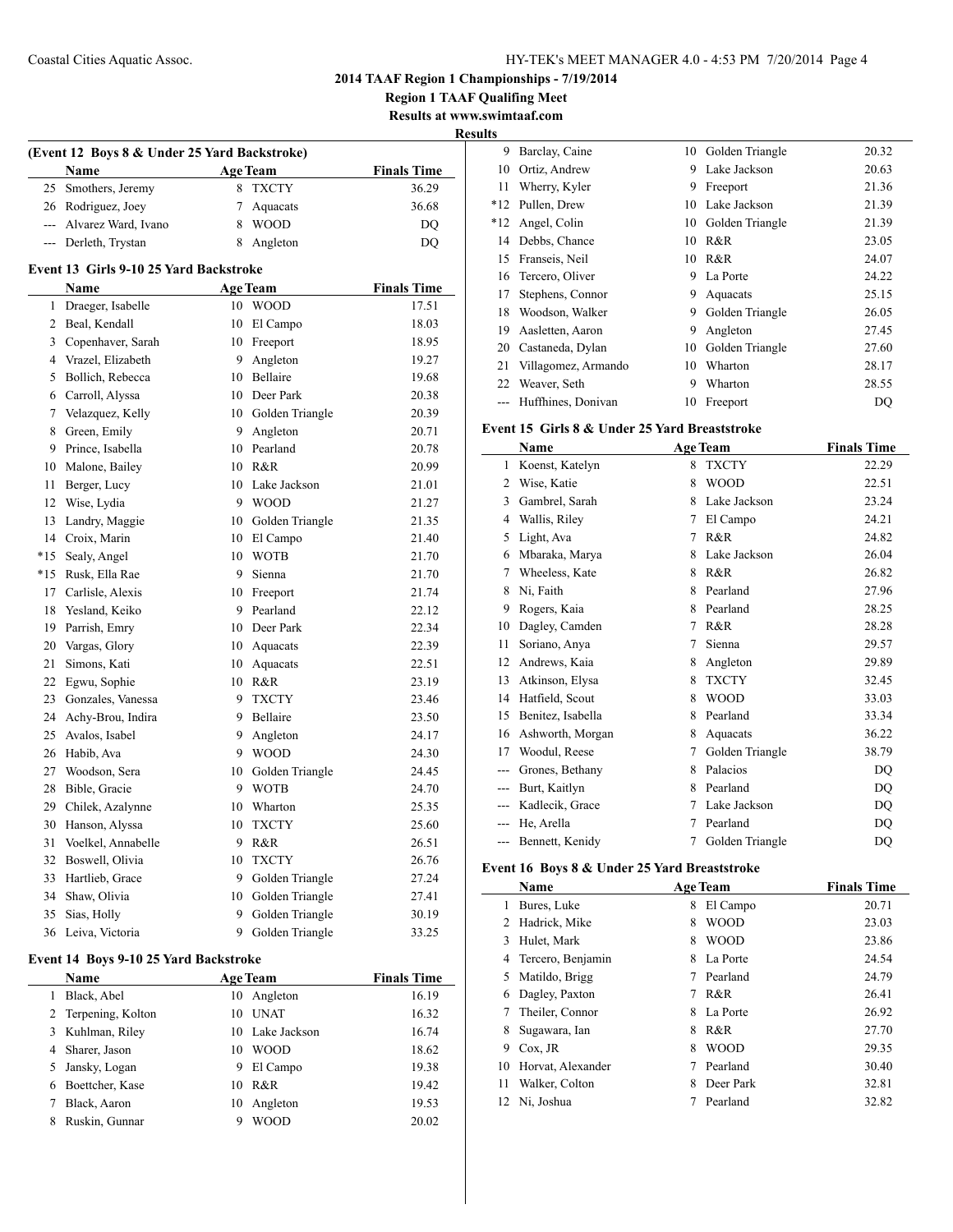**Region 1 TAAF Qualifing Meet**

**Results at www.swimtaaf.com Results**

|                | <b>Name</b>            |    | <b>Age Team</b>    | <b>Finals Time</b> |
|----------------|------------------------|----|--------------------|--------------------|
| $\mathbf{1}$   | Calhoun, Kenadi        | 10 | El Campo           | 18.19              |
| $\overline{2}$ | Whitehead, Loren       | 10 | Lake Jackson       | 19.33              |
| 3              | Stephens, Tallulah     | 10 | Seabrook           | 21.00              |
| 4              | Bollich, Rebecca       | 10 | <b>Bellaire</b>    | 21.05              |
| 5              | Copenhaver, Sarah      | 10 | Freeport           | 21.60              |
| 6              | Gonzalez-Yanni, Gracyn | 10 | <b>TXCTY</b>       | 21.62              |
| $\overline{7}$ | Carroll, Alyssa        | 10 | Deer Park          | 21.66              |
| 8              | Hadrick, Shelby        | 9  | <b>WOOD</b>        | 22.40              |
| 9              | Miller, Miranda        | 10 | R&R                | 22.66              |
| 10             | Evans, Allison         |    | 9 El Campo         | 22.95              |
| 11             | Jones, Aubree          | 9  | Deer Park          | 23.07              |
| 12             | Bursnall, Olivia       | 9  | Pearland           | 23.09              |
| 13             | Habib, Ava             | 9  | <b>WOOD</b>        | 23.52              |
| 14             | Kohl, Jessica          | 10 | Sienna             | 24.76              |
| 15             | Berger, Lucy           | 10 | Lake Jackson       | 25.25              |
| $*16$          | Yesland, Keiko         | 9  | Pearland           | 25.32              |
| $*16$          | Parrish, Emry          | 10 | Deer Park          | 25.32              |
| 18             | Landry, Maggie         |    | 10 Golden Triangle | 25.63              |
| 19             | Atkinson, Madelyn      | 9  | Pearland           | 25.91              |
| 20             | Kessler, Susanna       | 9  | Palacios           | 26.22              |
| 21             | Bible, Gracie          | 9  | <b>WOTB</b>        | 26.77              |
| 22             | Gonzales, Vanessa      | 9  | <b>TXCTY</b>       | 27.08              |
| 23             | Wong, Mia Elizabeth    | 9  | Sienna             | 27.24              |
| 24             | Ly, Tiffany            | 9  | Sienna             | 27.70              |
| 25             | Lechman, Robyn         | 10 | <b>TXCTY</b>       | 28.05              |
| 26             | Roberts, Keira         | 9  | R&R                | 28.46              |
| 27             | Champion, Samantha     | 9  | Pearland           | 31.17              |
| 28             | Mounts, Samantha       | 10 | <b>TXCTY</b>       | 31.18              |
| 29             | Robicheaux, Elaina     | 9  | Golden Triangle    | 33.23              |
| 30             | Voelkel, Annabelle     | 9  | R&R                | 34.21              |
| ---            | Agan, Emily            | 9  | Lake Jackson       | DO                 |

## **Event 18 Boys 9-10 25 Yard Breaststroke**

|    | Name                |    | <b>Age Team</b> | <b>Finals Time</b> |
|----|---------------------|----|-----------------|--------------------|
| 1  | Earnest, Zachary    | 10 | Pearland        | 19.92              |
| 2  | Tran, Ryan          | 10 | R&R             | 20.40              |
| 3  | Driscoll, Cael      | 9  | Golden Triangle | 20.59              |
| 4  | Reyes, Sergio       | 9  | La Porte        | 20.60              |
| 5  | Slack, Brage        | 10 | Deer Park       | 20.71              |
| 6  | Wheeless, Sam       | 10 | R&R             | 20.93              |
| 7  | Blackmon, Brysen    | 10 | Aquacats        | 21.99              |
| 8  | Worrell, Evan       | 10 | Sienna          | 23.18              |
| 9  | Landry, Luke        | 10 | Golden Triangle | 23.67              |
| 10 | Hillman, Joshua     | 10 | <b>WOTB</b>     | 23.76              |
| 11 | Albrecht, Alexander | 10 | Pearland        | 23.90              |
| 12 | Hunter, Ethan       | 9  | Sienna          | 24.70              |
| 13 | Ruskin, Gunnar      | 9  | <b>WOOD</b>     | 24.74              |
| 14 | Pullen, Drew        | 10 | Lake Jackson    | 25.58              |
| 15 | Brooks, Mathew      | 9  | Aquacats        | 26.26              |
| 16 | Woodson, Walker     | 9  | Golden Triangle | 26.70              |
| 17 | Dyrud, Kyle         | 9  | R&R             | 27.28              |
| 18 | Cooper, Caleb       | 10 | <b>WOTB</b>     | 28.22              |
| 19 | Medina, Patricio    | 9  | Lake Jackson    | 30.16              |

| пs             |                                            |   |                 |                    |
|----------------|--------------------------------------------|---|-----------------|--------------------|
| 20             | Litchfield, Brady                          | 9 | R&R             | 30.48              |
| 21             | Kubecka, Mark                              | 9 | Palacios        | 30.95              |
| 22             | Aasletten, Aaron                           | 9 | Angleton        | 31.18              |
| 23             | Vargas, Michael                            | 9 | Aquacats        | 33.26              |
|                | Event 19 Girls 8 & Under 25 Yard Butterfly |   |                 |                    |
|                | Name                                       |   | <b>Age Team</b> | <b>Finals Time</b> |
| 1              | Wise, Katie                                | 8 | <b>WOOD</b>     | 18.09              |
| $\overline{c}$ | Dean, Kendall                              | 8 | Angleton        | 18.14              |
| 3              | Dean, Mylee                                | 8 | Angleton        | 19.52              |
| 4              | Koenst, Katelyn                            | 8 | <b>TXCTY</b>    | 19.59              |
| 5              | Gage, Tess                                 | 8 | R&R             | 20.18              |
| 6              | Hernandez, Aurora                          | 8 | <b>WOOD</b>     | 22.73              |
| 7              | Demers, Avery                              | 8 | <b>TXCTY</b>    | 23.13              |
| 8              | Egwu, Laurel                               | 6 | R&R             | 24.43              |
| 9              | Liu, Rachel                                | 7 | <b>WOOD</b>     | 24.72              |
| 10             | Steelman, Meghan                           | 8 | Lake Jackson    | 25.62              |
| 11             | Boettcher, Kady                            | 7 | R&R             | 26.00              |
| 12             | Riffel, Gianna Anne                        | 7 | Sienna          | 26.22              |
| 13             | Loehr, Lucy                                | 8 | <b>WOOD</b>     | 29.27              |
| 14             | Hoffmann, Leah                             | 7 | Golden Triangle | 30.98              |
| 15             | Gangu, Vaneesha                            | 8 | <b>WOOD</b>     | 32.03              |
| 16             | Moya, Megan                                | 7 | Aquacats        | 32.08              |
| 17             | Garcia, Cora                               | 8 | <b>WOOD</b>     | 39.18              |
| 18             | Severence, Shayla                          | 8 | Wharton         | 41.00              |
| 19             | Vo, Taylor                                 | 7 | Golden Triangle | 42.39              |

# **Event 20 Boys 8 & Under 25 Yard Butterfly**

|    | Name                |                | <b>Age Team</b> | <b>Finals Time</b> |
|----|---------------------|----------------|-----------------|--------------------|
| 1  | Hulet, Mark         | 8              | <b>WOOD</b>     | 18.70              |
| 2  | Meaux, Brandt       | 8              | Golden Triangle | 20.00              |
| 3  | Garner, Zane        | 8              | El Campo        | 21.00              |
| 4  | Roberts, Rayden     | 8              | Angleton        | 21.06              |
| 5  | Chaney, Donovan     | 8              | Golden Triangle | 21.33              |
| 6  | Gage, Spencer       | 7              | R&R             | 21.51              |
| 7  | Matildo, Brigg      | 7              | Pearland        | 22.48              |
| 8  | Stephens, Slade     | 7              | <b>WOOD</b>     | 22.68              |
| 9  | Townsend, Jathen    | 6              | Golden Triangle | 24.07              |
| 10 | Brandt, Ryan        | 8              | Sienna          | 24.62              |
| 11 | Worrell, Luke       | 7              | Sienna          | 24.94              |
| 12 | Walker, Colton      | 8              | Deer Park       | 28.54              |
| 13 | Todd, Reid          | 6              | Golden Triangle | 28.82              |
| 14 | Esparza, Ethan      | 7              | R&R             | 30.32              |
| 15 | Cox, JR             | 8              | <b>WOOD</b>     | 31.33              |
| 16 | Nguyen, Landyn      | 6              | Golden Triangle | 33.99              |
| 17 | Egwu, John          | 7              | R&R             | 35.00              |
| 18 | Smothers, Jeremy    | 8              | <b>TXCTY</b>    | 40.19              |
| 19 | Mounts, Christian   | 7              | <b>TXCTY</b>    | 43.38              |
| 20 | Alvarez Ward, Ivano | 8              | <b>WOOD</b>     | 44.26              |
|    | Hudgens, Adam       | $\overline{4}$ | <b>WOOD</b>     | DO                 |

## **Event 21 Girls 9-10 25 Yard Butterfly**

| <b>Name</b>         | <b>Age Team</b>    | <b>Finals Time</b> |
|---------------------|--------------------|--------------------|
| Irani, Isabelle     | <b>WOOD</b><br>10. | 15.12              |
| 2 Driscoll, Kennedy | 10 Golden Triangle | 16.44              |
| 3 Beal, Kendall     | 10 El Campo        | 16.89              |
| 4 Stavinoha, Teagan | Wharton<br>10.     | 17.06              |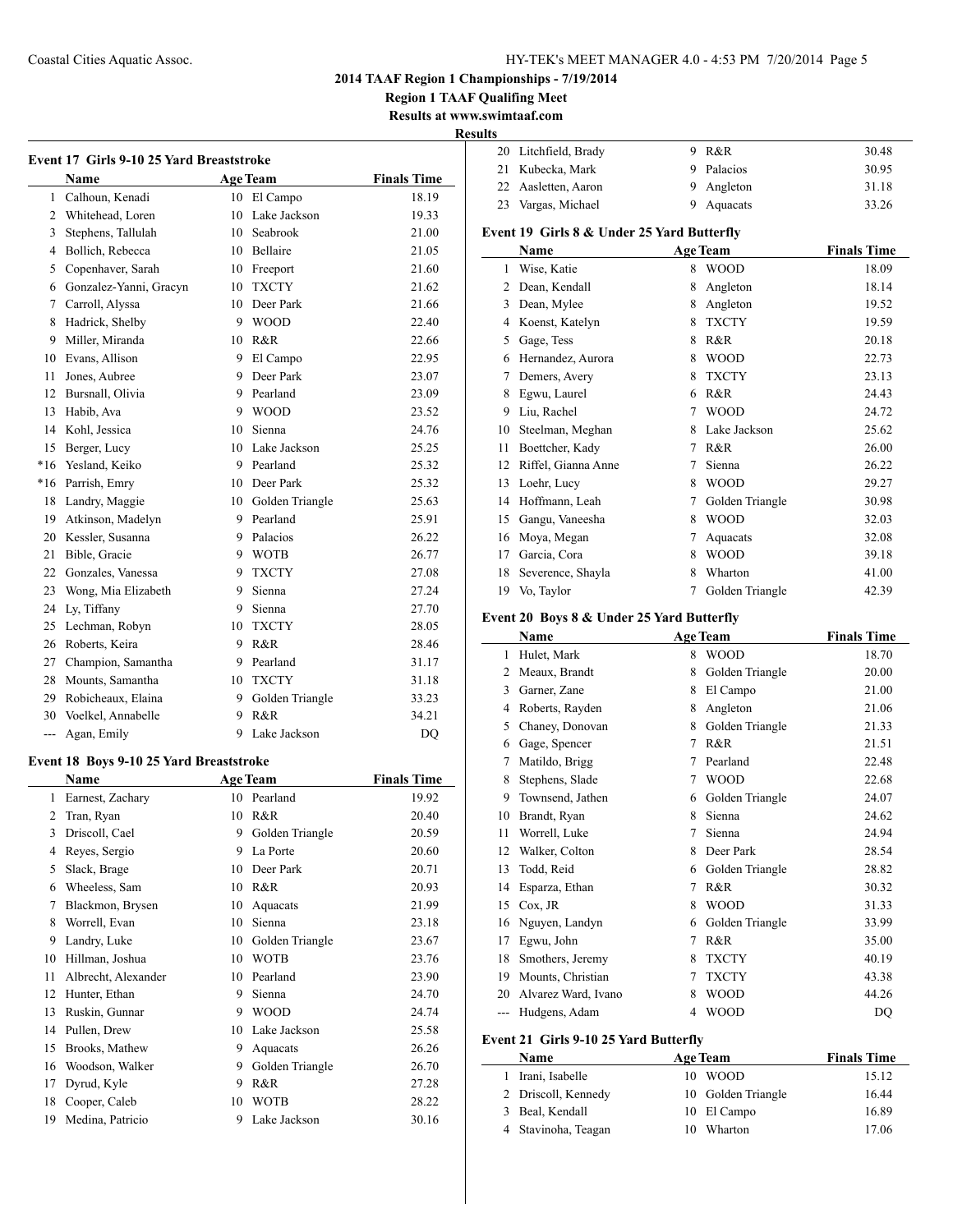26 Dyrud, Kyle 9 R&R 34.61

## **2014 TAAF Region 1 Championships - 7/19/2014**

**Region 1 TAAF Qualifing Meet**

### **Results at www.swimtaaf.com Results**

| (Event 21 Girls 9-10 25 Yard Butterfly) |                        |    |                 |                    |
|-----------------------------------------|------------------------|----|-----------------|--------------------|
|                                         | Name                   |    | <b>Age Team</b> | <b>Finals Time</b> |
| 5                                       | Draeger, Isabelle      | 10 | <b>WOOD</b>     | 17.16              |
| 6                                       | Stephens, Tallulah     | 10 | Seabrook        | 17.67              |
| 7                                       | Velazquez, Kelly       | 10 | Golden Triangle | 18.93              |
| 8                                       | Hayden, Caela          | 9  | <b>UNAT</b>     | 18.94              |
| 9                                       | Kuchera, Colbye        | 10 | Golden Triangle | 19.13              |
| 10                                      | Lane, Sarah            | 9  | <b>WOOD</b>     | 19.34              |
| 11                                      | Evans, Margaret        | 9  | El Campo        | 20.04              |
| 12                                      | Ware, Lauren           | 10 | Wharton         | 20.11              |
| 13                                      | Grones, Brooke         | 10 | Palacios        | 21.37              |
| 14                                      | Ahlberg, Anna          | 9  | R&R             | 21.44              |
| 15                                      | Soriano, Hana          | 9  | Sienna          | 22.07              |
| 16                                      | Gonzalez-Yanni, Gracyn | 10 | <b>TXCTY</b>    | 22.19              |
| 17                                      | Woodson, Sera          | 10 | Golden Triangle | 22.82              |
| 18                                      | Hanson, Alyssa         | 10 | <b>TXCTY</b>    | 23.65              |
| 19                                      | Jones, Aubree          | 9  | Deer Park       | 23.68              |
| 20                                      | Uribe, Isabella        | 9  | Golden Triangle | 24.06              |
| 21                                      | Mounts, Samantha       | 10 | <b>TXCTY</b>    | 24.43              |
| 22                                      | Wise, Lydia            | 9  | <b>WOOD</b>     | 24.79              |
| 23                                      | Chilek, Azalynne       | 10 | Wharton         | 24.80              |
| 24                                      | Lechman, Robyn         | 10 | <b>TXCTY</b>    | 25.14              |
| 25                                      | Champion, Samantha     | 9  | Pearland        | 26.79              |
| 26                                      | Sias, Holly            | 9  | Golden Triangle | 27.19              |
| 27                                      | Garcia, Madison        | 10 | R&R             | 29.80              |
| 28                                      | Dagley, Tegan          | 9  | R&R             | 30.14              |
| 29                                      | Robicheaux, Elaina     | 9  | Golden Triangle | 30.55              |
| 30                                      | Hartlieb, Grace        | 9  | Golden Triangle | 36.48              |

## **Event 22 Boys 9-10 25 Yard Butterfly**

|    | Name                   |    | <b>Age Team</b> | <b>Finals Time</b> |
|----|------------------------|----|-----------------|--------------------|
| 1  | Terpening, Kolton      | 10 | <b>UNAT</b>     | 16.00              |
| 2  | Trihus, Micah          | 10 | Lake Jackson    | 16.27              |
| 3  | Bay, Justin            | 10 | Deer Park       | 16.35              |
| 4  | Dzierzanowski, Matthew | 10 | R&R             | 18.04              |
| 5  | Williams, Colby        | 9  | El Campo        | 18.14              |
| 6  | Slack, Brage           | 10 | Deer Park       | 18.43              |
| 7  | Pullen, Drew           | 10 | Lake Jackson    | 19.37              |
| 8  | Brown, Sean            | 9  | Lake Jackson    | 19.84              |
| 9  | Howell, Andrew         | 9  | Wharton         | 20.05              |
| 10 | Worrell, Evan          | 10 | Sienna          | 20.59              |
| 11 | Albrecht, Alexander    | 10 | Pearland        | 20.63              |
| 12 | Stephens, Connor       | 9  | Aquacats        | 21.49              |
| 13 | Houghtaling, Aaron     | 10 | Pearland        | 21.89              |
| 14 | Rodriguez, Caleb       | 9  | Aquacats        | 22.95              |
| 15 | Sierra, Daniel         | 9  | R&R             | 23.41              |
| 16 | Medina, Patricio       | 9  | Lake Jackson    | 23.49              |
| 17 | Riley, Donte           | 10 | Golden Triangle | 23.70              |
| 18 | Litchfield, Brady      | 9  | R&R             | 24.19              |
| 19 | Hunter, Ethan          | 9  | Sienna          | 24.75              |
| 20 | Brooks, Mathew         | 9  | Aquacats        | 25.57              |
| 21 | Kubecka, Mark          | 9  | Palacios        | 26.93              |
| 22 | Vargas, Michael        | 9  | Aquacats        | 27.29              |
| 23 | Castaneda, Dylan       | 10 | Golden Triangle | 31.27              |
| 24 | Wherry, Kyler          | 9  | Freeport        | 32.14              |
| 25 | Ryman, Tanner          | 10 | Aquacats        | 34.34              |

| Event 23 Girls 6 & Under 25 Yard Freestyle |                      |   |                 |                    |
|--------------------------------------------|----------------------|---|-----------------|--------------------|
|                                            | Name                 |   | <b>Age Team</b> | <b>Finals Time</b> |
| $\mathbf{1}$                               | Alade, Naomi         | 6 | Bellaire        | 21.05              |
| $\overline{2}$                             | Cardenas, Isabella   | 6 | Golden Triangle | 21.09              |
| 3                                          | Gibbens, Iralynn     | 6 | Aquacats        | 21.33              |
| $\overline{4}$                             | Corbin, Chloe        | 6 | <b>WOOD</b>     | 21.96              |
| 5                                          | Staszesky, Lillian   | 6 | Aquacats        | 22.10              |
| 6                                          | Marascio, Ellington  | 6 | <b>WOOD</b>     | 22.84              |
| 7                                          | Cranston, Jillian    | 6 | Sienna          | 24.14              |
| 8                                          | Cook, Julia          | 6 | Angleton        | 24.62              |
| 9                                          | Joyner, Taylor       | 6 | Sienna          | 25.54              |
| 10                                         | Kubecka, Ansley      | 6 | Palacios        | 26.07              |
| 11                                         | Aycock, ReeseKathryn | 6 | Sienna          | 26.81              |
| 12                                         | Ashworth, Madilyn    | 6 | Aquacats        | 29.46              |
| 13                                         | Brandt, Mallory      | 6 | Sienna          | 29.99              |
| 14                                         | Robles, Aubrey       | 5 | Aquacats        | 30.19              |
| 15                                         | Ly, Danica           | 6 | Sienna          | 31.77              |
| 16                                         | Castillo, Rachel     | 6 | Aquacats        | 31.80              |
| 17                                         | Jennings, Jenna      | 6 | Angleton        | 31.81              |
| 18                                         | Oxford, Emma         | 6 | Golden Triangle | 32.60              |
| 19                                         | Knipling, Reagan     | 6 | R&R             | 32.79              |
| 20                                         | Easter, Elliana      | 6 | Sienna          | 33.69              |
| 21                                         | Martin, Sofie        | 6 | Golden Triangle | 33.72              |
| 22                                         | Wheeless, Ella       | 5 | R&R             | 34.50              |
| 23                                         | Dean, Brett          | 5 | Angleton        | 36.60              |
| 24                                         | Jorissen, Adalade    | 6 | Sienna          | 37.71              |
| 25                                         | Brunson, Eden        | 4 | <b>TXCTY</b>    | 38.10              |
| 26                                         | Wallis, Abby         | 5 | El Campo        | 43.11              |
| 27                                         | Boettcher, Kyleigh   | 5 | R&R             | 44.57              |
| 28                                         | Atkinson, Elanor     | 6 | Pearland        | 49.67              |
| ---                                        | Voelkel, Abby        | 6 | R&R             | DQ                 |

## **Event 24 Boys 6 & Under 25 Yard Freestyle**

|    | Name             |   | <b>Age Team</b> | <b>Finals Time</b> |
|----|------------------|---|-----------------|--------------------|
| 1  | Buckner, Jack    | 6 | R&R             | 18.80              |
| 2  | Townsend, Jathen | 6 | Golden Triangle | 18.96              |
| 3  | Calhoun, Kole    | 6 | El Campo        | 22.37              |
| 4  | Krenek, Bryce    | 6 | El Campo        | 22.75              |
| 5  | Tabakov, Daniel  | 6 | R&R             | 25.20              |
| 6  | Todd, Reid       | 6 | Golden Triangle | 25.62              |
| 7  | Leach, Jojo      | 6 | R&R             | 26.08              |
| 8  | Mixon, Luke      | 6 | Lake Jackson    | 26.25              |
| 9  | Nguyen, Landyn   | 6 | Golden Triangle | 27.25              |
| 10 | Alade, Joshua    | 5 | Bellaire        | 27.96              |
| 11 | Davis, Harry     | 6 | <b>WOOD</b>     | 27.98              |
| 12 | Koelzer, Drew    | 5 | R&R             | 32.25              |
| 13 | Sones, Paul Ryan | 6 | Aquacats        | 32.26              |
| 14 | Hillman, Andrew  | 5 | <b>WOTB</b>     | 34.64              |
| 15 | Fisher, Jack     | 5 | Sienna          | 35.07              |
| 16 | Hudgens, Adam    | 4 | <b>WOOD</b>     | 36.16              |
| 17 | Cranston, Ian    | 6 | Sienna          | 36.34              |
| 18 | Montague, Jaden  | 6 | Aquacats        | 36.56              |
| 19 | Spencer, Keegan  | 5 | Aquacats        | 36.84              |
| 20 | Hill, Aiden      | 5 | Angleton        | 37.11              |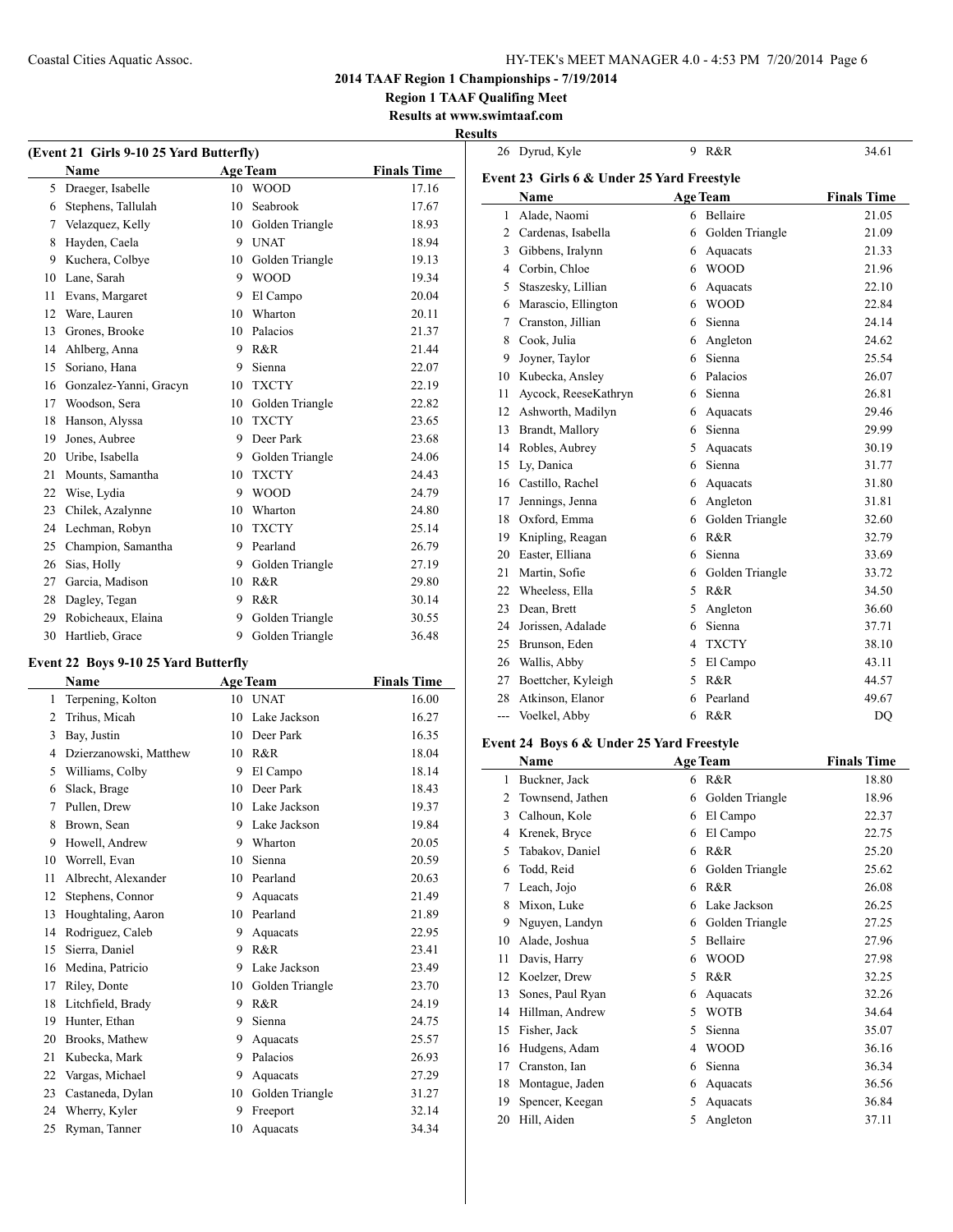**Region 1 TAAF Qualifing Meet Results at www.swimtaaf.com**

**Results**

| <b>Age Team</b><br>Name<br>21<br>Benalcazar, Julian<br>5<br><b>TXCTY</b><br>22<br>Vrazel, Colton<br>6<br>Angleton<br>Pearland<br>23<br>Ni, Caleb<br>5<br>24<br>Castillo, Christopher<br>6<br>Aquacats<br>25<br>Canny, Wyatt<br>5<br>Sienna<br>26<br>Riffel, Gavin<br>$\overline{4}$<br>Sienna<br>Event 25 Girls 8 & Under 25 Yard Freestyle<br>Name<br><b>Age Team</b><br>Dean, Kendall<br>1<br>8<br>Angleton<br>Hanson, Cayley<br>Deer Park<br>2<br>8<br>3<br>Dean, Mylee<br>8 Angleton<br>Vallejo, Allison<br>El Campo<br>4<br>$7^{\circ}$<br>Pearland<br>Bursnall, Teagan<br>$7\overline{ }$<br>5<br>Wilson, Kallie<br>Golden Triangle<br>6<br>8<br>Ryman, Nicole<br>7<br>7<br>Aquacats<br>Mixon, Emily<br>7<br>Lake Jackson<br>8<br>9<br>Cox, Maeve<br>7<br><b>WOOD</b><br>Pearland<br>10<br>Rogers, Kaia<br>8<br>Beck, Abigail<br>Lake Jackson<br>11<br>8<br>$\overline{7}$<br>12<br>Hudgens, Claire<br><b>WOOD</b><br>Mbaraka, Marya<br>Lake Jackson<br>13<br>8<br>14<br>Canny, Addison Anne<br>8<br>Sienna<br>Benitez, Isabella<br>Pearland<br>15<br>8<br>Demers, Avery<br>16<br>8<br><b>TXCTY</b><br>Breazeale, Judah<br>17<br>8<br>Aquacats<br>Loehr, Lucy<br>8<br><b>WOOD</b><br>18<br>Riffel, Gianna Anne<br>19<br>7<br>Sienna<br>Liu, Rachel<br>7<br>20<br><b>WOOD</b><br>Hason, Kaylie<br>21<br>8<br><b>TXCTY</b><br>22<br>Woodall, Evie<br>7<br>Golden Triangle<br>Hill, Addison<br>Angleton<br>23<br>8<br>24<br>Kesler, Mallory<br>7 Lake Jackson<br>Atkinson, Elysa<br><b>TXCTY</b><br>25<br>8<br>26<br>Ashworth, Morgan<br>8<br>Aquacats<br>27<br>Gangu, Vaneesha<br>8<br><b>WOOD</b><br>28<br>Moya, Megan<br>7<br>Aquacats<br>29<br>Vo, Taylor<br>7<br>Golden Triangle<br>7<br>30<br>Soriano, Anya<br>Sienna<br>*31<br>Reyes, Emily<br>7<br>Aquacats<br>*31<br>Hatfield, Scout<br><b>WOOD</b><br>8<br>33<br>Burt, Kaitlyn<br>8<br>Pearland<br>*34<br>8<br>Wharton<br>Severence, Shayla<br>*34<br>7<br>Lake Jackson | (Event 24 Boys 6 & Under 25 Yard Freestyle) |                 |  |  |                    |  |
|--------------------------------------------------------------------------------------------------------------------------------------------------------------------------------------------------------------------------------------------------------------------------------------------------------------------------------------------------------------------------------------------------------------------------------------------------------------------------------------------------------------------------------------------------------------------------------------------------------------------------------------------------------------------------------------------------------------------------------------------------------------------------------------------------------------------------------------------------------------------------------------------------------------------------------------------------------------------------------------------------------------------------------------------------------------------------------------------------------------------------------------------------------------------------------------------------------------------------------------------------------------------------------------------------------------------------------------------------------------------------------------------------------------------------------------------------------------------------------------------------------------------------------------------------------------------------------------------------------------------------------------------------------------------------------------------------------------------------------------------------------------------------------------------------------------------------------------------------------------------------------------------------------------------------------------|---------------------------------------------|-----------------|--|--|--------------------|--|
|                                                                                                                                                                                                                                                                                                                                                                                                                                                                                                                                                                                                                                                                                                                                                                                                                                                                                                                                                                                                                                                                                                                                                                                                                                                                                                                                                                                                                                                                                                                                                                                                                                                                                                                                                                                                                                                                                                                                      |                                             |                 |  |  | <b>Finals Time</b> |  |
|                                                                                                                                                                                                                                                                                                                                                                                                                                                                                                                                                                                                                                                                                                                                                                                                                                                                                                                                                                                                                                                                                                                                                                                                                                                                                                                                                                                                                                                                                                                                                                                                                                                                                                                                                                                                                                                                                                                                      |                                             |                 |  |  | 38.91              |  |
|                                                                                                                                                                                                                                                                                                                                                                                                                                                                                                                                                                                                                                                                                                                                                                                                                                                                                                                                                                                                                                                                                                                                                                                                                                                                                                                                                                                                                                                                                                                                                                                                                                                                                                                                                                                                                                                                                                                                      |                                             |                 |  |  | 40.50              |  |
|                                                                                                                                                                                                                                                                                                                                                                                                                                                                                                                                                                                                                                                                                                                                                                                                                                                                                                                                                                                                                                                                                                                                                                                                                                                                                                                                                                                                                                                                                                                                                                                                                                                                                                                                                                                                                                                                                                                                      |                                             |                 |  |  | 40.66              |  |
|                                                                                                                                                                                                                                                                                                                                                                                                                                                                                                                                                                                                                                                                                                                                                                                                                                                                                                                                                                                                                                                                                                                                                                                                                                                                                                                                                                                                                                                                                                                                                                                                                                                                                                                                                                                                                                                                                                                                      |                                             |                 |  |  | 56.75              |  |
|                                                                                                                                                                                                                                                                                                                                                                                                                                                                                                                                                                                                                                                                                                                                                                                                                                                                                                                                                                                                                                                                                                                                                                                                                                                                                                                                                                                                                                                                                                                                                                                                                                                                                                                                                                                                                                                                                                                                      |                                             |                 |  |  | 1:02.93            |  |
|                                                                                                                                                                                                                                                                                                                                                                                                                                                                                                                                                                                                                                                                                                                                                                                                                                                                                                                                                                                                                                                                                                                                                                                                                                                                                                                                                                                                                                                                                                                                                                                                                                                                                                                                                                                                                                                                                                                                      |                                             |                 |  |  | 1:05.44            |  |
|                                                                                                                                                                                                                                                                                                                                                                                                                                                                                                                                                                                                                                                                                                                                                                                                                                                                                                                                                                                                                                                                                                                                                                                                                                                                                                                                                                                                                                                                                                                                                                                                                                                                                                                                                                                                                                                                                                                                      |                                             |                 |  |  |                    |  |
|                                                                                                                                                                                                                                                                                                                                                                                                                                                                                                                                                                                                                                                                                                                                                                                                                                                                                                                                                                                                                                                                                                                                                                                                                                                                                                                                                                                                                                                                                                                                                                                                                                                                                                                                                                                                                                                                                                                                      |                                             |                 |  |  | <b>Finals Time</b> |  |
|                                                                                                                                                                                                                                                                                                                                                                                                                                                                                                                                                                                                                                                                                                                                                                                                                                                                                                                                                                                                                                                                                                                                                                                                                                                                                                                                                                                                                                                                                                                                                                                                                                                                                                                                                                                                                                                                                                                                      |                                             |                 |  |  | 16.52              |  |
|                                                                                                                                                                                                                                                                                                                                                                                                                                                                                                                                                                                                                                                                                                                                                                                                                                                                                                                                                                                                                                                                                                                                                                                                                                                                                                                                                                                                                                                                                                                                                                                                                                                                                                                                                                                                                                                                                                                                      |                                             |                 |  |  | 17.84              |  |
|                                                                                                                                                                                                                                                                                                                                                                                                                                                                                                                                                                                                                                                                                                                                                                                                                                                                                                                                                                                                                                                                                                                                                                                                                                                                                                                                                                                                                                                                                                                                                                                                                                                                                                                                                                                                                                                                                                                                      |                                             |                 |  |  | 18.05              |  |
|                                                                                                                                                                                                                                                                                                                                                                                                                                                                                                                                                                                                                                                                                                                                                                                                                                                                                                                                                                                                                                                                                                                                                                                                                                                                                                                                                                                                                                                                                                                                                                                                                                                                                                                                                                                                                                                                                                                                      |                                             |                 |  |  | 18.95              |  |
|                                                                                                                                                                                                                                                                                                                                                                                                                                                                                                                                                                                                                                                                                                                                                                                                                                                                                                                                                                                                                                                                                                                                                                                                                                                                                                                                                                                                                                                                                                                                                                                                                                                                                                                                                                                                                                                                                                                                      |                                             |                 |  |  | 19.11              |  |
|                                                                                                                                                                                                                                                                                                                                                                                                                                                                                                                                                                                                                                                                                                                                                                                                                                                                                                                                                                                                                                                                                                                                                                                                                                                                                                                                                                                                                                                                                                                                                                                                                                                                                                                                                                                                                                                                                                                                      |                                             |                 |  |  | 19.31              |  |
|                                                                                                                                                                                                                                                                                                                                                                                                                                                                                                                                                                                                                                                                                                                                                                                                                                                                                                                                                                                                                                                                                                                                                                                                                                                                                                                                                                                                                                                                                                                                                                                                                                                                                                                                                                                                                                                                                                                                      |                                             |                 |  |  | 19.46              |  |
|                                                                                                                                                                                                                                                                                                                                                                                                                                                                                                                                                                                                                                                                                                                                                                                                                                                                                                                                                                                                                                                                                                                                                                                                                                                                                                                                                                                                                                                                                                                                                                                                                                                                                                                                                                                                                                                                                                                                      |                                             |                 |  |  | 19.64              |  |
|                                                                                                                                                                                                                                                                                                                                                                                                                                                                                                                                                                                                                                                                                                                                                                                                                                                                                                                                                                                                                                                                                                                                                                                                                                                                                                                                                                                                                                                                                                                                                                                                                                                                                                                                                                                                                                                                                                                                      |                                             |                 |  |  | 20.60              |  |
|                                                                                                                                                                                                                                                                                                                                                                                                                                                                                                                                                                                                                                                                                                                                                                                                                                                                                                                                                                                                                                                                                                                                                                                                                                                                                                                                                                                                                                                                                                                                                                                                                                                                                                                                                                                                                                                                                                                                      |                                             |                 |  |  | 20.92              |  |
|                                                                                                                                                                                                                                                                                                                                                                                                                                                                                                                                                                                                                                                                                                                                                                                                                                                                                                                                                                                                                                                                                                                                                                                                                                                                                                                                                                                                                                                                                                                                                                                                                                                                                                                                                                                                                                                                                                                                      |                                             |                 |  |  | 20.95              |  |
|                                                                                                                                                                                                                                                                                                                                                                                                                                                                                                                                                                                                                                                                                                                                                                                                                                                                                                                                                                                                                                                                                                                                                                                                                                                                                                                                                                                                                                                                                                                                                                                                                                                                                                                                                                                                                                                                                                                                      |                                             |                 |  |  | 20.98              |  |
|                                                                                                                                                                                                                                                                                                                                                                                                                                                                                                                                                                                                                                                                                                                                                                                                                                                                                                                                                                                                                                                                                                                                                                                                                                                                                                                                                                                                                                                                                                                                                                                                                                                                                                                                                                                                                                                                                                                                      |                                             |                 |  |  | 21.07              |  |
|                                                                                                                                                                                                                                                                                                                                                                                                                                                                                                                                                                                                                                                                                                                                                                                                                                                                                                                                                                                                                                                                                                                                                                                                                                                                                                                                                                                                                                                                                                                                                                                                                                                                                                                                                                                                                                                                                                                                      |                                             |                 |  |  | 21.10              |  |
|                                                                                                                                                                                                                                                                                                                                                                                                                                                                                                                                                                                                                                                                                                                                                                                                                                                                                                                                                                                                                                                                                                                                                                                                                                                                                                                                                                                                                                                                                                                                                                                                                                                                                                                                                                                                                                                                                                                                      |                                             |                 |  |  | 21.14              |  |
|                                                                                                                                                                                                                                                                                                                                                                                                                                                                                                                                                                                                                                                                                                                                                                                                                                                                                                                                                                                                                                                                                                                                                                                                                                                                                                                                                                                                                                                                                                                                                                                                                                                                                                                                                                                                                                                                                                                                      |                                             |                 |  |  | 21.18              |  |
|                                                                                                                                                                                                                                                                                                                                                                                                                                                                                                                                                                                                                                                                                                                                                                                                                                                                                                                                                                                                                                                                                                                                                                                                                                                                                                                                                                                                                                                                                                                                                                                                                                                                                                                                                                                                                                                                                                                                      |                                             |                 |  |  | 21.34              |  |
|                                                                                                                                                                                                                                                                                                                                                                                                                                                                                                                                                                                                                                                                                                                                                                                                                                                                                                                                                                                                                                                                                                                                                                                                                                                                                                                                                                                                                                                                                                                                                                                                                                                                                                                                                                                                                                                                                                                                      |                                             |                 |  |  | 21.51              |  |
|                                                                                                                                                                                                                                                                                                                                                                                                                                                                                                                                                                                                                                                                                                                                                                                                                                                                                                                                                                                                                                                                                                                                                                                                                                                                                                                                                                                                                                                                                                                                                                                                                                                                                                                                                                                                                                                                                                                                      |                                             |                 |  |  | 21.69              |  |
|                                                                                                                                                                                                                                                                                                                                                                                                                                                                                                                                                                                                                                                                                                                                                                                                                                                                                                                                                                                                                                                                                                                                                                                                                                                                                                                                                                                                                                                                                                                                                                                                                                                                                                                                                                                                                                                                                                                                      |                                             |                 |  |  | 22.09              |  |
|                                                                                                                                                                                                                                                                                                                                                                                                                                                                                                                                                                                                                                                                                                                                                                                                                                                                                                                                                                                                                                                                                                                                                                                                                                                                                                                                                                                                                                                                                                                                                                                                                                                                                                                                                                                                                                                                                                                                      |                                             |                 |  |  | 22.49              |  |
|                                                                                                                                                                                                                                                                                                                                                                                                                                                                                                                                                                                                                                                                                                                                                                                                                                                                                                                                                                                                                                                                                                                                                                                                                                                                                                                                                                                                                                                                                                                                                                                                                                                                                                                                                                                                                                                                                                                                      |                                             |                 |  |  | 22.57              |  |
|                                                                                                                                                                                                                                                                                                                                                                                                                                                                                                                                                                                                                                                                                                                                                                                                                                                                                                                                                                                                                                                                                                                                                                                                                                                                                                                                                                                                                                                                                                                                                                                                                                                                                                                                                                                                                                                                                                                                      |                                             |                 |  |  | 22.67              |  |
|                                                                                                                                                                                                                                                                                                                                                                                                                                                                                                                                                                                                                                                                                                                                                                                                                                                                                                                                                                                                                                                                                                                                                                                                                                                                                                                                                                                                                                                                                                                                                                                                                                                                                                                                                                                                                                                                                                                                      |                                             |                 |  |  | 23.30              |  |
|                                                                                                                                                                                                                                                                                                                                                                                                                                                                                                                                                                                                                                                                                                                                                                                                                                                                                                                                                                                                                                                                                                                                                                                                                                                                                                                                                                                                                                                                                                                                                                                                                                                                                                                                                                                                                                                                                                                                      |                                             |                 |  |  | 23.89              |  |
|                                                                                                                                                                                                                                                                                                                                                                                                                                                                                                                                                                                                                                                                                                                                                                                                                                                                                                                                                                                                                                                                                                                                                                                                                                                                                                                                                                                                                                                                                                                                                                                                                                                                                                                                                                                                                                                                                                                                      |                                             |                 |  |  | 24.36              |  |
|                                                                                                                                                                                                                                                                                                                                                                                                                                                                                                                                                                                                                                                                                                                                                                                                                                                                                                                                                                                                                                                                                                                                                                                                                                                                                                                                                                                                                                                                                                                                                                                                                                                                                                                                                                                                                                                                                                                                      |                                             |                 |  |  | 25.00              |  |
|                                                                                                                                                                                                                                                                                                                                                                                                                                                                                                                                                                                                                                                                                                                                                                                                                                                                                                                                                                                                                                                                                                                                                                                                                                                                                                                                                                                                                                                                                                                                                                                                                                                                                                                                                                                                                                                                                                                                      |                                             |                 |  |  | 25.94              |  |
|                                                                                                                                                                                                                                                                                                                                                                                                                                                                                                                                                                                                                                                                                                                                                                                                                                                                                                                                                                                                                                                                                                                                                                                                                                                                                                                                                                                                                                                                                                                                                                                                                                                                                                                                                                                                                                                                                                                                      |                                             |                 |  |  | 26.89              |  |
|                                                                                                                                                                                                                                                                                                                                                                                                                                                                                                                                                                                                                                                                                                                                                                                                                                                                                                                                                                                                                                                                                                                                                                                                                                                                                                                                                                                                                                                                                                                                                                                                                                                                                                                                                                                                                                                                                                                                      |                                             |                 |  |  | 26.95              |  |
|                                                                                                                                                                                                                                                                                                                                                                                                                                                                                                                                                                                                                                                                                                                                                                                                                                                                                                                                                                                                                                                                                                                                                                                                                                                                                                                                                                                                                                                                                                                                                                                                                                                                                                                                                                                                                                                                                                                                      |                                             |                 |  |  | 26.98              |  |
|                                                                                                                                                                                                                                                                                                                                                                                                                                                                                                                                                                                                                                                                                                                                                                                                                                                                                                                                                                                                                                                                                                                                                                                                                                                                                                                                                                                                                                                                                                                                                                                                                                                                                                                                                                                                                                                                                                                                      |                                             |                 |  |  | 26.98              |  |
|                                                                                                                                                                                                                                                                                                                                                                                                                                                                                                                                                                                                                                                                                                                                                                                                                                                                                                                                                                                                                                                                                                                                                                                                                                                                                                                                                                                                                                                                                                                                                                                                                                                                                                                                                                                                                                                                                                                                      |                                             |                 |  |  | 27.40              |  |
|                                                                                                                                                                                                                                                                                                                                                                                                                                                                                                                                                                                                                                                                                                                                                                                                                                                                                                                                                                                                                                                                                                                                                                                                                                                                                                                                                                                                                                                                                                                                                                                                                                                                                                                                                                                                                                                                                                                                      |                                             |                 |  |  | 28.21              |  |
|                                                                                                                                                                                                                                                                                                                                                                                                                                                                                                                                                                                                                                                                                                                                                                                                                                                                                                                                                                                                                                                                                                                                                                                                                                                                                                                                                                                                                                                                                                                                                                                                                                                                                                                                                                                                                                                                                                                                      |                                             | Kadlecik, Grace |  |  | 28.21              |  |
| Douglas, Maelynn<br>7<br>Golden Triangle<br>36                                                                                                                                                                                                                                                                                                                                                                                                                                                                                                                                                                                                                                                                                                                                                                                                                                                                                                                                                                                                                                                                                                                                                                                                                                                                                                                                                                                                                                                                                                                                                                                                                                                                                                                                                                                                                                                                                       |                                             |                 |  |  | 28.48              |  |
| 37<br>Grones, Bethany<br>8<br>Palacios                                                                                                                                                                                                                                                                                                                                                                                                                                                                                                                                                                                                                                                                                                                                                                                                                                                                                                                                                                                                                                                                                                                                                                                                                                                                                                                                                                                                                                                                                                                                                                                                                                                                                                                                                                                                                                                                                               |                                             |                 |  |  | 30.47              |  |
| Garcia, Cora<br>8<br><b>WOOD</b><br>38                                                                                                                                                                                                                                                                                                                                                                                                                                                                                                                                                                                                                                                                                                                                                                                                                                                                                                                                                                                                                                                                                                                                                                                                                                                                                                                                                                                                                                                                                                                                                                                                                                                                                                                                                                                                                                                                                               |                                             |                 |  |  | 33.28              |  |
| 39<br>Cornejo, Lauren<br>7<br>R&R                                                                                                                                                                                                                                                                                                                                                                                                                                                                                                                                                                                                                                                                                                                                                                                                                                                                                                                                                                                                                                                                                                                                                                                                                                                                                                                                                                                                                                                                                                                                                                                                                                                                                                                                                                                                                                                                                                    |                                             |                 |  |  | 34.41              |  |
| 40<br>Bennett, Kenidy<br>7<br>Golden Triangle                                                                                                                                                                                                                                                                                                                                                                                                                                                                                                                                                                                                                                                                                                                                                                                                                                                                                                                                                                                                                                                                                                                                                                                                                                                                                                                                                                                                                                                                                                                                                                                                                                                                                                                                                                                                                                                                                        |                                             |                 |  |  | 35.46              |  |
| Williamson, Melanie<br><b>TXCTY</b><br>41<br>7                                                                                                                                                                                                                                                                                                                                                                                                                                                                                                                                                                                                                                                                                                                                                                                                                                                                                                                                                                                                                                                                                                                                                                                                                                                                                                                                                                                                                                                                                                                                                                                                                                                                                                                                                                                                                                                                                       |                                             |                 |  |  | 36.70              |  |

# **Event 26 Boys 8 & Under 25 Yard Freestyle**

| <b>Name</b>       | <b>Age Team</b> | <b>Finals Time</b> |
|-------------------|-----------------|--------------------|
| 1 Goudeau, Cannon | 8 Wharton       | 16.10              |

| د،             |                     |   |                 |       |
|----------------|---------------------|---|-----------------|-------|
| $\overline{c}$ | Spencer, Oliver     | 7 | Aquacats        | 16.97 |
| 3              | Tercero, Benjamin   | 8 | La Porte        | 17.22 |
| 4              | Hadrick, Mike       | 8 | <b>WOOD</b>     | 17.51 |
| 5              | Spurlock, Britt     | 7 | R&R             | 18.27 |
| 6              | Meaux, Brandt       | 8 | Golden Triangle | 18.47 |
| 7              | Aycock, Anderson    | 8 | Sienna          | 19.25 |
| 8              | Albers, Noah        | 8 | Lake Jackson    | 19.65 |
| 9              | Matildo, Brigg      | 7 | Pearland        | 19.66 |
| 10             | Worrell, Luke       | 7 | Sienna          | 20.02 |
| 11             | Theiler, Connor     | 8 | La Porte        | 20.32 |
| 12             | Ware, Grant         | 8 | Wharton         | 20.34 |
| 13             | Myers, Mason        | 7 | Golden Triangle | 20.90 |
| 14             | Stavinoha, Brady    | 7 | Wharton         | 21.50 |
| 15             | Somers, Xander      | 7 | Golden Triangle | 22.60 |
| 16             | Carlisle, Caden     | 7 | Freeport        | 24.61 |
| 17             | Rodriguez, Joey     | 7 | Aquacats        | 24.75 |
| 18             | Ni, Joshua          | 7 | Pearland        | 24.83 |
| 19             | Egwu, John          | 7 | R&R             | 27.04 |
| 20             | Horvat, Alexander   | 7 | Pearland        | 30.40 |
| 21             | Smothers, Jeremy    | 8 | <b>TXCTY</b>    | 32.64 |
| 22             | Mounts, Christian   | 7 | <b>TXCTY</b>    | 35.54 |
| 23             | Alvarez Ward, Ivano | 8 | <b>WOOD</b>     | 40.79 |
| 24             | Derleth, Trystan    | 8 | Angleton        | 47.10 |

#### **Event 27 Girls 9-10 25 Yard Freestyle**

|       | Name                        |    | <b>Age Team</b> | <b>Finals Time</b> |
|-------|-----------------------------|----|-----------------|--------------------|
| 1     | Torres, Savannah            | 10 | Lake Jackson    | 14.84              |
| 2     | Stavinoha, Teagan           | 10 | Wharton         | 15.01              |
| 3     | Sanders, Summer             |    | 10 Lake Jackson | 15.34              |
| 4     | Parker, Paige               | 10 | Angleton        | 15.72              |
| 5     | Carroll, Alyssa             | 10 | Deer Park       | 16.25              |
| 6     | Evans, Rachel               | 9  | El Campo        | 16.37              |
| 7     | Sealy, Angel                | 10 | <b>WOTB</b>     | 16.56              |
| 8     | Grones, Brooke              | 10 | Palacios        | 16.58              |
| 9     | Bollich, Rebecca            | 10 | Bellaire        | 16.60              |
| 10    | Hayden, Caela               | 9  | <b>UNAT</b>     | 16.90              |
| 11    | Hadrick, Shelby             | 9  | <b>WOOD</b>     | 16.94              |
| 12    | Simons, Sami                | 10 | Aquacats        | 16.99              |
| 13    | Bursnall, Olivia            | 9  | Pearland        | 17.03              |
| 14    | Eaves, Lauren               | 10 | Golden Triangle | 17.04              |
| 15    | Kuchera, Colbye             | 10 | Golden Triangle | 17.35              |
| 16    | Lane, Sarah                 | 9  | <b>WOOD</b>     | 17.48              |
| 17    | Velazquez, Kelly            | 10 | Golden Triangle | 17.67              |
| 18    | Bourgeois-Solomon, Sovereig | 9  | Angleton        | 17.76              |
| 19    | Berger, Lucy                | 10 | Lake Jackson    | 17.81              |
| 20    | Ware, Lauren                | 10 | Wharton         | 18.37              |
| 21    | Carlisle, Alexis            | 10 | Freeport        | 18.39              |
| 22    | Agan, Emily                 | 9  | Lake Jackson    | 18.44              |
| 23    | Rusk, Ella Rae              | 9  | Sienna          | 18.54              |
| 24    | Kessler, Susanna            | 9  | Palacios        | 19.12              |
| 25    | Chilek, Azalynne            | 10 | Wharton         | 19.21              |
| $*26$ | Jones, Aubree               | 9  | Deer Park       | 19.30              |
| $*26$ | Achy-Brou, Indira           | 9  | Bellaire        | 19.30              |
| 28    | Kohl, Jessica               | 10 | Sienna          | 19.34              |
| 29    | Landry, Maggie              | 10 | Golden Triangle | 19.38              |
| 30    | Uribe, Isabella             | 9  | Golden Triangle | 19.50              |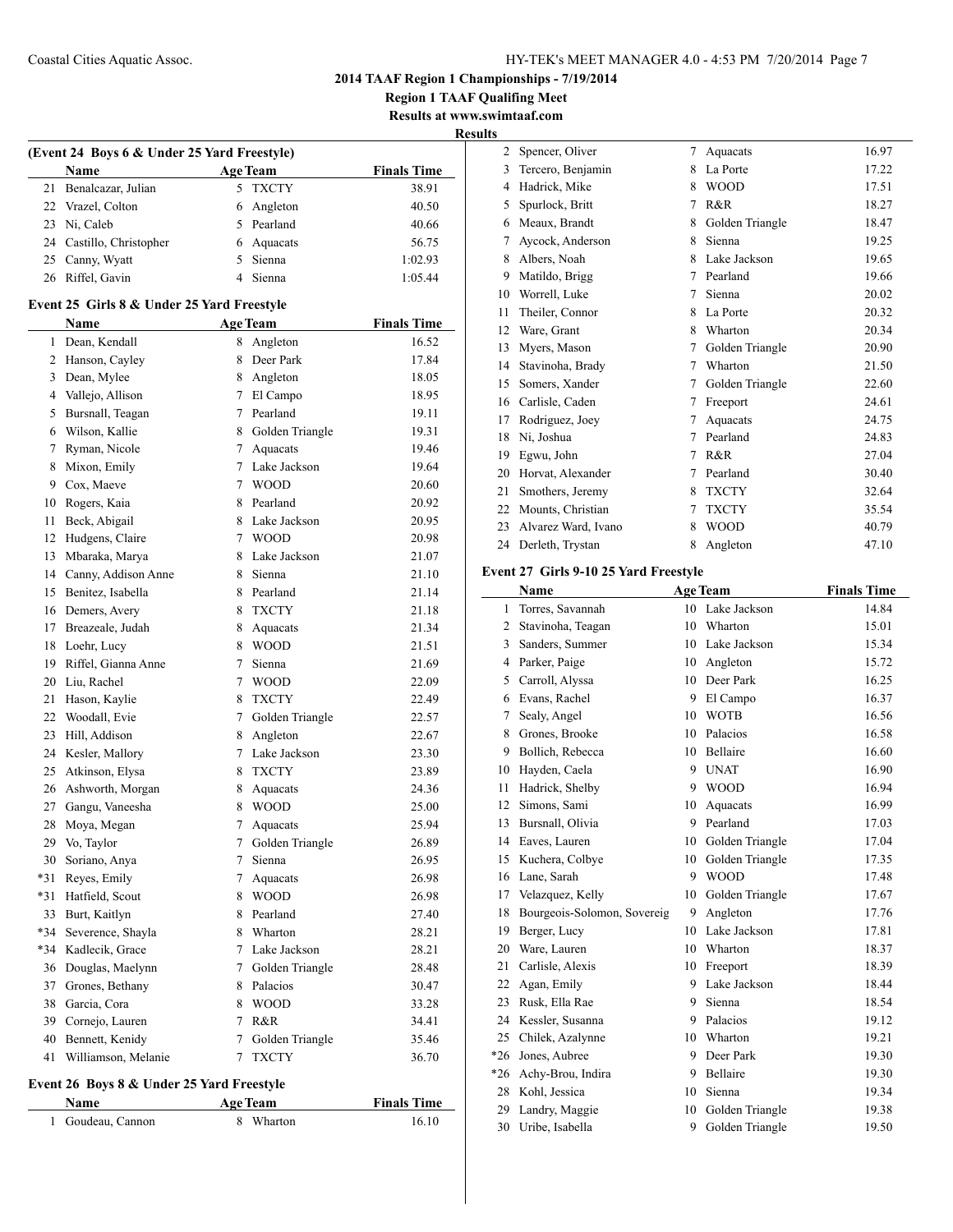## Coastal Cities Aquatic Assoc. HY-TEK's MEET MANAGER 4.0 - 4:53 PM 7/20/2014 Page 8

**2014 TAAF Region 1 Championships - 7/19/2014**

**Region 1 TAAF Qualifing Meet**

**Results at www.swimtaaf.com**

**Results**

 $\overline{a}$ 

| (Event 27 Girls 9-10 25 Yard Freestyle) |                     |    |                 |                    |
|-----------------------------------------|---------------------|----|-----------------|--------------------|
|                                         | <b>Name</b>         |    | <b>Age Team</b> | <b>Finals Time</b> |
| $*31$                                   | Simons, Kati        | 10 | Aquacats        | 19.70              |
| $*31$                                   | Croix, Marin        | 10 | El Campo        | 19.70              |
| 33                                      | Bible, Gracie       | 9  | <b>WOTB</b>     | 19.74              |
| 34                                      | Egwu, Sophie        | 10 | R&R             | 19.78              |
| 35                                      | Woodson, Sera       | 10 | Golden Triangle | 19.90              |
| 36                                      | DeWoody, Raegan     | 9  | Aquacats        | 20.30              |
| 37                                      | Vargas, Glory       | 10 | Aquacats        | 20.31              |
| 38                                      | Soriano, Hana       | 9  | Sienna          | 20.35              |
| 39                                      | Avalos, Isabel      | 9  | Angleton        | 20.57              |
| 40                                      | Gonzales, Vanessa   | 9  | <b>TXCTY</b>    | 20.98              |
| 41                                      | Ayala, Hailey       | 9  | R&R             | 21.21              |
| 42                                      | Ly, Tiffany         | 9  | Sienna          | 21.54              |
| 43                                      | Wong, Mia Elizabeth | 9  | Sienna          | 22.40              |
| 44                                      | Atkinson, Madelyn   | 9  | Pearland        | 23.32              |
| 45                                      | Voelkel, Annabelle  | 9  | R&R             | 23.71              |
| 46                                      | Garcia, Madison     | 10 | R&R             | 25.41              |
| 47                                      | Conner, Kaylee      | 10 | Angleton        | 25.55              |
| 48                                      | Robicheaux, Elaina  | 9  | Golden Triangle | 26.38              |
| 49                                      | Leiva, Victoria     | 9  | Golden Triangle | 27.73              |
| 50                                      | Hartlieb, Grace     | 9  | Golden Triangle | 27.91              |

## **Event 28 Boys 9-10 25 Yard Freestyle**

|                | <b>Name</b>         |    | <b>Age Team</b>    | <b>Finals Time</b> |
|----------------|---------------------|----|--------------------|--------------------|
| 1              | Black, Abel         | 10 | Angleton           | 14.36              |
| $\overline{2}$ | Driscoll, Cael      | 9  | Golden Triangle    | 14.39              |
| 3              | Orsak, Nathan       |    | 10 Aquacats        | 14.54              |
| $\overline{4}$ | Black, Aaron        | 10 | Angleton           | 14.69              |
| 5              | Sharer, Jason       | 10 | <b>WOOD</b>        | 14.77              |
| 6              | Burris, Gavin       | 10 | Aquacats           | 14.98              |
| 7              | Medina, Pablo       | 10 | Lake Jackson       | 15.20              |
| 8              | Bay, Justin         | 10 | Deer Park          | 15.23              |
| 9              | Howell, Andrew      | 9  | Wharton            | 15.31              |
| 10             | Earnest, Zachary    | 10 | Pearland           | 15.38              |
| 11             | Crow, Logan         | 10 | Aquacats           | 15.99              |
| 12             | Vallejo, David      | 10 | El Campo           | 16.06              |
| 13             | Goodrich, Dustin    | 9  | R&R                | 16.21              |
| 14             | Brown, Sean         | 9  | Lake Jackson       | 16.39              |
| 15             | Angel, Colin        |    | 10 Golden Triangle | 16.84              |
| 16             | Huffhines, Donivan  | 10 | Freeport           | 17.10              |
| 17             | Worrell, Evan       | 10 | Sienna             | 17.20              |
| 18             | Barclay, Caine      |    | 10 Golden Triangle | 17.42              |
| 19             | Albrecht, Alexander |    | 10 Pearland        | 17.59              |
| 20             | Landry, Luke        | 10 | Golden Triangle    | 17.65              |
| 21             | Houghtaling, Aaron  | 10 | Pearland           | 17.72              |
| 22             | Riley, Donte        | 10 | Golden Triangle    | 17.86              |
| 23             | Wright, Jordan      | 10 | Aquacats           | 18.09              |
| 24             | Hunter, Ethan       | 9  | Sienna             | 18.37              |
| 25             | Cooper, Caleb       |    | 10 WOTB            | 18.49              |
| 26             | Wherry, Kyler       | 9  | Freeport           | 18.50              |
| 27             | Tercero, Oliver     | 9  | La Porte           | 18.93              |
| 28             | Woodson, Walker     | 9  | Golden Triangle    | 19.11              |
| 29             | Tran, Preston       | 9  | R&R                | 19.34              |
| 30             | Villagomez, Armando | 10 | Wharton            | 21.49              |
| 31             | Vargas, Michael     | 9  | Aquacats           | 22.18              |
|                |                     |    |                    |                    |

| S. |                     |   |             |       |
|----|---------------------|---|-------------|-------|
|    | 32 Weaver, Seth     | 9 | Wharton     | 22.54 |
|    | 33 Mann, Bryce      |   | 9 WOTB      | 23.05 |
|    | 34 Ryman, Tanner    |   | 10 Aquacats | 23.07 |
|    | 35 Aasletten, Aaron |   | 9 Angleton  | 25.32 |
|    | --- Ruskin, Gunnar  | 9 | <b>WOOD</b> | DO    |
|    |                     |   |             |       |

## **Event 29 Girls 8 & Under 100 Yard IM**

| Name                 |    | <b>Age Team</b>   | <b>Finals Time</b> |
|----------------------|----|-------------------|--------------------|
| 1 Leach, Julianna    | 8. | R&R               | 1:34.00            |
| 2 Wise, Katie        |    | <b>WOOD</b>       | 1:37.26            |
| 3 Cardenas, Isabella |    | 6 Golden Triangle | 2:06.04            |
| 4 Dagley, Camden     | 7  | R&R               | 2:23.48            |
| 5 Juarez, Abigail    |    | R&R               | 2:27.27            |
| --- Hanson, Cayley   |    | Deer Park         | DO                 |

## **Event 30 Boys 8 & Under 100 Yard IM**

| <b>Name</b>         |    | <b>Age Team</b> | <b>Finals Time</b> |
|---------------------|----|-----------------|--------------------|
| 1 Bures, Luke       |    | 8 El Campo      | 1:31.00            |
| 2 Spurlock, Britt   | 7  | R&R             | 1:54.47            |
| 3 Sugawara, Ian     | 8. | R&R             | 2:02.27            |
| --- Kuhlman, Trevor |    | 8 Lake Jackson  | DO                 |
| --- Spencer, Oliver |    | Aquacats        | DO                 |

### **Event 31 Girls 9-10 100 Yard IM**

|    | Name               |    | <b>Age Team</b> | <b>Finals Time</b> |
|----|--------------------|----|-----------------|--------------------|
| 1  | Irani, Isabelle    | 10 | <b>WOOD</b>     | 1:18.11            |
| 2  | Tran, Minnie       | 9  | Lake Jackson    | 1:22.19            |
| 3  | Draeger, Isabelle  | 10 | <b>WOOD</b>     | 1:25.82            |
| 4  | Driscoll, Kennedy  | 10 | Golden Triangle | 1:27.35            |
| 5  | Chancoco, Deanna   | 10 | R & R           | 1:30.32            |
| 6  | Stephens, Tallulah | 10 | Seabrook        | 1:32.92            |
| 7  | Eaves, Lauren      | 10 | Golden Triangle | 1:36.55            |
| 8  | Parker, Paige      | 10 | Angleton        | 1:36.66            |
| 9  | Vrazel, Elizabeth  | 9  | Angleton        | 1:43.71            |
| 10 | Jones, Grace       | 9  | R&R             | 1:49.87            |
| 11 | Agan, Emily        | 9  | Lake Jackson    | 1:49.97            |
| 12 | Bursnall, Olivia   | 9  | Pearland        | 1:59.70            |
| 13 | Shaw, Olivia       | 10 | Golden Triangle | 2:06.12            |
|    | Evans, Allison     | 9  | El Campo        | DQ                 |
|    | Mounts, Samantha   | 10 | <b>TXCTY</b>    | DO                 |

## **Event 32 Boys 9-10 100 Yard IM**

|    | Name                   |    | <b>Age Team</b> | <b>Finals Time</b> |
|----|------------------------|----|-----------------|--------------------|
| 1. | Williams, Reid         | 10 | El Campo        | 1:24.75            |
| 2  | Sharer, Jason          | 10 | <b>WOOD</b>     | 1:27.02            |
| 3  | Earnest, Zachary       |    | 10 Pearland     | 1:35.01            |
| 4  | Brown, Sean            | 9  | Lake Jackson    | 1:42.39            |
| 5. | Barclay, Caine         | 10 | Golden Triangle | 1:44.00            |
| 6  | Landry, Luke           | 10 | Golden Triangle | 1:50.77            |
|    | --- Slack, Brage       | 10 | Deer Park       | DO                 |
|    | --- Houghtaling, Aaron | 10 | Pearland        | DQ                 |
|    | --- Medina, Patricio   | 9  | Lake Jackson    | DO                 |
|    | Hillman, Joshua        | 10 | <b>WOTB</b>     | DO                 |
|    |                        |    |                 |                    |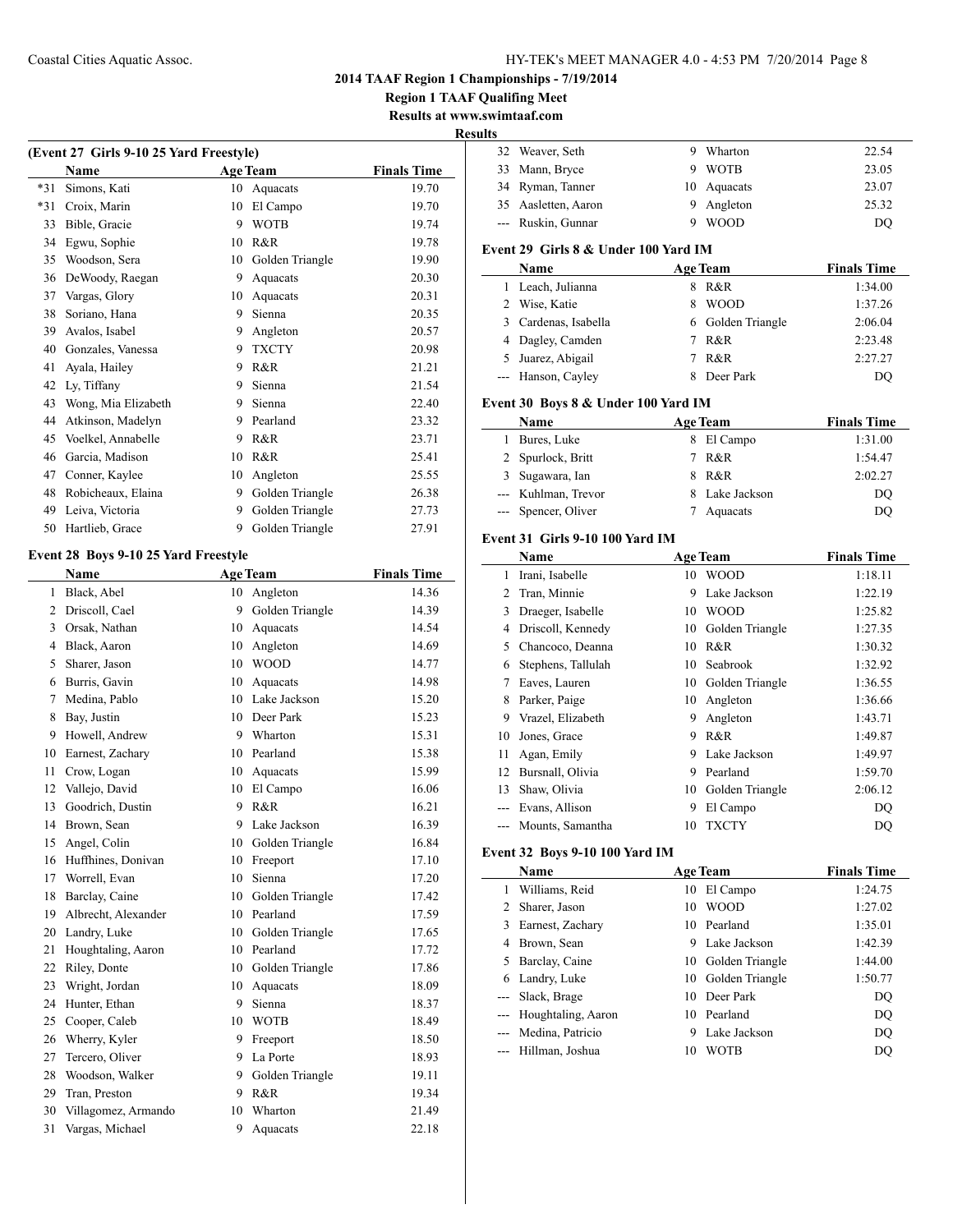$\overline{\phantom{0}}$ 

 $\overline{\phantom{a}}$ 

### **2014 TAAF Region 1 Championships - 7/19/2014**

**Region 1 TAAF Qualifing Meet**

**Results at www.swimtaaf.com**

#### **Results**

## **Event 33 Girls 6 & Under 100 Yard Freestyle Relay Team Relay Finals Time** 1 Sienna A 2:08.00 1) Cranston, Jillian 6 2) Easter, Elliana 6 3) Ly, Danica 6 4) Brandt, Mallory 6 2 R&R A 2:36.04 1) Egwu, Laurel 6 2) Wheeless, Ella 5 3) Voelkel, Abby 6 4) Knipling, Reagan 6 3 Aquacats A 2:38.00 1) Staszesky, Lillian 6 2) Robles, Aubrey 5 3) Ashworth, Madilyn 6 4) Gibbens, Iralynn 6

### **Event 34 Boys 6 & Under 100 Yard Freestyle Relay**

| <b>Team</b>          | Relav                      | <b>Finals Time</b> |
|----------------------|----------------------------|--------------------|
| R&R                  | A                          | 1:42.05            |
| 1) Tabakov, Daniel 6 | 2) Koelzer, Drew 5         |                    |
| 3) Leach, Jojo 6     | 4) Buckner, Jack 6         |                    |
| Aquacats             | A                          | 2:48.79            |
| 1) Montague, Jaden 6 | 2) Castillo, Christopher 6 |                    |
| 3) Spencer, Keegan 5 | 4) Sones, Paul Ryan 6      |                    |
| Sienna               | A                          | 3:24.59            |
| 1) Cranston, Ian 6   | 2) Riffel, Gavin 4         |                    |
| 3) Canny, Wyatt 5    | 4) Fisher, Jack 5          |                    |

## **Event 35 Girls 8 & Under 100 Yard Freestyle Relay**

|   | Team                  | Relay                 | <b>Finals Time</b> |
|---|-----------------------|-----------------------|--------------------|
| 1 | R&R                   | A                     | 1:12.73            |
|   | 1) Gage, Tess 8       | 2) Wheeless, Kate 8   |                    |
|   | 3) Light, Ava 7       | 4) Leach, Julianna 8  |                    |
| 2 | Aquacats              | A                     | 1:17.96            |
|   | 1) Ryman, Nicole 7    | 2) Breazeale, Judah 8 |                    |
|   | 3) Rodriguez, Chloe 8 | 4) Gibbens, Alexis 8  |                    |
| 3 | Angleton              | A                     | 1:18.01            |
|   | 1) Dean, Mylee 8      | 2) Hill, Addison 8    |                    |
|   | 3) Andrews, Kaia 8    | 4) Dean, Kendall 8    |                    |
| 4 | Lake Jackson          | A                     | 1:25.07            |
|   | 1) Mixon, Emily 7     | 2) Kesler, Mallory 7  |                    |
|   | 3) Steelman, Meghan 8 | 4) Beck, Abigail 8    |                    |
| 5 | El Campo              | A                     | 1:34.02            |
|   | 1) Wallis, Riley 7    | 2) Little, Juliann 8  |                    |
|   | 3) Croix, Jillian 7   | 4) Vallejo, Allison 7 |                    |

## **Event 36 Boys 8 & Under 100 Yard Freestyle Relay**

|   | Team                  | Relay                  | <b>Finals Time</b> |
|---|-----------------------|------------------------|--------------------|
| 1 | R&R                   | А                      | 1:16.96            |
|   | 1) Spurlock, Britt 7  | 2) Gage, Spencer 7     |                    |
|   | 3) Sugawara, Connor 8 | 4) Griffith, Zachary 8 |                    |
|   | 2 Lake Jackson        | A                      | 1:31.45            |
|   | 1) Kuhlman, Trevor 8  | 2) Mixon, Luke 6       |                    |
|   | 3) Corn, Kasen 6      | 4) Albers, Noah 8      |                    |
|   | WOOD                  | A                      | DO                 |
|   | 1) Hulet, Mark 8      | 2) Stephens, Slade 7   |                    |
|   |                       | 4) Hadrick, Mike 8     |                    |
|   | Angleton              | A                      | DO                 |
|   | 1) Fricker, Noah 8    | 2) Cook, Luke 7        |                    |
|   | 3) Taylor, Dax 7      | 4) Roberts, Rayden 8   |                    |
|   |                       |                        |                    |

| Event 37 Girls 9-10 100 Yard Freestyle Relay |                              |                                   |                    |
|----------------------------------------------|------------------------------|-----------------------------------|--------------------|
|                                              | Team                         | Relay                             | <b>Finals Time</b> |
| 1                                            | Lake Jackson                 | A                                 | 1:01.69            |
|                                              | 1) Sanders, Summer 10        | 2) Whitehead, Loren 10            |                    |
|                                              | 3) Tran, Minnie 9            | 4) Torres, Savannah 10            |                    |
| 2                                            | El Campo                     | A                                 | 1:04.03            |
|                                              | 1) Calhoun, Kenadi 10        | 2) Evans, Margaret 9              |                    |
|                                              | 3) Evans, Rachel 9           | 4) Beal, Kendall 10               |                    |
| 3                                            | $R\&R$                       | A                                 | 1:07.88            |
|                                              | 1) Malone, Bailey 10         | 2) Ahlberg, Anna 9                |                    |
|                                              | 3) Miller, Miranda 10        | 4) Chancoco, Deanna 10            |                    |
| 4                                            | Angleton                     | A                                 | 1:12.40            |
|                                              | 1) Green, Emily 9            | 2) Bourgeois-Solomon, Sovereign 9 |                    |
|                                              | 3) Vrazel, Elizabeth 9       | 4) Parker, Paige 10               |                    |
| 5.                                           | R&R                          | B                                 | 1:14.84            |
|                                              | 1) Jones, Grace 9            | 2) Ayala, Hailey 9                |                    |
|                                              | 3) Roberts, Keira 9          | 4) Voelkel, Annabelle 9           |                    |
| 6                                            | Aquacats                     | A                                 | 1:17.57            |
|                                              | 1) Vargas, Glory 10          | 2) Simons, Kati 10                |                    |
|                                              | 3) DeWoody, Raegan 9         | 4) Simons, Sami 10                |                    |
| 7                                            | <b>TXCTY</b>                 | A                                 | 1:19.72            |
|                                              | 1) Gonzalez-Yanni, Gracyn 10 | 2) Lechman, Robyn 10              |                    |
|                                              | 3) Mounts, Samantha 10       | 4) Gonzales, Vanessa 9            |                    |

### **Event 38 Boys 9-10 100 Yard Freestyle Relay**

|   | Team                         | Relay                  | <b>Finals Time</b> |
|---|------------------------------|------------------------|--------------------|
| 1 | Lake Jackson                 | A                      | 59.71              |
|   | 1) Kuhlman, Riley 10         | 2) Ortiz, Andrew 9     |                    |
|   | 3) Medina, Pablo 10          | 4) Trihus, Micah 10    |                    |
| 2 | Aquacats                     | A                      | 1:00.19            |
|   | 1) Crow, Logan 10            | 2) Burris, Gavin 10    |                    |
|   | 3) Blackmon, Brysen 10       | 4) Orsak, Nathan 10    |                    |
| 3 | El Campo                     | A                      | 1:02.76            |
|   | 1) Vallejo, David 10         | 2) Williams, Colby 9   |                    |
|   | 3) Jansky, Logan 9           | 4) Williams, Reid 10   |                    |
| 4 | R&R                          | A                      | 1:03.06            |
|   | $1)$ Tran, Ryan $10$         | 2) Boettcher, Kase 10  |                    |
|   | 3) Dzierzanowski, Matthew 10 | 4) Wheeless, Sam 10    |                    |
| 5 | R&R                          | B                      | 1:09.50            |
|   | 1) Goodrich, Dustin 9        | 2) Franseis, Neil 10   |                    |
|   | 3) Tran, Preston 9           | 4) Debbs, Chance 10    |                    |
| 6 | Aquacats                     | B                      | 1:10.04            |
|   | 1) Holden, Tristan 9         | 2) Rodriguez, Caleb 9  |                    |
|   | 3) Wright, Jordan 10         | 4) Allison, Clay 10    |                    |
| 7 | R&R                          | C                      | 1:23.22            |
|   | 1) Sierra, Daniel 9          | 2) Spencer, Austin 10  |                    |
|   | 3) Dyrud, Kyle 9             | 4) Litchfield, Brady 9 |                    |

#### **Event 39 Girls 11-12 200 Yard Medley Relay**

 $\overline{a}$ 

| <b>Team</b>            | Relay                   | <b>Finals Time</b> |
|------------------------|-------------------------|--------------------|
| R&R                    | А                       | 2:18.16            |
| 1) Gage, Sarita 12     | 2) Gaas, Carmen 12      |                    |
| 3) May, Kenedy 11      | 4) Garriga, Isabella 12 |                    |
| <b>WOOD</b>            | A                       | 2:19.12            |
| 1) Marquez, Miranda 12 | 2) Nakata, Amelie 11    |                    |
| 3) Marquez, Rachel 12  | 4) Wise, Shayna 12      |                    |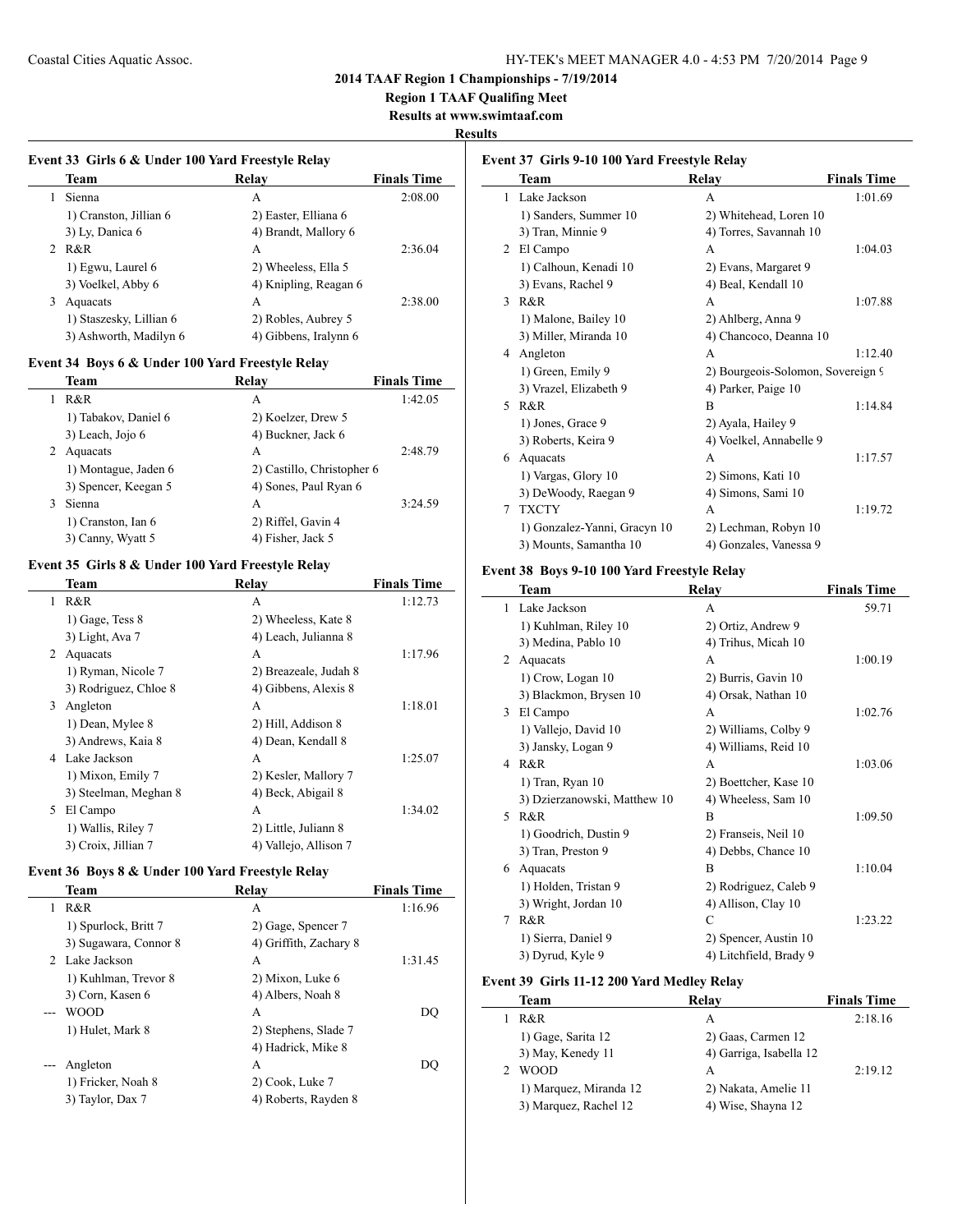**Region 1 TAAF Qualifing Meet**

**Results at www.swimtaaf.com**

#### **Results**

 $\frac{1}{2}$ 

| (Event 39 Girls 11-12 200 Yard Medley Relay) |                       |                        |                    |
|----------------------------------------------|-----------------------|------------------------|--------------------|
|                                              | Team                  | Relay                  | <b>Finals Time</b> |
| 3                                            | Golden Triangle       | А                      | 2:22.94            |
|                                              | 1) Griffin, Emma 12   | 2) Angel, Gabriela 12  |                    |
|                                              | 3) Rocha, Veronica 12 | 4) Ngo, Nicole 12      |                    |
| 4                                            | Lake Jackson          | A                      | 2:30.57            |
|                                              | 1) Owens, Kandice 11  | 2) Thompson, Sloane 11 |                    |
|                                              | 3) Monical, Hallie 12 | 4) Gambrel, Kathryn 11 |                    |
| 5.                                           | Pearland              | A                      | 2:38.74            |
|                                              | 1) Zhao, Melody 12    | 2) Matildo, Alee 11    |                    |
|                                              | 3) Wang, Helen 12     | 4) Yesland, Miiko 11   |                    |
| 6                                            | Angleton              | A                      | 3:02.97            |
|                                              | 1) Garza, Skye 12     | 2) Foshee, Kiersten 12 |                    |
|                                              | 3) Taylor, Ashton 12  | 4) Hoskins, Jordyn 11  |                    |
|                                              | R&R                   | B                      | DQ                 |
|                                              | 1) Malit, Kelsie 11   | $2)$ Egwu, Joy 11      |                    |
|                                              | 3) Juarez, Melody 11  | 4) Miller, Kate 12     |                    |

## **Event 40 Boys 11-12 200 Yard Medley Relay**

|   | Team                      | Relav                  | <b>Finals Time</b> |
|---|---------------------------|------------------------|--------------------|
| 1 | R&R                       | А                      | 2:14.77            |
|   | 1) Colmenares, Michael 12 | 2) Alaniz, Brandon 12  |                    |
|   | 3) Koelzer, Nikolas 12    | 4) McGrath, Connor 12  |                    |
|   | 2 R&R                     | В                      | 2:33.96            |
|   | 1) Miller, Drew 12        | 2) Ahlberg, John 12    |                    |
|   | 3) Litchfield, Jake 11    | 4) Voelkel, Reese 11   |                    |
| 3 | El Campo                  | А                      | 2:34.15            |
|   | 1) Garner, Gage 11        | 2) Calhoun, Braydon 12 |                    |
|   | 3) Willis, Nathan 11      | 4) Croix, Griffen 12   |                    |
| 4 | Angleton                  | A                      | 2:55.65            |
|   | 1) Andrews, Fynn 11       | 2) Braun, Luke 11      |                    |
|   | 3) Logan, Landon 12       | 4) Derleth, Cameron 11 |                    |

## **Event 41 Girls 13-14 200 Yard Medley Relay**

|   | Team                     | Relay                   | <b>Finals Time</b> |
|---|--------------------------|-------------------------|--------------------|
| L | El Campo                 | А                       | 1:59.53            |
|   | 1) Espinoza, Krystan 14  | 2) Williams, Hope 14    |                    |
|   | 3) Willis, Ivy 14        | 4) Wilson, Emily 13     |                    |
|   | 2 Lake Jackson           | А                       | 2:09.10            |
|   | 1) Gambrel, Rachel 13    | $2)$ Agan, Abby 14      |                    |
|   | 3) Tran, Vivie 13        | 4) DeValcourt, Ellie 13 |                    |
| 3 | R&R                      | A                       | 2:16.40            |
|   | 1) Parker, Katie 13      | 2) Chancoco, Gemini 14  |                    |
|   | 3) Turner, Ashlan 13     | 4) Parker, Kelsey 14    |                    |
| 4 | Aquacats                 | A                       | 2:21.09            |
|   | 1) Sliva, Hannah 13      | 2) Richards, Brooke 14  |                    |
|   | 3) Rodriguez, Kaitlyn 13 | 4) Attaway, Sarah 14    |                    |

## **Event 42 Boys 13-14 200 Yard Medley Relay**

 $\overline{a}$ 

| Team                    | Relay                 | <b>Finals Time</b> |
|-------------------------|-----------------------|--------------------|
| Lake Jackson            | А                     | 1:51.28            |
| 1) Harpham, Nicholas 14 | 2) Yates, Cameron 14  |                    |
| 3) Johnson, Kane 14     | 4) Kuettel, Jack 14   |                    |
| R&R                     | A                     | 1:53.40            |
| 1) Koelzer, William 14  | 2) Ahlberg, Steven 14 |                    |
| 3) Perez, William 14    | 4) Miller, Brayden 14 |                    |
|                         |                       |                    |

|   | 3 Deer Park              | A                     | 1:54.67 |
|---|--------------------------|-----------------------|---------|
|   | 1) Konvicka, Matthew 14  | 2) Titus, Wilder 14   |         |
|   | 3) Lyons, Drew 14        | 4) Lewis, Jared 14    |         |
| 4 | Wharton                  | A                     | 2:01.03 |
|   | 1) Goudeau, Hunter 13    | 2) Harbaugh, Joel 14  |         |
|   | 3) Alcalar, Christian 13 | 4) Howell, Zackary 13 |         |
|   | 5 Lake Jackson           | в                     | 2:15.87 |
|   | 1) Cloeter, Nathan 13    | 2) Fattig, Brendan 14 |         |
|   | 3) Brown, Kyle 14        | 4) Baldwin, Connor 14 |         |
|   |                          |                       |         |

## **Event 43 Women 15-17 200 Yard Medley Relay**

| Team                     | Relav                 | <b>Finals Time</b> |
|--------------------------|-----------------------|--------------------|
| R&R                      | А                     | 2:03.07            |
| 1) Turner, Carlynne 15   | 2) Langdon, Shelby 16 |                    |
| 3) Dixon, Rachel 16      | 4) Mangel, Shelbi 16  |                    |
| Wharton                  | A                     | 2:18.00            |
| 1) Rodriguez, Valeria 15 | 2) Roddy, Montie 15   |                    |
| 3) Samhouri, Mona 16     | 4) Orsak, Lauren 15   |                    |
| R&R                      | B                     | DO                 |
| 1) Gorka, Katie 17       | 2) Spence, Abby 16    |                    |
| 3) Voelkel, Katie 15     | 4) McGrath, Katy 17   |                    |

## **Event 44 Men 15-17 200 Yard Medley Relay**

| Team                    | Relay                 | <b>Finals Time</b> |
|-------------------------|-----------------------|--------------------|
| Pearland                | A                     | 1:50.36            |
| 1) Men, Devin 16        | 2) Zhao, Milton 16    |                    |
| 3) Redman, Dalton 16    | 4) Stewart, Conner 16 |                    |
| 2 Golden Triangle       | A                     | 1:53.06            |
| 1) Youngblood, Mason 16 | 2) Hemmings, Drew 15  |                    |
| 3) Tadmor, Danny 17     | 4) Doiron, Dennis 15  |                    |

## **Event 45 Girls 11-12 100 Yard Freestyle**

|    | Name                 |    | <b>Age Team</b> | <b>Finals Time</b> |
|----|----------------------|----|-----------------|--------------------|
| 1  | Garriga, Isabella    | 12 | R&R             | 1:01.95            |
| 2  | McComb, Cailyn       | 12 | El Campo        | 1:02.15            |
| 3  | Monical, Hallie      | 12 | Lake Jackson    | 1:07.27            |
| 4  | Rocha, Veronica      | 12 | Golden Triangle | 1:11.71            |
| 5  | Marquez, Zoe         | 12 | <b>WOOD</b>     | 1:12.75            |
| 6  | Miller, Kate         | 12 | R&R             | 1:14.41            |
| 7  | Kubecka, Avery       | 12 | Palacios        | 1:15.70            |
| 8  | Grigar, Valerie      | 11 | Wharton         | 1:15.89            |
| 9  | Evanicky, Madison    | 12 | Wharton         | 1:16.57            |
| 10 | Woodul, Samantha     | 12 | Golden Triangle | 1:16.62            |
| 11 | Hamlin, Mia          | 11 | Wharton         | 1:16.65            |
| 12 | Leiva, Abagail       | 12 | Golden Triangle | 1:17.63            |
| 13 | Carroll, Kaitlyn     | 12 | Deer Park       | 1:17.83            |
| 14 | Miller, Aubry        | 12 | Aquacats        | 1:19.41            |
| 15 | Weinbaum, Payton Ann | 12 | Golden Triangle | 1:24.31            |
| 16 | Juarez, Mercedes     | 11 | R&R             | 1:28.60            |
| 17 | Parsons, Annaleise   | 11 | <b>WOOD</b>     | 1:29.26            |
| 18 | Johnson, Alexandra   | 12 | Golden Triangle | 1:29.63            |
| 19 | Wessman, Gentry      | 12 | Freeport        | 1:33.22            |
| 20 | Babas, Regie Lynne   | 11 | Sienna          | 1:52.57            |
| 21 | Arenzles, Yovanne    | 11 | Golden Triangle | 1:54.33            |

### **Event 46 Boys 11-12 100 Yard Freestyle**

| <b>Name</b>         | Age Team        |         |
|---------------------|-----------------|---------|
| 1 Gasiorowski, Ryan | 11 Lake Jackson | 1:04.70 |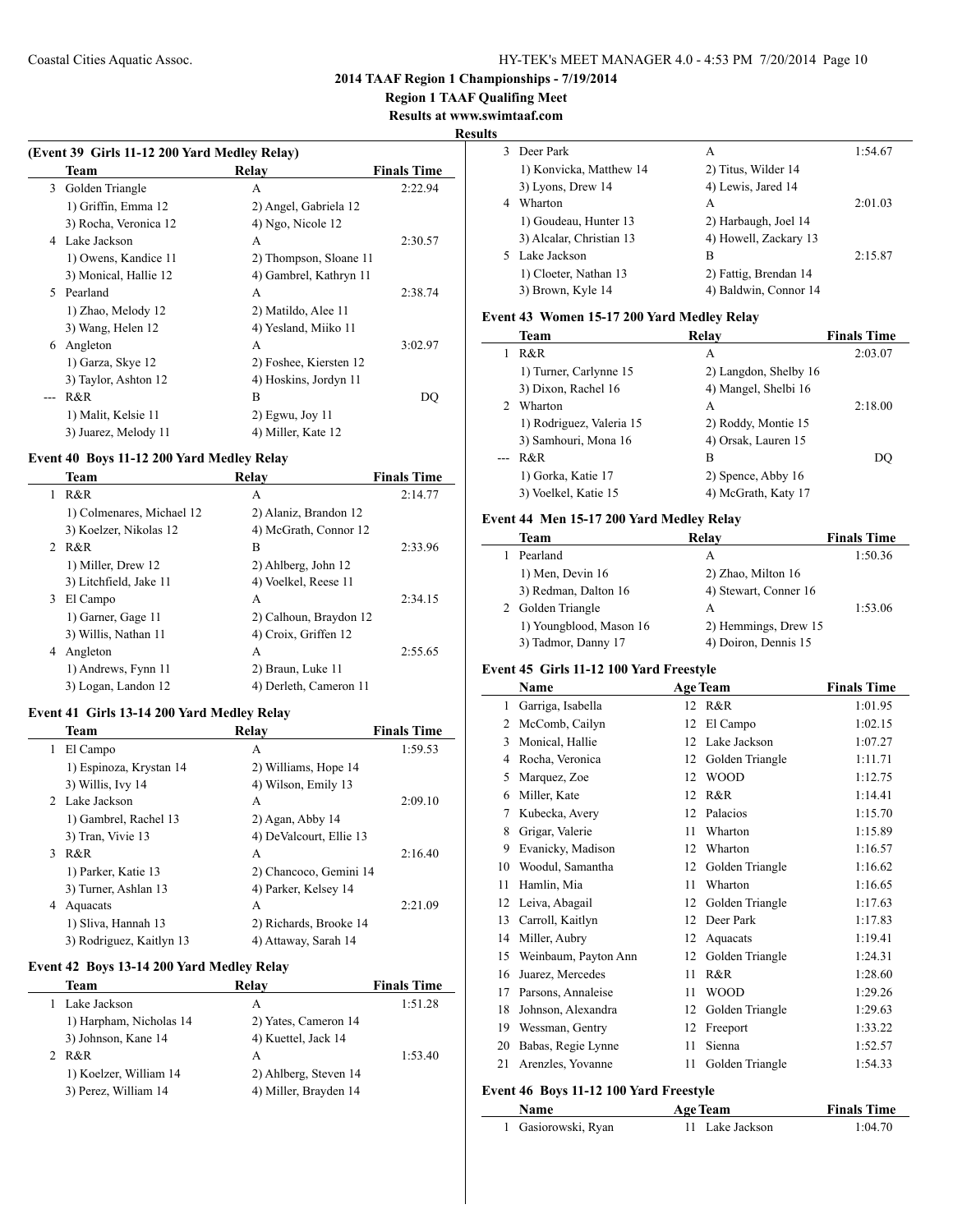**Region 1 TAAF Qualifing Meet Results at www.swimtaaf.com**

# **Results**

| (Event 46 Boys 11-12 100 Yard Freestyle) |                  |    |                 |                    |  |
|------------------------------------------|------------------|----|-----------------|--------------------|--|
|                                          | <b>Name</b>      |    | <b>Age Team</b> | <b>Finals Time</b> |  |
| $\overline{2}$                           | McGrath, Connor  | 12 | R&R             | 1:05.65            |  |
| 3                                        | Tullos, Paul     | 12 | Golden Triangle | 1:07.19            |  |
| 4                                        | Leach, Caleb     | 11 | R&R             | 1:10.59            |  |
| 5                                        | Voelkel, Reese   | 11 | R&R             | 1:11.31            |  |
| 6                                        | Griffith, Dustin | 12 | R&R             | 1:13.05            |  |
| 7                                        | Miller, Drew     | 12 | R&R             | 1:13.19            |  |
| 8                                        | Mann, Dakota     | 12 | <b>WOTB</b>     | 1:14.88            |  |
| 9                                        | Orsak, Lathon    | 11 | Wharton         | 1:16.84            |  |
| 10                                       | Schmoll, Nathan  | 12 | Sienna          | 1:17.94            |  |
| 11                                       | Uribe, Ezequiel  | 11 | Golden Triangle | 1:19.88            |  |
| 12                                       | Chilek, Colby    | 11 | Wharton         | 1:21.63            |  |
| 13                                       | Sierra, David    | 11 | R&R             | 1:22.63            |  |
| 14                                       | Kuchera, Connor  | 12 | Golden Triangle | 1:22.85            |  |
| 15                                       | Starr, Peyton    | 12 | Lake Jackson    | 1:22.94            |  |
| 16                                       | Kesler, Mason    | 11 | Lake Jackson    | 1:23.19            |  |
| 17                                       | Howells, Mason   | 11 | Deer Park       | 1:25.83            |  |
| 18                                       | Earle, Brian     | 12 | Seabrook        | 1:27.97            |  |
| 19                                       | Pugh, Jordan     | 12 | <b>WOTB</b>     | 1:30.19            |  |
| 20                                       | Derleth, Cameron | 11 | Angleton        | 1:31.89            |  |
| 21                                       | Pugh, Jarrod     | 11 | <b>WOTB</b>     | 1:39.88            |  |
| 22                                       | Dyrud, Cayden    | 11 | R&R             | 1:44.56            |  |
| 23                                       | Cobb, Noah       | 11 | Lake Jackson    | 1:47.31            |  |
| 24                                       | Somers, Keegen   | 11 | Golden Triangle | 1:52.47            |  |
| ---                                      | Riggle, Damen    | 11 | Deer Park       | DQ                 |  |

# **Event 47 Girls 13-14 100 Yard Freestyle**

|                | Name                |    | <b>Age Team</b> | <b>Finals Time</b> |
|----------------|---------------------|----|-----------------|--------------------|
| 1              | Tran, Vivie         | 13 | Lake Jackson    | 57.67              |
| $\overline{2}$ | Johansen, Charlotte | 14 | R&R             | 58.16              |
| 3              | Black, Alaura       | 14 | Angleton        | 59.99              |
| 4              | Pope, Emily         | 13 | Deer Park       | 1:03.57            |
| 5              | Attaway, Sarah      | 14 | Aquacats        | 1:03.95            |
| 6              | Rumsey, Kimberlyn   | 14 | Lake Jackson    | 1:04.09            |
| 7              | Wilson, Emily       | 13 | El Campo        | 1:04.31            |
| 8              | Penny, Alexandria   | 13 | Deer Park       | 1:04.40            |
| 9              | Turner, Ashlan      | 13 | R&R             | 1:04.58            |
| 10             | Slattery, Sydney    | 13 | El Campo        | 1:05.72            |
| 11             | Woolsey, Bailey     | 14 | Deer Park       | 1:07.73            |
| 12             | Morales, Mallory    | 13 | Aquacats        | 1:08.94            |
| 13             | Stephenson, Alyssa  | 13 | Freeport        | 1:09.72            |
| 14             | Lilie, Ashley       | 13 | El Campo        | 1:09.80            |
| 15             | Grones, Bailey      | 14 | Palacios        | 1:12.96            |
| 16             | Doiron, Natalia     | 13 | Golden Triangle | 1:13.65            |
| 17             | Cantu, Malerie      | 13 | Lake Jackson    | 1:14.53            |
| 18             | Eads, Nikki         | 14 | Golden Triangle | 1:14.82            |
| 19             | May, Haley          | 14 | R&R             | 1:19.24            |
| 20             | Black, Avary        | 13 | Angleton        | 1:27.27            |
| 21             | Wright, Cassie      | 13 | Golden Triangle | 1:30.38            |

## **Event 48 Boys 13-14 100 Yard Freestyle**

| <b>Name</b>         | <b>Age Team</b> | <b>Finals Time</b> |
|---------------------|-----------------|--------------------|
| 1 Harpham, Nicholas | 14 Lake Jackson | 52.84              |
| 2 Miller, Brayden   | 14 R&R          | 53.48              |
| 3 Machicek, Mason   | 13 Wharton      | 54 51              |

| 4  | Durio, Trey           | 14 | Palacios        | 55.64   |
|----|-----------------------|----|-----------------|---------|
| 5  | Lisewsky, Blaise      | 14 | Seabrook        | 56.88   |
| 6  | Auerbach, Felix       | 14 | <b>WOOD</b>     | 57.84   |
| 7  | Leach, Reid           | 14 | R&R             | 1:00.48 |
| 8  | Miller, Dalton        | 14 | Lake Jackson    | 1:00.57 |
| 9  | Pirie, Morgan         | 14 | <b>WOOD</b>     | 1:01.13 |
| 10 | Tee, Jan              | 13 | R&R             | 1:03.95 |
| 11 | Breazeale, Bailey     | 14 | Aquacats        | 1:04.88 |
| 12 | Howell, Zackary       | 13 | Wharton         | 1:05.67 |
| 13 | Gasiorowski, David    | 14 | Lake Jackson    | 1:05.83 |
| 14 | Anderson, Cory        | 13 | Angleton        | 1:07.43 |
| 15 | Wilson, James         | 14 | Golden Triangle | 1:07.45 |
| 16 | Jefferis, Sam         | 14 | <b>WOOD</b>     | 1:07.73 |
| 17 | Brown, Kyle           | 14 | Lake Jackson    | 1:08.23 |
| 18 | Spence, JD            | 14 | R&R             | 1:08.87 |
| 19 | Kesseler, Scott       | 13 | Lake Jackson    | 1:09.50 |
| 20 | Struhrenberg, Clayton | 14 | Palacios        | 1:09.63 |
| 21 | Frank, Hugh           | 14 | Lake Jackson    | 1:12.97 |
| 22 | DeLaGarza, Nickelas   | 14 | Aquacats        | 1:14.34 |
| 23 | Cloeter, Nathan       | 13 | Lake Jackson    | 1:15.51 |
| 24 | Krenek, Lance         | 14 | R&R             | 1:16.08 |
| 25 | Rogillio, Kaden       | 13 | Deer Park       | 1:23.74 |
| 26 | Cherry, Christian     | 13 | Angleton        | 1:45.98 |

### **Event 49 Women 15-17 100 Yard Freestyle**

|                | <b>Age Team</b><br>Name |    |                 | <b>Finals Time</b> |
|----------------|-------------------------|----|-----------------|--------------------|
| 1              | Copenhaver, Jessica     | 15 | Freeport        | 58.13              |
| $\overline{2}$ | Mangel, Shelbi          |    | 16 R&R          | 1:00.15            |
| 3              | Gorka, Katie            | 17 | R&R             | 1:00.68            |
| 4              | Vallejo, Kaly           | 16 | El Campo        | 1:02.96            |
| 5              | Wilson, Hannah          | 15 | Golden Triangle | 1:04.97            |
| 6              | Antichevich, Rebecca    | 15 | Deer Park       | 1:06.79            |
|                | Reed, Julia             | 15 | <b>TXCTY</b>    | 1:07.78            |
| 8              | Roddy, Montie           | 15 | Wharton         | 1:08.26            |
| 9              | Orsak, Lauren           | 15 | Wharton         | 1:09.57            |
| 10             | Kessler, Audry          | 15 | Palacios        | 1:13.64            |
| 11             | Lopez, Alyssa           | 15 | Aquacats        | 1:19.63            |
| 12             | Tee, Ellaine            | 15 | R&R             | 1:21.19            |

### **Event 50 Men 15-17 100 Yard Freestyle**

|    | Name                   |    | <b>Age Team</b>    | <b>Finals Time</b> |
|----|------------------------|----|--------------------|--------------------|
| 1  | Green, Casey           | 15 | El Campo           | 50.79              |
| 2  | Redman, Dalton         | 16 | Pearland           | 51.15              |
| 3  | Manuel, Arden          | 16 | Deer Park          | 52.68              |
| 4  | Manuel, Riley          | 16 | Deer Park          | 52.69              |
| 5  | Bradshaw, Brandon      | 15 | Lake Jackson       | 54.01              |
| 6  | Carey, Nathan          |    | 16 Lake Jackson    | 56.75              |
| 7  | Yang, Sonny            |    | 16 Golden Triangle | 57.67              |
| 8  | Elrod, Andrew          | 16 | Seabrook           | 57.96              |
| 9  | Seymour, Alex          |    | 15 Lake Jackson    | 58.12              |
| 10 | Youngblood, Mason      |    | 16 Golden Triangle | 59.44              |
| 11 | Biehle, Aaron          | 16 | Golden Triangle    | 59.72              |
| 12 | Hurst, Cole            | 16 | Golden Triangle    | 1:02.13            |
| 13 | Gaas, Sam              | 15 | R&R                | 1:02.18            |
| 14 | Broussard Jr., Kenneth | 17 | <b>TXCTY</b>       | 1:03.89            |
| 15 | Davis II, Jerry        | 15 | <b>TXCTY</b>       | 1:09.66            |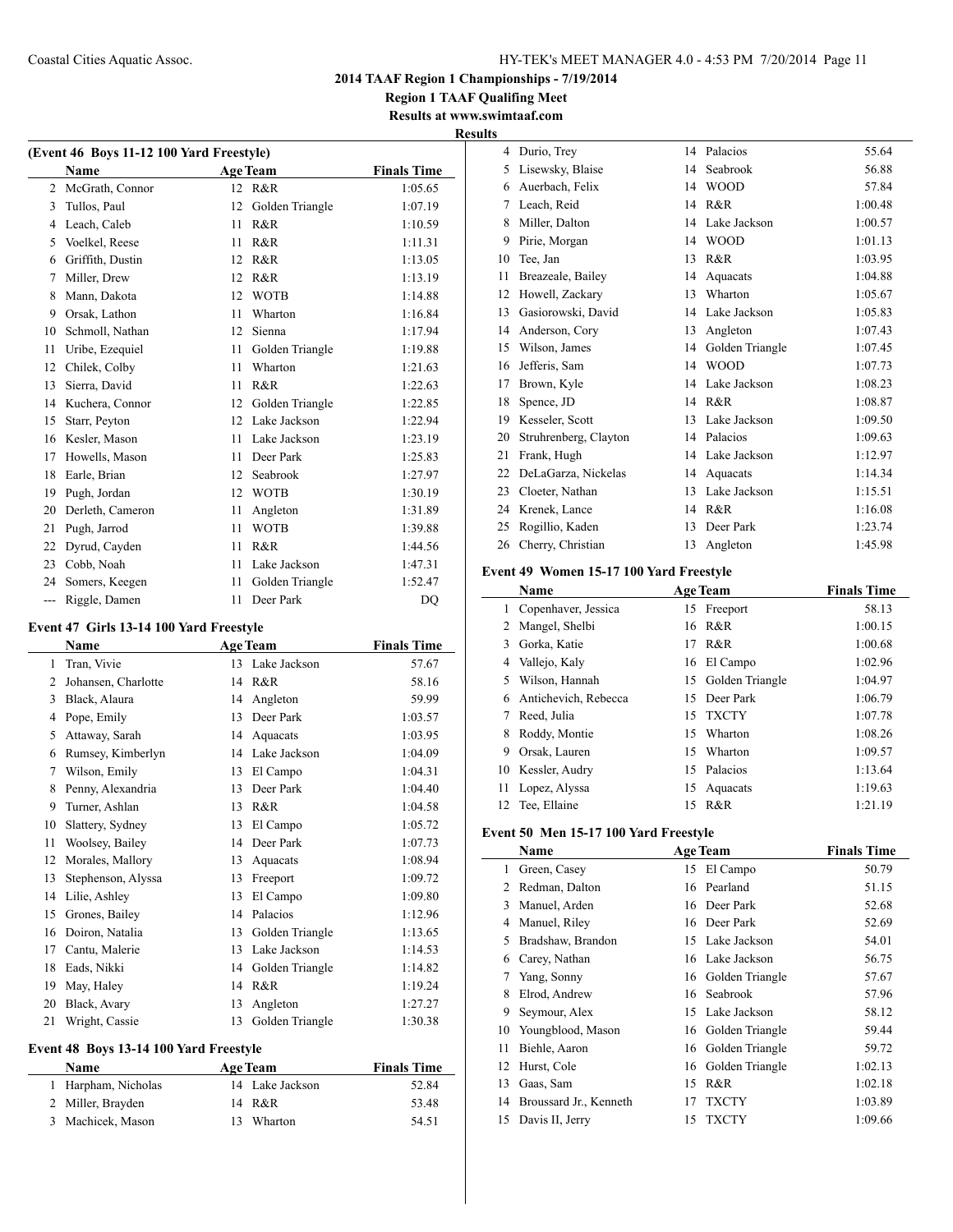**Region 1 TAAF Qualifing Meet Results at www.swimtaaf.com**

**Results**

| (Event 50 Men 15-17 100 Yard Freestyle)       |                                        |      |                    |                    |  |  |  |  |  |
|-----------------------------------------------|----------------------------------------|------|--------------------|--------------------|--|--|--|--|--|
|                                               | Name                                   |      | <b>Age Team</b>    | <b>Finals Time</b> |  |  |  |  |  |
|                                               | 16 Voth, Alexander                     |      | 15 Golden Triangle | 1:10.09            |  |  |  |  |  |
| Event 51 Girls 11-12 50 Yard Backstroke       |                                        |      |                    |                    |  |  |  |  |  |
| <b>Finals Time</b><br>Name<br><b>Age Team</b> |                                        |      |                    |                    |  |  |  |  |  |
| $\mathbf{1}$                                  | Jansky, Camryn                         |      | 12 El Campo        | 30.63              |  |  |  |  |  |
|                                               | 2 Goudeau, Savannah                    | 12   | Wharton            | 31.13              |  |  |  |  |  |
| 3                                             | Marquez, Rachel                        |      | 12 WOOD            | 33.89              |  |  |  |  |  |
|                                               | 4 Boudreaux, Jasmine                   |      | 12 Aquacats        | 34.41              |  |  |  |  |  |
|                                               | 5 Zhou, Emily                          |      | 12 Golden Triangle | 35.03              |  |  |  |  |  |
|                                               | 6 Griffin, Emma                        |      | 12 Golden Triangle | 35.23              |  |  |  |  |  |
| 7                                             | Ngo, Nicole                            |      | 12 Golden Triangle | 35.51              |  |  |  |  |  |
| 8                                             | Marquez, Miranda                       |      | 12 WOOD            | 35.92              |  |  |  |  |  |
|                                               | 9 Gage, Sarita                         |      | 12 R&R             | 35.94              |  |  |  |  |  |
|                                               | 10 Konvicka, Kayla                     | 11   | Deer Park          | 36.16              |  |  |  |  |  |
| 11                                            | Irani, Roxanna                         |      | 12 WOOD            | 37.12              |  |  |  |  |  |
|                                               | 12 Carroll, Kaitlyn                    |      | 12 Deer Park       | 39.36              |  |  |  |  |  |
| 13                                            | Malit, Kelsie                          | 11   | $R\&R$             | 39.68              |  |  |  |  |  |
| 14                                            | Owens, Kandice                         | 11   | Lake Jackson       |                    |  |  |  |  |  |
| 15                                            | Woodul, Samantha                       |      | 12 Golden Triangle | 39.89              |  |  |  |  |  |
|                                               |                                        | 11   | La Porte           | 41.32              |  |  |  |  |  |
|                                               | 16 Avila, Gloria                       |      |                    | 41.41              |  |  |  |  |  |
|                                               | 17 Gambrel, Kathryn                    |      | 11 Lake Jackson    | 42.07              |  |  |  |  |  |
| 18                                            | Blackmon, Chynelle                     |      | 12 Aquacats        | 42.45              |  |  |  |  |  |
| 19                                            | Taylor, Ashton                         |      | 12 Angleton        | 42.86              |  |  |  |  |  |
| 20                                            | Miller, Kate                           |      | 12 R&R             | 42.99              |  |  |  |  |  |
| 21                                            | Garza, Skye                            |      | 12 Angleton        | 44.13              |  |  |  |  |  |
| 22                                            | Grigar, Valerie                        | 11 - | Wharton            | 44.21              |  |  |  |  |  |
| 23                                            | Leiva, Abagail                         |      | 12 Golden Triangle | 45.01              |  |  |  |  |  |
| 24                                            | Williams, Alex                         | 11 - | Aquacats           | 45.35              |  |  |  |  |  |
| 25                                            | Riley, Ashlynn                         | 12   | Golden Triangle    | 46.91              |  |  |  |  |  |
|                                               | 26 Yesland, Miiko                      | 11   | Pearland           | 47.70              |  |  |  |  |  |
| 27                                            | Juarez, Melody                         | 11   | R&R                | 48.13              |  |  |  |  |  |
| 28                                            | Emfinger, Emily                        | 11   | <b>WOTB</b>        | 48.64              |  |  |  |  |  |
|                                               | 29 Parsons, Annaleise                  | 11   | <b>WOOD</b>        | 48.73              |  |  |  |  |  |
|                                               | 30 Bodwin, Indiya                      |      | 12 Golden Triangle | 51.34              |  |  |  |  |  |
| 31                                            | Johnson, Alexandra                     |      | 12 Golden Triangle | 53.94              |  |  |  |  |  |
| 32                                            | Arenzles, Yovanne                      | 11   | Golden Triangle    | 58.40              |  |  |  |  |  |
| 33                                            | Babas, Regie Lynne                     | 11   | Sienna             | 59.33              |  |  |  |  |  |
| 34                                            | Arena, Daniella                        | 11   | R&R                | 59.89              |  |  |  |  |  |
| 35                                            | Alvarez Ward, Inez                     | 11   | <b>WOOD</b>        | 1:03.17            |  |  |  |  |  |
| 36                                            | Richardson, Mandy                      | 12   | R&R                | 1:11.19            |  |  |  |  |  |
| ---                                           | Reyes, Celine                          | 11   | Aquacats           | DQ                 |  |  |  |  |  |
|                                               | Event 52 Boys 11-12 50 Yard Backstroke |      |                    |                    |  |  |  |  |  |
|                                               | Name                                   |      | <b>Age Team</b>    | <b>Finals Time</b> |  |  |  |  |  |
| 1                                             | Williams, Conner                       | 12   | El Campo           | 31.04              |  |  |  |  |  |
| $\overline{2}$                                | Colmenares, Michael                    | 12   | R&R                | 33.09              |  |  |  |  |  |
|                                               | 3 Gasiorowski, Ryan                    | 11   | Lake Jackson       | 35.52              |  |  |  |  |  |
|                                               | 4 deValcourt, Myles                    | 11   | Lake Jackson       | 36.06              |  |  |  |  |  |
| 5                                             | Kohl, Michael                          | 12   | Sienna             | 37.91              |  |  |  |  |  |
|                                               | 6 Leach, Caleb                         | 11 - | R&R                | 38.43              |  |  |  |  |  |

 Miller, Drew 12 R&R 38.84 Garner, Gage 11 El Campo 40.56 Mann, Dakota 12 WOTB 41.42 Croix, Griffen 12 El Campo 41.52

| L5    |                       |    |                 |       |
|-------|-----------------------|----|-----------------|-------|
| 11    | Pirie, Finley         | 12 | <b>WOOD</b>     | 41.86 |
| 12    | Fugler, Zane          | 11 | Lake Jackson    | 42.19 |
| 13    | Elrod, Thomas         | 12 | Seabrook        | 43.38 |
| 14    | Antichevich, Mathew   | 11 | Deer Park       | 43.56 |
| 15    | Fontaine, Will        | 11 | Golden Triangle | 44.01 |
| 16    | Svatek, Wayne         | 12 | Wharton         | 44.19 |
| 17    | Bova, Noah            | 12 | Seabrook        | 44.26 |
| 18    | Villalpando, Giuliano | 11 | <b>TXCTY</b>    | 44.27 |
| 19    | Sierra, David         | 11 | R&R             | 44.46 |
| 20    | Meaux, Wyatt          | 12 | Golden Triangle | 44.53 |
| 21    | Townsend, Tyler       | 11 | Golden Triangle | 44.63 |
| 22    | Nguyen, Dylan         | 11 | Golden Triangle | 44.70 |
| $*23$ | Ramirez, Eduardo      | 12 | R&R             | 45.41 |
| $*23$ | Howells, Mason        | 11 | Deer Park       | 45.41 |
| $*25$ | Tatuaca, Alex         | 11 | Pearland        | 46.69 |
| $*25$ | Guajardo, Josue       | 12 | Wharton         | 46.69 |
| 27    | Starr, Peyton         | 12 | Lake Jackson    | 48.07 |
| 28    | Walker, Craig         | 11 | Deer Park       | 48.47 |
| 29    | Weaver, Barron        | 11 | Wharton         | 49.76 |
| 30    | Chilek, Colby         | 11 | Wharton         | 50.04 |
| 31    | Pugh, Jarrod          | 11 | <b>WOTB</b>     | 54.27 |
| 32    | Riggle, Damen         | 11 | Deer Park       | 54.32 |
| 33    | Dyrud, Cayden         | 11 | R&R             | 54.70 |
| *34   | Kesler, Mason         | 11 | Lake Jackson    | 56.94 |
| *34   | Somers, Keegen        | 11 | Golden Triangle | 56.94 |
| 36    | Burt, Ryan            | 11 | Pearland        | 59.17 |
| $---$ | Griffith, Dustin      | 12 | R&R             | DQ    |
| ---   | Cobb, Noah            | 11 | Lake Jackson    | DQ    |
|       |                       |    |                 |       |

### **Event 53 Girls 13-14 50 Yard Backstroke**

|                | Name                   |    | <b>Age Team</b> | <b>Finals Time</b> |
|----------------|------------------------|----|-----------------|--------------------|
| 1              | Willis, Ivy            | 14 | El Campo        | 29.16              |
| $\overline{c}$ | Black, Alaura          | 14 | Angleton        | 30.75              |
| 3              | Terpening, Korbin      | 14 | <b>UNAT</b>     | 32.12              |
| 4              | Gambrel, Rachel        | 13 | Lake Jackson    | 33.97              |
| 5              | DeValcourt, Ellie      | 13 | Lake Jackson    | 34.04              |
| 6              | Espinoza, Krystan      | 14 | El Campo        | 34.19              |
| 7              | Parker, Katie          | 13 | R&R             | 35.09              |
| 8              | Slattery, Sydney       | 13 | El Campo        | 35.70              |
| 9              | Woolsey, Bailey        | 14 | Deer Park       | 37.86              |
| 10             | Doiron, Natalia        | 13 | Golden Triangle | 37.92              |
| 11             | Sliva, Hannah          | 13 | Aquacats        | 38.08              |
| 12             | Jackson, Olivia Nicole | 13 | Sienna          | 38.17              |
| 13             | Parker, Kelsey         | 14 | R&R             | 38.24              |
| 14             | Gray, Megan            | 13 | Pearland        | 39.95              |
| 15             | Cantu, Malerie         | 13 | Lake Jackson    | 41.15              |
| 16             | Grones, Bailey         | 14 | Palacios        | 41.23              |
| 17             | Herdejurgen, Rose      | 13 | <b>WOOD</b>     | 41.63              |
| 18             | Wright, Cassie         | 13 | Golden Triangle | 44.27              |
| 19             | May, Haley             | 14 | R&R             | 44.67              |
| 20             | Peterson, Christina    | 14 | Palacios        | 47.22              |
| 21             | Black, Avary           | 13 | Angleton        | 56.25              |
|                |                        |    |                 |                    |

## **Event 54 Boys 13-14 50 Yard Backstroke**

| Name           | <b>Age Team</b> | <b>Finals Time</b> |
|----------------|-----------------|--------------------|
| 1 Kvinta, Mark | 14 R&R          | 29.13              |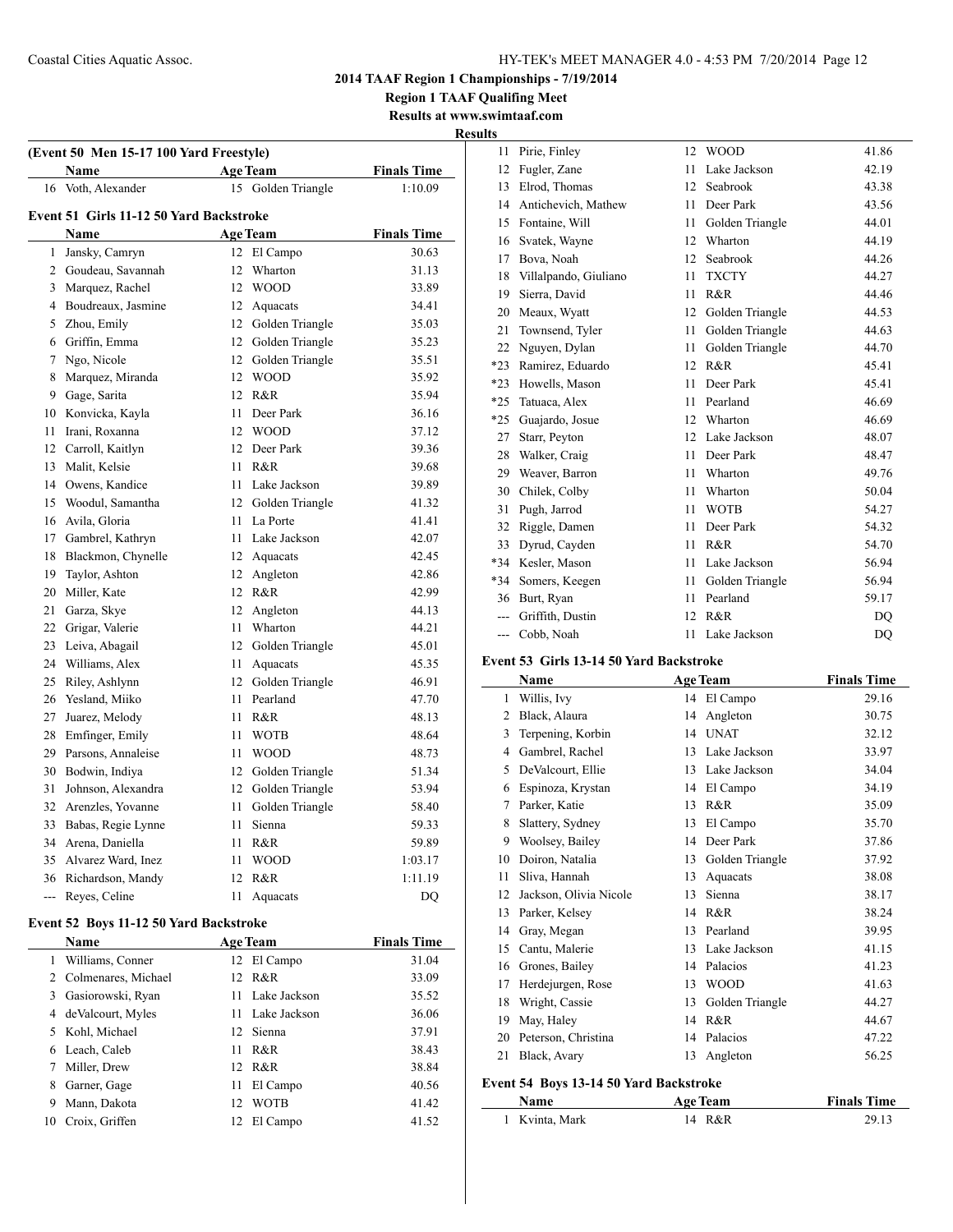**Region 1 TAAF Qualifing Meet**

**Results at www.swimtaaf.com**

| (Event 54 Boys 13-14 50 Yard Backstroke) |                    |    |                 |                    |  |  |
|------------------------------------------|--------------------|----|-----------------|--------------------|--|--|
|                                          | Name               |    | <b>Age Team</b> | <b>Finals Time</b> |  |  |
| 2                                        | Peterson, Kyle     | 13 | El Campo        | 29.35              |  |  |
| 3                                        | Fletcher, Vincent  | 13 | Golden Triangle | 29.47              |  |  |
| 4                                        | Gamble, Jake       | 14 | R&R             | 30.51              |  |  |
| 5                                        | Lisewsky, Blaise   | 14 | Seabrook        | 30.91              |  |  |
| 6                                        | Koelzer, William   | 14 | R&R             | 31.44              |  |  |
| 7                                        | Miller, Dalton     | 14 | Lake Jackson    | 33.14              |  |  |
| 8                                        | Goudeau, Hunter    | 13 | Wharton         | 33.58              |  |  |
| 9                                        | Wilson, James      | 14 | Golden Triangle | 35.09              |  |  |
| 10                                       | Gasiorowski, David | 14 | Lake Jackson    | 35.26              |  |  |
| 11                                       | Jefferis, Sam      | 14 | <b>WOOD</b>     | 36.13              |  |  |
| 12                                       | Landry, Noah       | 14 | Golden Triangle | 37.45              |  |  |
| 13                                       | Niles, Matthew     | 14 | Aquacats        | 39.43              |  |  |
| 14                                       | Cloeter, Nathan    | 13 | Lake Jackson    | 40.90              |  |  |
| 15                                       | Tang, Bill         | 13 | Pearland        | 41.05              |  |  |
| 16                                       | Rogillio, Kaden    | 13 | Deer Park       | 47.62              |  |  |
| 17                                       | Vargas, Gabriel    | 14 | Aquacats        | 49.73              |  |  |
| 18                                       | Alvarez Ward, Ian  | 13 | <b>WOOD</b>     | 53.22              |  |  |
|                                          | Tee, Jan           | 13 | R&R             | DQ                 |  |  |
|                                          |                    |    |                 |                    |  |  |

## **Event 55 Women 15-17 50 Yard Backstroke**

|    | <b>Name</b>         |    | <b>Age Team</b> | <b>Finals Time</b> |
|----|---------------------|----|-----------------|--------------------|
| 1  | Hoots, Natalie      |    | 16 La Porte     | 30.21              |
| 2  | Turner, Carlynne    |    | 15 R&R          | 30.32              |
| 3  | Copenhaver, Jessica | 15 | Freeport        | 30.75              |
| 4  | Orsak, Mehgan       | 15 | Aquacats        | 31.41              |
| 5  | Casey, Amanda       | 17 | Wharton         | 33.28              |
| 6  | Reis, Jadyn         | 15 | La Porte        | 34.18              |
| 7  | Vallejo, Kaly       | 16 | El Campo        | 34.19              |
| 8  | McGrath, Katy       | 17 | R&R             | 34.49              |
| 9  | Wilson, Hannah      | 15 | Golden Triangle | 36.26              |
| 10 | Rodriguez, Valeria  | 15 | Wharton         | 36.33              |
| 11 | Casey, Britney      | 15 | Wharton         | 37.01              |
| 12 | Hoffman, Rebeccah   | 16 | Golden Triangle | 38.96              |
| 13 | Lopez, Alyssa       | 15 | Aquacats        | 41.37              |
| 14 | Tee, Ellaine        | 15 | R&R             | 42.64              |

## **Event 56 Men 15-17 50 Yard Backstroke**

|    | <b>Name</b>       |    | <b>Age Team</b>    | <b>Finals Time</b> |
|----|-------------------|----|--------------------|--------------------|
| 1  | Green, Casey      |    | 15 El Campo        | 26.88              |
| 2  | Manuel, Riley     | 16 | Deer Park          | 27.12              |
| 3  | Herdejurgen, Jack | 15 | <b>WOOD</b>        | 27.51              |
| 4  | Men, Devin        | 16 | Pearland           | 27.89              |
| 5  | Kacko, Jordan     |    | 16 El Campo        | 29.07              |
| 6  | Youngblood, Mason | 16 | Golden Triangle    | 29.13              |
| 7  | Stewart, Conner   | 16 | Pearland           | 29.28              |
| 8  | Doiron, Dennis    |    | 15 Golden Triangle | 31.19              |
| 9  | Carey, Nathan     |    | 16 Lake Jackson    | 31.58              |
| 10 | Leach, Jonathan   | 16 | R&R                | 31.59              |
| 11 | Yang, Sonny       |    | 16 Golden Triangle | 31.91              |
| 12 | Hemmings, Drew    | 15 | Golden Triangle    | 32.91              |
| 13 | Davis II, Jerry   | 15 | <b>TXCTY</b>       | 33.51              |
| 14 | Voth, Alexander   | 15 | Golden Triangle    | 35.80              |
| 15 | Brown, Jaylan     | 16 | Golden Triangle    | 37.60              |
|    |                   |    |                    |                    |

|                                          | Event 57 Girls 11-12 50 Yard Breaststroke<br>Name |    | <b>Age Team</b> | <b>Finals Time</b> |  |
|------------------------------------------|---------------------------------------------------|----|-----------------|--------------------|--|
| $\mathbf{1}$                             | McComb, Cailyn                                    | 12 | El Campo        | 33.90              |  |
|                                          | 2 Nakata, Amelie                                  | 11 | <b>WOOD</b>     | 39.15              |  |
|                                          | 3 Gaas, Carmen                                    | 12 | R&R             | 40.75              |  |
|                                          | 4 Kubecka, Avery                                  | 12 | Palacios        | 40.99              |  |
| 5                                        | Baker, Ashlyn                                     | 11 | Golden Triangle | 41.62              |  |
| 6                                        | Yu, Sydney                                        | 12 | Golden Triangle | 41.89              |  |
| 7                                        | Egwu, Joy                                         | 11 | R&R             | 42.31              |  |
| 8                                        | Wise, Shayna                                      | 12 | <b>WOOD</b>     | 42.41              |  |
| 9                                        | Angel, Gabriela                                   | 12 | Golden Triangle | 42.57              |  |
|                                          | 10 Gambrel, Kathryn                               | 11 | Lake Jackson    | 42.77              |  |
| 11                                       | Bible, Katie                                      | 12 | <b>WOTB</b>     | 43.93              |  |
| 12                                       | Avila, Gloria                                     | 11 | La Porte        | 44.11              |  |
| 13                                       | Irani, Roxanna                                    | 12 | <b>WOOD</b>     | 44.18              |  |
| 14                                       | Wang, Helen                                       | 12 | Pearland        | 44.30              |  |
| 15                                       | Hamlin, Mia                                       | 11 | Wharton         | 44.56              |  |
| 16                                       | Marquez, Zoe                                      | 12 | <b>WOOD</b>     | 44.77              |  |
| 17                                       | Thompson, Sloane                                  | 11 | Lake Jackson    | 45.02              |  |
| 18                                       | Ngo, Nicole                                       | 12 | Golden Triangle | 45.09              |  |
| 19                                       | Marquez, Miranda                                  | 12 | <b>WOOD</b>     | 45.15              |  |
|                                          | 20 Foshee, Kiersten                               | 12 | Angleton        | 45.29              |  |
| 21                                       | Michalik, Reilly                                  | 12 | La Porte        | 45.43              |  |
|                                          | 22 Gregory, Katie                                 | 12 | <b>TXCTY</b>    | 46.52              |  |
| 23                                       | Evanicky, Madison                                 | 12 | Wharton         | 47.00              |  |
| 24                                       | Vandenbergh, Rylee                                | 11 | Palacios        | 47.14              |  |
| 25                                       | Woodul, Samantha                                  | 12 | Golden Triangle | 50.97              |  |
| 26                                       | Weinbaum, Payton Ann                              | 12 | Golden Triangle | 51.02              |  |
| 27                                       | Taylor, Ashton                                    | 12 | Angleton        | 51.83              |  |
| 28                                       | Juarez, Melody                                    | 11 | R&R             | 52.40              |  |
|                                          | 29 Wessman, Gentry                                | 12 | Freeport        | 52.65              |  |
| 30                                       | Juarez, Mercedes                                  | 11 | R&R             | 53.19              |  |
| 31                                       | Babas, Regie Lynne                                | 11 | Sienna          | 54.94              |  |
| 32                                       | Richardson, Mandy                                 | 12 | R&R             | 56.26              |  |
| 33                                       | Hoskins, Jordyn                                   | 11 | Angleton        | 1:15.26            |  |
|                                          | 34 Davis, Jensen                                  | 11 | <b>TXCTY</b>    | 1:24.30            |  |
|                                          | --- Arena, Daniella                               | 11 | R&R             | DQ                 |  |
|                                          | --- Miller, Aubry                                 | 12 | Aquacats        | DQ                 |  |
|                                          | --- Reyes, Celine                                 | 11 | Aquacats        | DQ                 |  |
|                                          | --- Blackmon, Chynelle                            | 12 | Aquacats        | DQ                 |  |
| ---                                      | Alvarez Ward, Inez                                | 11 | <b>WOOD</b>     | DQ                 |  |
| $\overline{a}$                           | Garcia, JoLee                                     | 11 | Aquacats        | DQ                 |  |
| Event 58 Boys 11-12 50 Yard Breaststroke |                                                   |    |                 |                    |  |

|    | Name                |    | <b>Age Team</b>    | <b>Finals Time</b> |
|----|---------------------|----|--------------------|--------------------|
|    | Tullos, Paul        |    | 12 Golden Triangle | 34.72              |
|    | 2 Avila, Gerardo    | 11 | La Porte           | 35.97              |
| 3  | Calhoun, Braydon    |    | 12 El Campo        | 38.73              |
| 4  | Alaniz, Brandon     |    | 12 R&R             | 40.03              |
|    | 5 deValcourt, Myles | 11 | Lake Jackson       | 40.66              |
|    | *6 Litchfield, Jake | 11 | R & R              | 40.88              |
|    | *6 Steelman, Josh   |    | 12 Lake Jackson    | 40.88              |
| 8  | Schmoll, Nathan     |    | 12 Sienna          | 42.17              |
| 9  | Willis, Nathan      | 11 | El Campo           | 42.69              |
| 10 | Uribe, Ezequiel     |    | Golden Triangle    | 44.27              |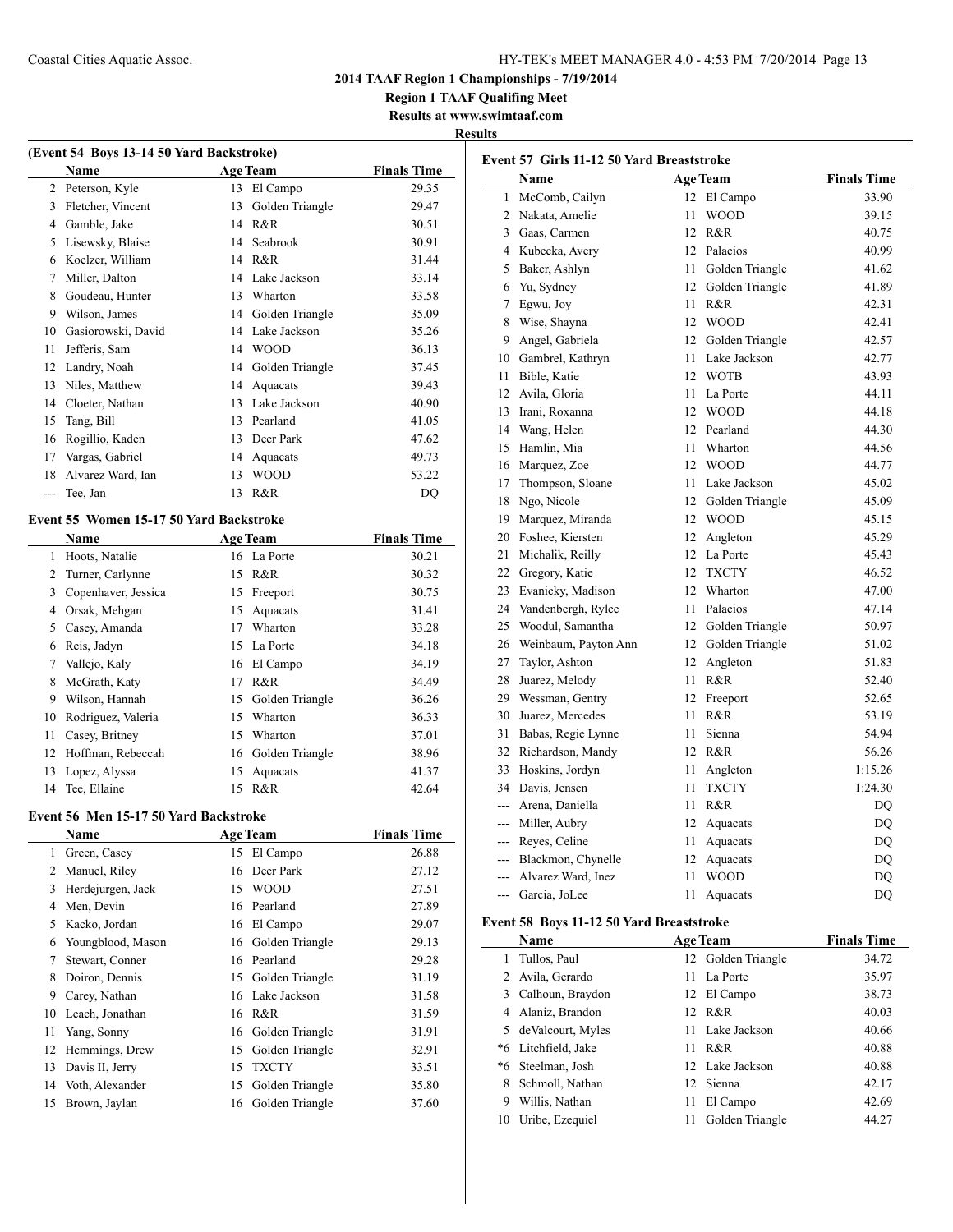**Region 1 TAAF Qualifing Meet Results at www.swimtaaf.com**

## **Results**

 $\overline{\phantom{0}}$ 

 $\overline{a}$ 

| (Event 58 Boys 11-12 50 Yard Breaststroke) |                  |    |                 |                    |  |  |
|--------------------------------------------|------------------|----|-----------------|--------------------|--|--|
|                                            | Name             |    | <b>Age Team</b> | <b>Finals Time</b> |  |  |
| 11                                         | Earle, Brian     | 12 | Seabrook        | 44.62              |  |  |
| 12                                         | Meaux, Wyatt     | 12 | Golden Triangle | 44.90              |  |  |
| 13                                         | Hillman, Mark    | 11 | <b>WOTB</b>     | 46.58              |  |  |
| 14                                         | Pugh, Jordan     | 12 | <b>WOTB</b>     | 46.72              |  |  |
| 15                                         | Bova, Noah       | 12 | Seabrook        | 47.39              |  |  |
| 16                                         | Croix, Griffen   | 12 | El Campo        | 49.45              |  |  |
| 17                                         | White, Mason     | 11 | <b>TXCTY</b>    | 49.69              |  |  |
| 18                                         | Fontaine, Will   | 11 | Golden Triangle | 49.98              |  |  |
| 19                                         | Stewart, Taylor  | 11 | Angleton        | 50.50              |  |  |
| 20                                         | Braun, Luke      | 11 | Angleton        | 51.75              |  |  |
| 21                                         | Andrews, Fynn    | 11 | Angleton        | 52.10              |  |  |
| 22                                         | Nguyen, Dylan    | 11 | Golden Triangle | 52.26              |  |  |
| 23                                         | Howells, Mason   | 11 | Deer Park       | 52.44              |  |  |
| 24                                         | Kuchera, Connor  | 12 | Golden Triangle | 53.95              |  |  |
| 25                                         | Tatuaca, Alex    | 11 | Pearland        | 54.24              |  |  |
| 26                                         | Ramirez, Eduardo | 12 | R&R             | 55.85              |  |  |
| 27                                         | Derleth, Cameron | 11 | Angleton        | 56.26              |  |  |
| 28                                         | Walker, Craig    | 11 | Deer Park       | 56.80              |  |  |
| ---                                        | Burt, Ryan       | 11 | Pearland        | DQ                 |  |  |
| ---                                        | Cobb, Noah       | 11 | Lake Jackson    | DQ                 |  |  |
|                                            | Riggle, Damen    | 11 | Deer Park       | DQ                 |  |  |

## **Event 59 Girls 13-14 50 Yard Breaststroke**

|                | Name<br><b>Age Team</b> |    |                 | <b>Finals Time</b> |  |  |
|----------------|-------------------------|----|-----------------|--------------------|--|--|
| 1              | Williams, Hope          | 14 | El Campo        | 32.33              |  |  |
| $\overline{c}$ | Penny, Alexandria       | 13 | Deer Park       | 33.92              |  |  |
| 3              | Chancoco, Gemini        | 14 | R&R             | 36.48              |  |  |
| 4              | Agan, Abby              | 14 | Lake Jackson    | 36.84              |  |  |
| 5              | Woolsey, Bailey         | 14 | Deer Park       | 37.60              |  |  |
| *6             | Rumsey, Kimberlyn       | 14 | Lake Jackson    | 39.12              |  |  |
| *6             | Vandenbergh, Brooke     | 13 | Palacios        | 39.12              |  |  |
| 8              | Richards, Brooke        | 14 | Aquacats        | 39.18              |  |  |
| 9              | Lilie, Ashley           | 13 | El Campo        | 40.18              |  |  |
| 10             | Eads, Nikki             | 14 | Golden Triangle | 41.17              |  |  |
| 11             | Bouthillette, Katelyn   | 14 | <b>WOOD</b>     | 41.61              |  |  |
| 12             | Gray, Megan             | 13 | Pearland        | 42.26              |  |  |
| 13             | Burke, Susie            | 14 | Deer Park       | 42.54              |  |  |
| 14             | Herdejurgen, Rose       | 13 | <b>WOOD</b>     | 44.27              |  |  |
| 15             | Lane, Hannah            | 14 | <b>WOOD</b>     | 44.53              |  |  |
| 16             | Antichevich, Mikayla    | 13 | Deer Park       | 44.76              |  |  |
| 17             | Stephenson, Alyssa      | 13 | Freeport        | 45.94              |  |  |
| $*18$          | Vargas, Faith           | 13 | Aquacats        | 46.89              |  |  |
| $*18$          | Wright, Cassie          | 13 | Golden Triangle | 46.89              |  |  |
| 20             | Marquez, Ana            | 13 | Golden Triangle | 47.74              |  |  |
| $---$          | Smith, Megan            | 13 | Lake Jackson    | DQ                 |  |  |
|                |                         |    |                 |                    |  |  |

## **Event 60 Boys 13-14 50 Yard Breaststroke**

| <b>Name</b>         | <b>Age Team</b>    | <b>Finals Time</b> |  |  |
|---------------------|--------------------|--------------------|--|--|
| 1 Yates, Cameron    | 14 Lake Jackson    | 30.81              |  |  |
| 2 Lyons, Drew       | 14 Deer Park       | 31.02              |  |  |
| 3 Lewis, Jared      | 14 Deer Park       | 31.33              |  |  |
| 4 Fattig, Brendan   | 14 Lake Jackson    | 31.44              |  |  |
| 5 Titus, Wilder     | 14 Deer Park       | 31.70              |  |  |
| 6 Fletcher, Vincent | 13 Golden Triangle | 33.85              |  |  |

| w  |                   |    |                 |       |
|----|-------------------|----|-----------------|-------|
| 7  | Ahlberg, Steven   | 14 | R&R             | 33.86 |
| 8  | Peterson, Kyle    | 13 | El Campo        | 34.50 |
| 9  | Jacks, Josh       | 13 | R&R             | 35.56 |
| 10 | Niles, Matthew    | 14 | Aquacats        | 35.75 |
| 11 | Auerbach, Felix   | 14 | <b>WOOD</b>     | 36.06 |
| 12 | Harbaugh, Joel    | 14 | Wharton         | 36.37 |
| 13 | Kesseler, Scott   | 13 | Lake Jackson    | 37.30 |
| 14 | Kessler, Timothy  | 13 | Palacios        | 38.01 |
| 15 | Landry, Noah      | 14 | Golden Triangle | 41.75 |
| 16 | Spence, JD        | 14 | R&R             | 41.89 |
| 17 | Wilson, James     | 14 | Golden Triangle | 42.44 |
| 18 | Tang, Bill        | 13 | Pearland        | 44.24 |
| 19 | Rogillio, Kaden   | 13 | Deer Park       | 47.17 |
| 20 | Cherry, Christian | 13 | Angleton        | 56.22 |
|    | Vargas, Gabriel   | 14 | Aquacats        | DQ    |
|    | Krenek, Lance     | 14 | R&R             | DO    |

## **Event 61 Women 15-17 50 Yard Breaststroke**

|   | Name                 | <b>Age Team</b> | <b>Finals Time</b> |       |
|---|----------------------|-----------------|--------------------|-------|
|   | Dixon, Rachel        | 16 R&R          |                    | 34.32 |
|   | 2 Langdon, Shelby    | 16 R&R          |                    | 35.44 |
| 3 | Yu, Megan            |                 | 15 Golden Triangle | 38.19 |
| 4 | Antichevich, Rebecca |                 | 15 Deer Park       | 38.56 |
|   | 5 Hoffman, Rebeccah  |                 | 16 Golden Triangle | 42.12 |
| 6 | Nguyen, Ni           |                 | 16 Golden Triangle | 44.07 |
|   | Richardson, Kaylee   | R&R<br>15       |                    | 48.87 |
|   | --- Casey, Britney   | 15              | Wharton            | DO    |

## **Event 62 Men 15-17 50 Yard Breaststroke**

|    | <b>Name</b>       |    | <b>Age Team</b>    | <b>Finals Time</b> |
|----|-------------------|----|--------------------|--------------------|
|    | Bradshaw, Brandon |    | 15 Lake Jackson    | 31.68              |
| 2  | Hemmings, Drew    |    | 15 Golden Triangle | 32.14              |
| 3  | Burke, James      |    | 15 Deer Park       | 32.89              |
| 4  | Elrod, Andrew     |    | 16 Seabrook        | 33.87              |
| 5. | Merritt, Chase    |    | 16 Pearland        | 34.25              |
| 6  | Seymour, Alex     |    | 15 Lake Jackson    | 34.35              |
|    | Tadmor, Danny     | 17 | Golden Triangle    | 34.37              |
|    | Tan, Tommy        | 15 | Golden Triangle    | 34.53              |
| 9  | Hurst, Cole       |    | 16 Golden Triangle | 35.66              |
| 10 | Leach, Jonathan   |    | 16 R&R             | 35.81              |
| 11 | Gaas, Sam         |    | 15 R&R             | 36.23              |

#### **Event 67 Girls 11-12 50 Yard Butterfly**

| Name |                    |    | <b>Age Team</b>    | <b>Finals Time</b> |
|------|--------------------|----|--------------------|--------------------|
| 1.   | Goudeau, Savannah  |    | 12 Wharton         | 28.39              |
| 2    | Jansky, Camryn     | 12 | El Campo           | 30.30              |
| 3    | Victoria, Karissa  | 12 | <b>TXCTY</b>       | 31.85              |
| 4    | Konvicka, Kayla    | 11 | Deer Park          | 32.75              |
| 5.   | Boudreaux, Jasmine |    | 12 Aquacats        | 33.45              |
| 6    | May, Kenedy        | 11 | R&R                | 33.61              |
|      | Zhou, Emily        |    | 12 Golden Triangle | 33.92              |
| 8    | Irani, Roxanna     | 12 | <b>WOOD</b>        | 34.59              |
| 9    | Rocha, Veronica    |    | 12 Golden Triangle | 35.33              |
| 10   | Griffin, Emma      |    | 12 Golden Triangle | 35.45              |
| 11   | Malit, Kelsie      | 11 | R&R                | 35.93              |
| 12   | Wang, Helen        | 12 | Pearland           | 35.97              |
| 13   | Nakata, Amelie     | 11 | <b>WOOD</b>        | 37.21              |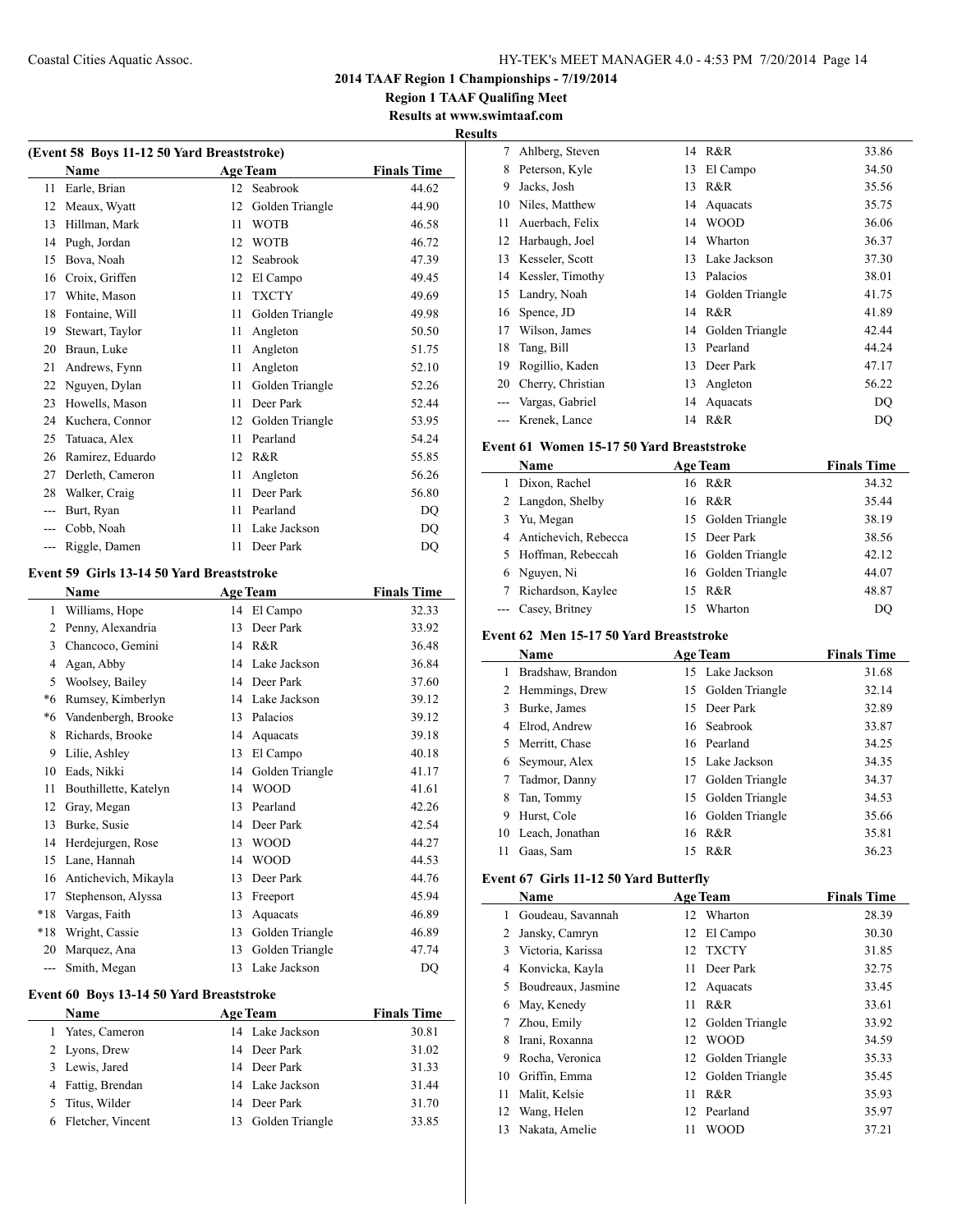## Coastal Cities Aquatic Assoc. HY-TEK's MEET MANAGER 4.0 - 4:53 PM 7/20/2014 Page 15

**2014 TAAF Region 1 Championships - 7/19/2014**

**Region 1 TAAF Qualifing Meet**

**Results at www.swimtaaf.com Results**

| Name  |                     |      | <b>Age Team</b>    | <b>Finals Time</b> |  |
|-------|---------------------|------|--------------------|--------------------|--|
|       | 14 Michalik, Reilly |      | 12 La Porte        | 38.90              |  |
|       | 15 Baker, Ashlyn    | 11 - | Golden Triangle    | 42.83              |  |
|       | 16 Riley, Ashlynn   |      | 12 Golden Triangle | 47.45              |  |
| 17    | Emfinger, Emily     | 11   | <b>WOTB</b>        | 53.25              |  |
|       | 18 Yesland, Miiko   | 11   | Pearland           | 53.72              |  |
| $---$ | Garcia, JoLee       | 11   | Aquacats           | DO                 |  |
|       | Parsons, Annaleise  | 11   | <b>WOOD</b>        | DQ                 |  |
| ---   | Bodwin, Indiya      | 12   | Golden Triangle    | DQ                 |  |

#### **Event 68 Boys 11-12 50 Yard Butterfly**

| Name |    | <b>Age Team</b>     | <b>Finals Time</b> |                 |       |
|------|----|---------------------|--------------------|-----------------|-------|
|      | 1  | Williams, Conner    | 12                 | El Campo        | 29.26 |
|      | 2  | Koelzer, Nikolas    | 12                 | R&R             | 32.98 |
|      | 3  | Kohl, Michael       | 12                 | Sienna          | 34.71 |
|      | 4  | Gasiorowski, Ryan   | 11                 | Lake Jackson    | 35.20 |
|      | 5  | Ahlberg, John       | 12                 | R&R             | 35.25 |
|      | 6  | Steelman, Josh      | 12                 | Lake Jackson    | 36.48 |
|      | 7  | Logan, Landon       | 12                 | Angleton        | 36.60 |
|      | 8  | Vasquez, Peyton     | 12                 | Deer Park       | 37.70 |
|      | 9  | Leach, Caleb        | 11                 | R&R             | 37.90 |
|      | 10 | Meaux, Wyatt        | 12                 | Golden Triangle | 40.39 |
|      | 11 | Antichevich, Mathew | 11                 | Deer Park       | 42.08 |
|      | 12 | Orsak, Lathon       | 11                 | Wharton         | 43.63 |
|      | 13 | Tee, Elian          | 12                 | R&R             | 43.72 |
|      | 14 | Uribe, Ezequiel     | 11                 | Golden Triangle | 43.78 |
|      | 15 | Litchfield, Jake    | 11                 | R&R             | 44.28 |
|      | 16 | Fugler, Zane        | 11                 | Lake Jackson    | 44.33 |
|      | 17 | Townsend, Tyler     | 11                 | Golden Triangle | 46.60 |
|      | 18 | Stewart, Taylor     | 11                 | Angleton        | 49.27 |
|      | 19 | Kuchera, Connor     | 12                 | Golden Triangle | 49.85 |
|      | 20 | Elrod, Thomas       | 12                 | Seabrook        | 50.02 |
|      |    | Somers, Keegen      | 11                 | Golden Triangle | DQ    |
|      |    |                     |                    |                 |       |

## **Event 69 Girls 13-14 50 Yard Butterfly**

| Name           |                        |    | <b>Age Team</b> | <b>Finals Time</b> |
|----------------|------------------------|----|-----------------|--------------------|
| 1              | Willis, Ivy            | 14 | El Campo        | 27.10              |
| $\overline{c}$ | Black, Alaura          | 14 | Angleton        | 29.81              |
| 3              | Terpening, Korbin      | 14 | <b>UNAT</b>     | 29.95              |
| 4              | Parker, Katie          | 13 | R&R             | 32.93              |
| 5              | Agan, Abby             | 14 | Lake Jackson    | 33.27              |
| 6              | Vasquez, Elena         | 14 | Deer Park       | 33.36              |
| 7              | Espinoza, Krystan      | 14 | El Campo        | 33.70              |
| 8              | Vandenbergh, Brooke    | 13 | Palacios        | 33.71              |
| 9              | Rodriguez, Kaitlyn     | 13 | Aquacats        | 33.75              |
| 10             | Burke, Susie           | 14 | Deer Park       | 35.31              |
| 11             | Bouthillette, Katelyn  | 14 | <b>WOOD</b>     | 35.77              |
| 12             | Morales, Mallory       | 13 | Aquacats        | 36.52              |
| 13             | Lane, Hannah           | 14 | <b>WOOD</b>     | 37.44              |
| 14             | Smith, Megan           | 13 | Lake Jackson    | 37.66              |
| 15             | Cantu, Malerie         | 13 | Lake Jackson    | 37.92              |
| 16             | Jackson, Olivia Nicole | 13 | Sienna          | 39.57              |
| 17             | Doiron, Natalia        | 13 | Golden Triangle | 39.59              |
| 18             | Eads, Nikki            | 14 | Golden Triangle | 39.73              |
| 19             | Vargas, Faith          | 13 | Aquacats        | 42.12              |

|                                       | 20 Marquez, Ana                                |    | 13 Golden Triangle             | 42.70              |  |  |  |  |
|---------------------------------------|------------------------------------------------|----|--------------------------------|--------------------|--|--|--|--|
| Event 70 Boys 13-14 50 Yard Butterfly |                                                |    |                                |                    |  |  |  |  |
|                                       | Name                                           |    | <b>Age Team</b>                | <b>Finals Time</b> |  |  |  |  |
| 1                                     | Durio, Trey                                    |    | 14 Palacios                    | 26.43              |  |  |  |  |
|                                       | 2 Kvinta, Mark                                 |    | 14 R&R                         | 26.75              |  |  |  |  |
|                                       | 3 Contreras, Salvador                          | 14 | Golden Triangle                | 26.82              |  |  |  |  |
| $\overline{4}$                        | Alcalar, Christian                             | 13 | Wharton                        | 27.23              |  |  |  |  |
| 5                                     | Johnson, Kane                                  |    | 14 Lake Jackson                | 27.59              |  |  |  |  |
|                                       | 6 Lisewsky, Blaise                             | 14 | Seabrook                       | 28.33              |  |  |  |  |
| 7                                     | Peterson, Kyle                                 |    | 13 El Campo                    | 28.77              |  |  |  |  |
|                                       | 8 Gamble, Jake                                 |    | 14 R&R                         | 28.97              |  |  |  |  |
|                                       | 9 Fletcher, Vincent                            | 13 | Golden Triangle                | 29.03              |  |  |  |  |
|                                       | 10 Perez, William                              |    | 14 R&R                         | 29.09              |  |  |  |  |
| 11                                    | Kuettel, Jack                                  |    | 14 Lake Jackson                | 29.36              |  |  |  |  |
|                                       | 12 Jackson, Nicholas                           |    | 14 R&R                         | 29.54              |  |  |  |  |
|                                       | 13 Leach, Reid                                 |    | 14 R&R                         | 30.78              |  |  |  |  |
|                                       | 14 Howell, Zackary                             |    | 13 Wharton                     | 31.71              |  |  |  |  |
|                                       | 15 Anderson, Cory                              |    | 13 Angleton                    | 33.33              |  |  |  |  |
|                                       | 16 Segovia, Morgan                             |    | 14 Palacios                    | 35.70              |  |  |  |  |
|                                       | 17 Struhrenberg, Clayton                       |    | 14 Palacios                    | 36.08              |  |  |  |  |
|                                       | 18 Frank, Hugh                                 | 14 | Lake Jackson                   | 38.26              |  |  |  |  |
| 19                                    | DeLaGarza, Nickelas                            | 14 | Aquacats                       | 39.90              |  |  |  |  |
|                                       | Event 71 Women 15-17 50 Yard Butterfly         |    |                                |                    |  |  |  |  |
|                                       | Name                                           |    | <b>Age Team</b>                | <b>Finals Time</b> |  |  |  |  |
|                                       | 1 Orsak, Mehgan                                |    | 15 Aquacats                    | 29.50              |  |  |  |  |
| $\overline{2}$                        | Antichevich, Rebecca                           | 15 | Deer Park                      | 31.69              |  |  |  |  |
|                                       | 3 Casey, Amanda                                |    | 17 Wharton                     | 31.83              |  |  |  |  |
|                                       | 4 Spence, Abby                                 |    | 16 R&R                         | 31.96              |  |  |  |  |
| 5                                     | Voelkel, Katie                                 |    | 15 R&R                         | 32.68              |  |  |  |  |
| 6                                     | Nguyen, Ni                                     |    | 16 Golden Triangle             | 35.16              |  |  |  |  |
| 7                                     | Wilson, Hannah                                 | 15 | Golden Triangle                | 36.22              |  |  |  |  |
| 8                                     | Reed, Julia                                    | 15 | <b>TXCTY</b>                   | 36.79              |  |  |  |  |
| 9                                     | Richardson, Kaylee                             |    | 15 R&R                         | 43.51              |  |  |  |  |
|                                       |                                                |    |                                |                    |  |  |  |  |
|                                       | Event 72 Men 15-17 50 Yard Butterfly<br>Name   |    |                                | <b>Finals Time</b> |  |  |  |  |
| 1                                     | Kacko, Jordan                                  |    | <b>Age Team</b><br>16 El Campo | 24.86              |  |  |  |  |
| 2                                     | Herdejurgen, Jack                              | 15 | <b>WOOD</b>                    | 26.26              |  |  |  |  |
| 3                                     | Manuel, Arden                                  | 16 | Deer Park                      | 26.32              |  |  |  |  |
| 4                                     | Green, Casey                                   | 15 | El Campo                       | 26.33              |  |  |  |  |
| 5                                     | Redman, Dalton                                 | 16 | Pearland                       | 26.84              |  |  |  |  |
| 6                                     | Zhao, Milton                                   |    | 16 Pearland                    | 27.51              |  |  |  |  |
| 7                                     | Tadmor, Danny                                  | 17 | Golden Triangle                | 28.14              |  |  |  |  |
| 8                                     | Carey, Nathan                                  |    | 16 Lake Jackson                | 29.51              |  |  |  |  |
| 9                                     | Seymour, Alex                                  |    | 15 Lake Jackson                | 29.63              |  |  |  |  |
| 10                                    | White, Gabriel                                 | 15 | <b>TXCTY</b>                   | 29.75              |  |  |  |  |
| 11                                    | Biehle, Aaron                                  | 16 | Golden Triangle                | 30.27              |  |  |  |  |
| 12                                    | Brown, Jaylan                                  | 16 | Golden Triangle                | 33.70              |  |  |  |  |
| 13                                    | Tan, Tommy                                     | 15 | Golden Triangle                | 38.91              |  |  |  |  |
|                                       |                                                |    |                                |                    |  |  |  |  |
|                                       | Event 73 Girls 11-12 50 Yard Freestyle<br>Name |    | <b>Age Team</b>                | <b>Finals Time</b> |  |  |  |  |
| 1                                     | Jansky, Camryn                                 | 12 | El Campo                       | 27.16              |  |  |  |  |
| 2                                     | Goudeau, Savannah                              | 12 | Wharton                        | 27.22              |  |  |  |  |
| 3                                     | Victoria, Karissa                              | 12 | <b>TXCTY</b>                   | 28.12              |  |  |  |  |
|                                       |                                                |    |                                |                    |  |  |  |  |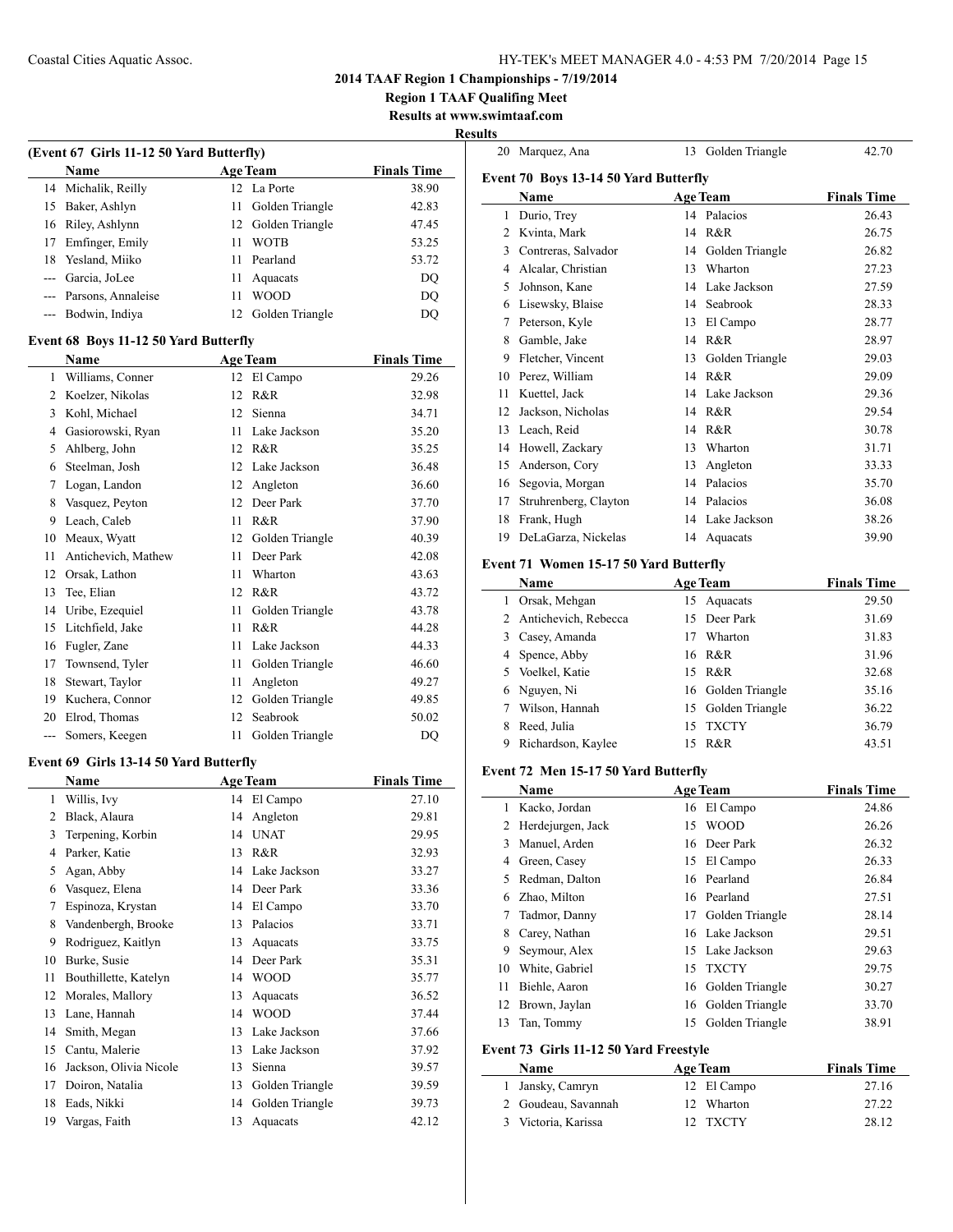**Region 1 TAAF Qualifing Meet**

#### **Results at www.swimtaaf.com Results**

|     |                                          |                    |                    | 11650165 |                                        |    |                    |                    |
|-----|------------------------------------------|--------------------|--------------------|----------|----------------------------------------|----|--------------------|--------------------|
|     | (Event 73 Girls 11-12 50 Yard Freestyle) |                    |                    |          | 7 Vasquez, Peyton                      |    | 12 Deer Park       | 31.22              |
|     | Name                                     | <b>Age Team</b>    | <b>Finals Time</b> | 8        | Voelkel, Reese                         |    | 11 R&R             | 31.28              |
|     | 4 Garriga, Isabella                      | 12 R&R             | 28.33              | 9        | Willis, Nathan                         |    | 11 El Campo        | 31.29              |
|     | 5 Monical, Hallie                        | 12 Lake Jackson    | 29.87              |          | 10 Meaux, Wyatt                        |    | 12 Golden Triangle | 33.17              |
| 6   | Marquez, Rachel                          | 12 WOOD            | 30.21              | 11       | Schmoll, Nathan                        |    | 12 Sienna          | 33.27              |
| 7   | Boudreaux, Jasmine                       | 12 Aquacats        | 30.40              |          | 12 Garner, Gage                        |    | 11 El Campo        | 34.00              |
| *8  | Nakata, Amelie                           | 11 WOOD            | 31.11              |          | 13 Kohl, Michael                       |    | 12 Sienna          | 34.31              |
| *8  | Leiva, Abagail                           | 12 Golden Triangle | 31.11              |          | 14 Fontaine, Will                      |    | 11 Golden Triangle | 34.37              |
| 10  | Blackmon, Chynelle                       | 12 Aquacats        | 31.19              |          | 15 Croix, Griffen                      |    | 12 El Campo        | 34.53              |
| 11  | Marquez, Miranda                         | 12 WOOD            | 31.31              |          | 16 Orsak, Lathon                       |    | 11 Wharton         | 34.54              |
|     | *12 Gage, Sarita                         | 12 R&R             | 31.57              | 17       | Chilek, Colby                          |    | 11 Wharton         | 34.63              |
|     | *12 Ngo, Nicole                          | 12 Golden Triangle | 31.57              | 18       | Kuchera, Connor                        |    | 12 Golden Triangle | 34.93              |
| 14  | Angel, Gabriela                          | 12 Golden Triangle | 31.77              | 19       | Fugler, Zane                           | 11 | Lake Jackson       | 35.13              |
|     | 15 Hamlin, Mia                           | Wharton<br>11      | 32.13              | 20       | Antichevich, Mathew                    |    | 11 Deer Park       | 35.47              |
| 16  | Zhou, Emily                              | 12 Golden Triangle | 32.31              | 21       | Townsend, Tyler                        |    | 11 Golden Triangle | 35.50              |
| 17  | Michalik, Reilly                         | 12 La Porte        | 32.49              | 22       | White, Mason                           |    | 11 TXCTY           | 35.72              |
|     | 18 Wang, Helen                           | 12 Pearland        | 32.58              | 23       | Tee, Elian                             |    | 12 R&R             | 35.94              |
| 19  | Rocha, Veronica                          | 12 Golden Triangle | 33.44              | 24       | Starr, Peyton                          |    | 12 Lake Jackson    | 35.97              |
| 20  | Carroll, Kaitlyn                         | 12 Deer Park       | 33.83              |          | 25 Bova, Noah                          |    | 12 Seabrook        | 36.40              |
| 21  | Grigar, Valerie                          | Wharton<br>11      | 34.15              |          | 26 Svatek, Wayne                       |    | 12 Wharton         | 36.51              |
| 22  | Marquez, Zoe                             | <b>WOOD</b><br>12  | 34.27              |          | 27 Kesler, Mason                       |    | 11 Lake Jackson    | 36.52              |
| 23  | Egwu, Joy                                | R&R<br>11          | 34.40              | 28       | Sierra, David                          |    | 11 R&R             | 37.23              |
|     | 24 Wise, Shayna                          | <b>WOOD</b><br>12  | 35.09              | 29       | Braun, Luke                            |    | 11 Angleton        | 37.39              |
| 25  | Woodul, Samantha                         | 12 Golden Triangle | 35.16              | 30       | Howells, Mason                         |    | 11 Deer Park       | 37.59              |
| 26  | Miller, Aubry                            | 12<br>Aquacats     | 35.47              | 31       | Andrews, Fynn                          | 11 | Angleton           | 38.34              |
| 27  | Evanicky, Madison                        | 12 Wharton         | 35.55              | 32       | Tatuaca, Alex                          |    | 11 Pearland        | 38.70              |
| 28  | Garza, Skye                              | 12 Angleton        | 35.72              | 33       | Villalpando, Giuliano                  |    | 11 TXCTY           | 39.43              |
| *29 | Hoskins, Jordyn                          | 11 Angleton        | 36.33              |          | 34 Nguyen, Dylan                       |    | 11 Golden Triangle | 40.04              |
| *29 | Weinbaum, Payton Ann                     | 12 Golden Triangle | 36.33              | 35       | Weaver, Barron                         |    | 11 Wharton         | 40.46              |
| 31  | Bodwin, Indiya                           | 12 Golden Triangle | 37.56              |          | 36 Pugh, Jordan                        |    | 12 WOTB            | 40.51              |
| 32  | Parsons, Annaleise                       | 11 WOOD            | 37.60              | 37       | Derleth, Cameron                       | 11 | Angleton           | 41.07              |
| 33  | Williams, Alex                           | 11 Aquacats        | 37.90              | 38       | Pugh, Jarrod                           |    | 11 WOTB            | 43.88              |
| 34  | Bible, Katie                             | 12 WOTB            | 38.68              | 39.      | Ramirez, Eduardo                       |    | 12 R&R             | 43.92              |
| 35  | Juarez, Mercedes                         | R&R<br>11          | 39.34              | 40       | Somers, Keegen                         |    | 11 Golden Triangle | 47.51              |
| 36  | Riley, Ashlynn                           | 12 Golden Triangle | 40.09              | 41       | Cobb, Noah                             |    | 11 Lake Jackson    | 49.25              |
|     | 37 Yesland, Miiko                        | Pearland<br>11     | 41.08              |          | 42 Burt, Ryan                          |    | 11 Pearland        | 50.88              |
| 38  | Johnson, Alexandra                       | 12 Golden Triangle | 41.36              | 43       | Dyrud, Cayden                          | 11 | R&R                | 53.00              |
| 39  | Emfinger, Emily                          | <b>WOTB</b><br>11  | 41.62              |          | --- McGrath, Connor                    |    | 12 R&R             | DQ                 |
|     | 40 Vandenbergh, Rylee                    | Palacios<br>11     | 42.25              |          |                                        |    |                    |                    |
|     | 41 Babas, Regie Lynne                    | 11 Sienna          | 46.31              |          | Event 75 Girls 13-14 50 Yard Freestyle |    |                    |                    |
|     | 42 Arenzles, Yovanne                     | 11 Golden Triangle | 48.51              |          | Name                                   |    | <b>Age Team</b>    | <b>Finals Time</b> |
|     | 43 Richardson, Mandy                     | 12 R&R             | 51.29              |          | 1 Williams, Hope                       |    | 14 El Campo        | 25.27              |
| 44  | Arena, Daniella                          | 11 R&R             | 53.35              |          | 2 Tran, Vivie                          |    | 13 Lake Jackson    | 26.71              |
|     | 45 Alvarez Ward, Inez                    | 11 WOOD            | 53.53              | 3        | Terpening, Korbin                      |    | 14 UNAT            | 27.13              |
| 46  | Garcia, JoLee                            | 11 Aquacats        | 54.63              |          | 4 Pope, Emily                          |    | 13 Deer Park       | 27.77              |
|     | 47 Davis, Jensen                         | 11 TXCTY           | 57.08              | 5        | Wilson, Emily                          |    | 13 El Campo        | 29.19              |
|     | 48 Reyes, Celine                         | 11 Aquacats        | 1:08.47            | 6        | Slattery, Sydney                       |    | 13 El Campo        | 29.52              |
|     |                                          |                    |                    |          | 7 Agan, Abby                           |    | 14 Lake Jackson    | 30.33              |
|     | Event 74 Boys 11-12 50 Yard Freestyle    |                    |                    | 8        | Vandenbergh, Brooke                    |    | 13 Palacios        | 30.63              |
|     | Name                                     | <b>Age Team</b>    | <b>Finals Time</b> | 9        | Bouthillette, Katelyn                  |    | 14 WOOD            | 30.65              |
|     | 1 Colmenares, Michael                    | 12 R&R             | 27.30              | 10       | Richards, Brooke                       |    | 14 Aquacats        | 31.04              |
| 2   | Gasiorowski, Ryan                        | 11 Lake Jackson    | 28.21              |          | 11 Lilie, Ashley                       |    | 13 El Campo        | 31.56              |
| 3   | Ahlberg, John                            | 12 R&R             | 29.78              |          | 12 Stephenson, Alyssa                  |    | 13 Freeport        | 31.63              |
| 4   | Griffith, Dustin                         | 12 R&R             | 30.13              |          | 13 Grones, Bailey                      |    | 14 Palacios        | 31.77              |
|     | 5 Calhoun, Braydon                       | 12 El Campo        | 30.38              |          | 14 Rodriguez, Kaitlyn                  |    | 13 Aquacats        | 32.36              |
|     | 6 Mann, Dakota                           | 12 WOTB            | 30.91              |          | 15 Gray, Megan                         |    | 13 Pearland        | 32.41              |
|     |                                          |                    |                    |          |                                        |    |                    |                    |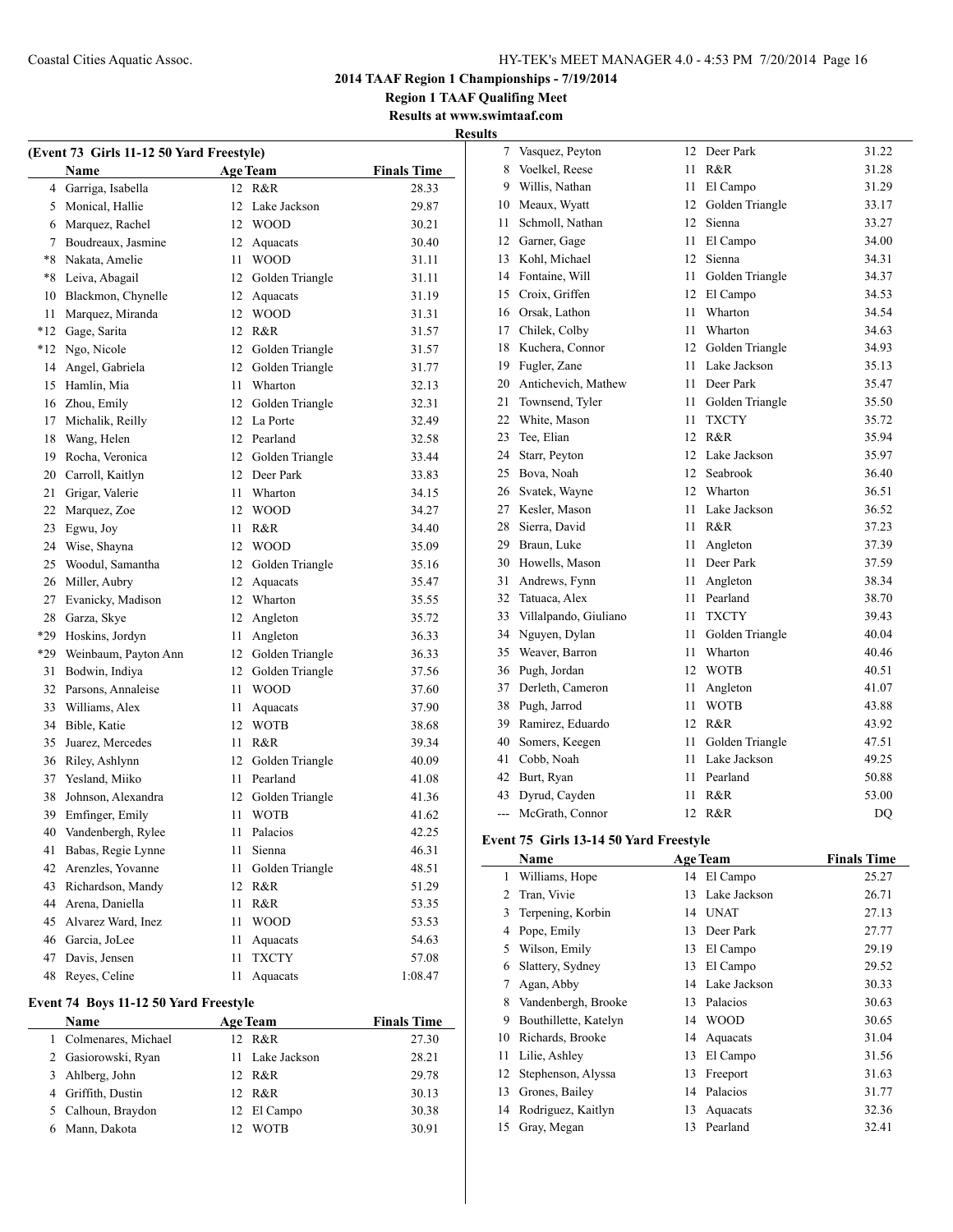**Region 1 TAAF Qualifing Meet**

**Results at www.swimtaaf.com**

## **Results**

| (Event 75 Girls 13-14 50 Yard Freestyle) |                        |    |                 |                    |  |
|------------------------------------------|------------------------|----|-----------------|--------------------|--|
|                                          | <b>Name</b>            |    | <b>Age Team</b> | <b>Finals Time</b> |  |
|                                          | 16 Lane, Hannah        | 14 | <b>WOOD</b>     | 33.45              |  |
| 17                                       | Smith, Megan           | 13 | Lake Jackson    | 33.82              |  |
| 18                                       | Reed, Georgia          | 13 | <b>TXCTY</b>    | 34.68              |  |
| 19                                       | Herdejurgen, Rose      | 13 | <b>WOOD</b>     | 34.89              |  |
| 20                                       | Jackson, Olivia Nicole | 13 | Sienna          | 35.26              |  |
| 21                                       | May, Haley             | 14 | R&R             | 35.31              |  |
| 22                                       | Marquez, Ana           | 13 | Golden Triangle | 36.07              |  |
| 23                                       | Vargas, Faith          | 13 | Aquacats        | 36.76              |  |
| 24                                       | Wright, Cassie         | 13 | Golden Triangle | 36.87              |  |
| 25                                       | Peterson, Christina    | 14 | Palacios        | 37.69              |  |
| 26                                       | Black, Avary           | 13 | Angleton        | 37.77              |  |
| 27                                       | Antichevich, Mikayla   | 13 | Deer Park       | 37.91              |  |

## **Event 76 Boys 13-14 50 Yard Freestyle**

 $\overline{a}$ 

|    | <b>Name</b>             |    | <b>Age Team</b>    | <b>Finals Time</b> |
|----|-------------------------|----|--------------------|--------------------|
| 1  | Contreras, Salvador     | 14 | Golden Triangle    | 23.81              |
|    | 2 Miller, Brayden       | 14 | R&R                | 23.87              |
| 3  | Gamble, Jake            | 14 | R&R                | 24.34              |
| 4  | Durio, Trey             |    | 14 Palacios        | 24.56              |
| 5  | Kuettel, Jack           |    | 14 Lake Jackson    | 25.16              |
| 6  | Fletcher, Vincent       |    | 13 Golden Triangle | 25.38              |
| 7  | Lyons, Drew             |    | 14 Deer Park       | 25.49              |
| 8  | Alcalar, Christian      |    | 13 Wharton         | 25.77              |
|    | 9 Lewis, Jared          |    | 14 Deer Park       | 25.81              |
|    | 10 Baldwin, Connor      |    | 14 Lake Jackson    | 25.89              |
| 11 | Perez, William          |    | 14 R&R             | 25.91              |
|    | 12 Goudeau, Hunter      |    | 13 Wharton         | 25.92              |
| 13 | Jackson, Nicholas       |    | 14 R&R             | 26.19              |
|    | 14 Leach, Reid          |    | 14 R&R             | 26.52              |
|    | 15 Miller, Dalton       |    | 14 Lake Jackson    | 26.64              |
|    | 16 Kessler, Timothy     |    | 13 Palacios        | 27.62              |
| 17 | Jacks, Josh             |    | 13 R&R             | 27.63              |
| 18 | Tee, Jan                |    | 13 R&R             | 27.79              |
|    | 19 Howell, Zackary      |    | 13 Wharton         | 28.05              |
|    | 20 Niles, Matthew       |    | 14 Aquacats        | 28.08              |
| 21 | Anderson, Cory          |    | 13 Angleton        | 28.57              |
|    | 22 Gasiorowski, David   |    | 14 Lake Jackson    | 28.78              |
| 23 | Segovia, Morgan         |    | 14 Palacios        | 28.97              |
| 24 | Fattig, Brendan         |    | 14 Lake Jackson    | 29.57              |
| 25 | Spence, JD              |    | 14 R&R             | 30.30              |
|    | 26 Wilson, James        | 14 | Golden Triangle    | 30.82              |
| 27 | Kesseler, Scott         | 13 | Lake Jackson       | 31.78              |
| 28 | Struhrenberg, Clayton   |    | 14 Palacios        | 31.87              |
|    | 29 Krenek, Lance        |    | 14 R&R             | 33.27              |
|    | *30 DeLaGarza, Nickelas | 14 | Aquacats           | 33.33              |
|    | *30 Landry, Noah        |    | 14 Golden Triangle | 33.33              |
|    | 32 Cloeter, Nathan      |    | 13 Lake Jackson    | 33.40              |
| 33 | Frank, Hugh             |    | 14 Lake Jackson    | 33.86              |
|    | 34 Rogillio, Kaden      |    | 13 Deer Park       | 35.54              |
|    | 35 Tang, Bill           |    | 13 Pearland        | 36.22              |
| 36 | Vargas, Gabriel         |    | 14 Aquacats        | 40.20              |
| 37 | Alvarez Ward, Ian       | 13 | <b>WOOD</b>        | 42.30              |
| 38 | Cherry, Christian       | 13 | Angleton           | 47.06              |
|    |                         |    |                    |                    |

| Event 77 Women 15-17 50 Yard Freestyle |                                      |    |                    |                    |
|----------------------------------------|--------------------------------------|----|--------------------|--------------------|
|                                        | Name                                 |    | <b>Age Team</b>    | <b>Finals Time</b> |
|                                        | 1 Copenhaver, Jessica                |    | 15 Freeport        | 25.83              |
|                                        | 2 Orsak, Mehgan                      | 15 | Aquacats           | 27.26              |
|                                        | 3 Langdon, Shelby                    |    | 16 R&R             | 27.39              |
|                                        | 4 Mangel, Shelbi                     |    | 16 R&R             | 27.54              |
|                                        | 5 McGrath, Katy                      |    | 17 R&R             | 27.86              |
|                                        | 6 Vallejo, Kaly                      | 16 | El Campo           | 28.22              |
|                                        | 7 Hoots, Natalie                     |    | 16 La Porte        | 28.32              |
|                                        | 8 Wilson, Hannah                     | 15 | Golden Triangle    | 29.93              |
|                                        | 9 Roddy, Montie                      | 15 | Wharton            | 30.59              |
|                                        | 10 Reis, Jadyn                       | 15 | La Porte           | 31.13              |
|                                        | 11 Nguyen, Ni                        |    | 16 Golden Triangle | 31.46              |
|                                        | 12 Orsak, Lauren                     | 15 | Wharton            | 31.56              |
|                                        | 13 Kessler, Audry                    | 15 | Palacios           | 32.45              |
|                                        | Event 78 Men 15-17 50 Yard Freestyle |    |                    |                    |
|                                        | Name                                 |    | <b>Age Team</b>    | <b>Finals Time</b> |
|                                        | 1 Redman, Dalton                     |    | 16 Pearland        | 23.52              |
|                                        | 2 Manuel, Riley                      |    | 16 Deer Park       | 23.60              |
|                                        | 3 Kacko, Jordan                      |    | 16 El Campo        | 23.87              |
|                                        | 4 Herdejurgen, Jack                  | 15 | <b>WOOD</b>        | 23.88              |
|                                        | 5 Manuel, Arden                      |    | 16 Deer Park       | 23.89              |
|                                        | 6 Men, Devin                         |    | 16 Pearland        | 24.32              |
|                                        | 7 Zhao, Milton                       |    | 16 Pearland        | 24.59              |
|                                        | 8 McComb, Micah                      |    | 15 El Campo        | 24.99              |
|                                        | 9 Carey, Nathan                      |    | 16 Lake Jackson    | 25.33              |
|                                        | 10 Doiron, Dennis                    |    | 15 Golden Triangle | 25.38              |
|                                        | 11 Merritt, Chase                    |    | 16 Pearland        | 25.55              |
|                                        | 12 Elrod, Andrew                     |    | 16 Seabrook        | 25.57              |
|                                        | 13 Hemmings, Drew                    | 15 | Golden Triangle    | 26.17              |
|                                        | 14 Stewart, Conner                   |    | 16 Pearland        | 26.22              |
|                                        | 15 White, Gabriel                    | 15 | <b>TXCTY</b>       | 26.58              |
|                                        | 16 Broussard Jr., Kenneth            | 17 | <b>TXCTY</b>       | 27.48              |
|                                        | 17 Gaas, Sam                         |    | 15 R&R             | 29.17              |
|                                        | 18 Hurst, Cole                       | 16 | Golden Triangle    | 29.31              |
| 19                                     | Brown, Jaylan                        | 16 | Golden Triangle    | 29.91              |
|                                        | Event 79 Girls 11-12 100 Yard IM     |    |                    |                    |
|                                        | <b>Name</b>                          |    | <b>Age Team</b>    | <b>Finals Time</b> |
| 1                                      | Jansky, Camryn                       | 12 | El Campo           | 1:09.25            |
|                                        | 2 McComb, Cailyn                     | 12 | El Campo           | 1:10.68            |
|                                        | 3 Konvicka, Kayla                    | 11 | Deer Park          | 1:18.00            |
|                                        | 4 Griffin, Emma                      | 12 | Golden Triangle    | 1:19.69            |
| 5                                      | Marquez, Rachel                      | 12 | <b>WOOD</b>        | 1:20.97            |
| 6                                      | Angel, Gabriela                      | 12 | Golden Triangle    | 1:21.66            |
| 7                                      | Zhou, Emily                          | 12 | Golden Triangle    | 1:23.08            |
| 8                                      | May, Kenedy                          | 11 | R&R                | 1:25.68            |
|                                        | 9 Kubecka, Avery                     | 12 | Palacios           | 1:25.74            |
| 10                                     | Gaas, Carmen                         | 12 | R&R                | 1:26.39            |
| 11                                     | Irani, Roxanna                       | 12 | <b>WOOD</b>        | 1:27.70            |
| 12                                     | Marquez, Zoe                         | 12 | <b>WOOD</b>        | 1:28.35            |
|                                        | 13 Baker, Ashlyn                     | 11 | Golden Triangle    | 1:29.65            |
|                                        | 14 Foshee, Kiersten                  | 12 | Angleton           | 1:30.13            |
| 15                                     | Owens, Kandice                       | 11 | Lake Jackson       | 1:31.08            |
| 16                                     | Wise, Shayna                         | 12 | <b>WOOD</b>        | 1:34.96            |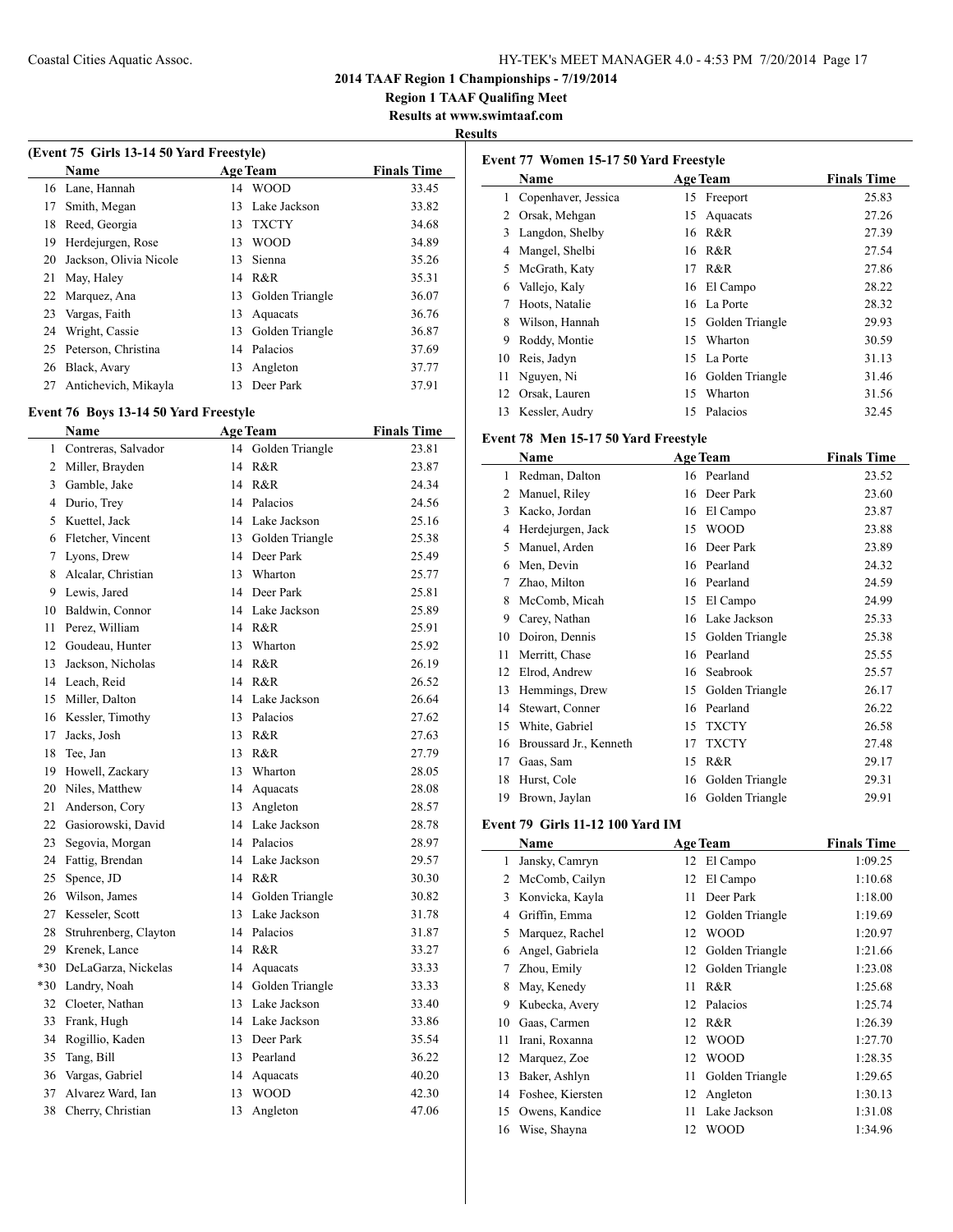## Coastal Cities Aquatic Assoc. HY-TEK's MEET MANAGER 4.0 - 4:53 PM 7/20/2014 Page 18

**2014 TAAF Region 1 Championships - 7/19/2014**

**Region 1 TAAF Qualifing Meet**

**Results at www.swimtaaf.com**

### **Results**

| (Event 79 Girls 11-12 100 Yard IM) |                         |                 |                    |                    |  |
|------------------------------------|-------------------------|-----------------|--------------------|--------------------|--|
|                                    | <b>Name</b>             |                 | <b>Age Team</b>    | <b>Finals Time</b> |  |
|                                    | 17 Weinbaum, Payton Ann |                 | 12 Golden Triangle | 1:37.48            |  |
|                                    | 18 Thompson, Sloane     |                 | 11 Lake Jackson    | 1:38.01            |  |
| 19.                                | Juarez, Melody          | 11.             | R&R                | 1:40.56            |  |
| 20                                 | Bible, Katie            | 12 <sub>1</sub> | <b>WOTB</b>        | 1:41.00            |  |
|                                    | Wessman, Gentry         |                 | 12 Freeport        | 1:50.73            |  |

#### **Event 80 Boys 11-12 100 Yard IM**

|                | Name              |    | <b>Age Team</b> | <b>Finals Time</b> |
|----------------|-------------------|----|-----------------|--------------------|
| 1              | Williams, Conner  | 12 | El Campo        | 1:08.27            |
| $\overline{c}$ | Koelzer, Nikolas  | 12 | R&R             | 1:15.99            |
| 3              | Tullos, Paul      | 12 | Golden Triangle | 1:16.55            |
| 4              | deValcourt, Myles | 11 | Lake Jackson    | 1:20.19            |
| 5              | Avila, Gerardo    | 11 | La Porte        | 1:20.32            |
| 6              | Leach, Caleb      | 11 | R&R             | 1:21.71            |
| 7              | Steelman, Josh    | 12 | Lake Jackson    | 1:21.76            |
| 8              | Alaniz, Brandon   | 12 | R&R             | 1:22.22            |
| 9              | Vasquez, Peyton   | 12 | Deer Park       | 1:23.62            |
| 10             | Kohl, Michael     | 12 | Sienna          | 1:28.02            |
| 11             | Logan, Landon     | 12 | Angleton        | 1:31.59            |
| 12             | Schmoll, Nathan   | 12 | Sienna          | 1:32.30            |
| 13             | Uribe, Ezequiel   | 11 | Golden Triangle | 1:34.48            |
| 14             | Fontaine, Will    | 11 | Golden Triangle | 1:37.53            |
| 15             | Earle, Brian      | 12 | Seabrook        | 1:39.62            |
| 16             | Elrod, Thomas     | 12 | Seabrook        | 1:39.65            |
| 17             | Stewart, Taylor   | 11 | Angleton        | 1:40.66            |
| 18             | Bova, Noah        | 12 | Seabrook        | 1:41.44            |
| 19             | Tatuaca, Alex     | 11 | Pearland        | 1:42.61            |
| 20             | Nguyen, Dylan     | 11 | Golden Triangle | 1:44.07            |
| $---$          | Starr, Peyton     | 12 | Lake Jackson    | D <sub>O</sub>     |
| $---$          | Townsend, Tyler   | 11 | Golden Triangle | DQ                 |

### **Event 81 Girls 13-14 100 Yard IM**

|                | <b>Name</b>            |    | <b>Age Team</b> | <b>Finals Time</b> |
|----------------|------------------------|----|-----------------|--------------------|
| 1              | Williams, Hope         | 14 | El Campo        | 1:03.32            |
| $\overline{2}$ | Willis, Ivy            | 14 | El Campo        | 1:03.93            |
| 3              | Penny, Alexandria      | 13 | Deer Park       | 1:12.46            |
| 4              | Gambrel, Rachel        | 13 | Lake Jackson    | 1:14.18            |
| 5              | Pope, Emily            | 13 | Deer Park       | 1:15.28            |
| 6              | Vasquez, Elena         | 14 | Deer Park       | 1:15.47            |
| 7              | DeValcourt, Ellie      | 13 | Lake Jackson    | 1:16.88            |
| 8              | Woolsey, Bailey        | 14 | Deer Park       | 1:17.83            |
| 9              | Turner, Ashlan         | 13 | R&R             | 1:20.57            |
| 10             | Gray, Megan            | 13 | Pearland        | 1:21.41            |
| 11             | Burke, Susie           | 14 | Deer Park       | 1:22.12            |
| 12             | Bouthillette, Katelyn  | 14 | <b>WOOD</b>     | 1:23.32            |
| 13             | Morales, Mallory       | 13 | Aquacats        | 1:24.89            |
| 14             | Doiron, Natalia        | 13 | Golden Triangle | 1:26.32            |
| 15             | Jackson, Olivia Nicole | 13 | Sienna          | 1:27.04            |
| 16             | Herdejurgen, Rose      | 13 | <b>WOOD</b>     | 1:29.12            |
| 17             | Lane, Hannah           | 14 | <b>WOOD</b>     | 1:29.56            |
| 18             | Reed, Georgia          | 13 | <b>TXCTY</b>    | 1:32.47            |
| 19             | Marquez, Ana           | 13 | Golden Triangle | 1:33.70            |
| 20             | Black, Avary           | 13 | Angleton        | 1:44.73            |

| <b>Event 82 Boys 13-14 100 Yard IM</b> |                         |    |                 |                    |  |
|----------------------------------------|-------------------------|----|-----------------|--------------------|--|
|                                        | Name<br><b>Age Team</b> |    |                 | <b>Finals Time</b> |  |
| 1                                      | Contreras, Salvador     | 14 | Golden Triangle | 1:00.97            |  |
| 2                                      | Machicek, Mason         | 13 | Wharton         | 1:01.15            |  |
| 3                                      | Kvinta, Mark            | 14 | R&R             | 1:03.99            |  |
| 4                                      | Johnson, Kane           | 14 | Lake Jackson    | 1:04.32            |  |
| 5                                      | Titus, Wilder           | 14 | Deer Park       | 1:04.59            |  |
| 6                                      | Gamble, Jake            | 14 | R&R             | 1:04.75            |  |
| 7                                      | Peterson, Kyle          | 13 | El Campo        | 1:06.54            |  |
| 8                                      | Konvicka, Matthew       | 14 | Deer Park       | 1:07.65            |  |
| 9                                      | Jackson, Nicholas       | 14 | R&R             | 1:09.38            |  |
| 10                                     | Leach, Reid             | 14 | R&R             | 1:10.12            |  |
| 11                                     | Ahlberg, Steven         | 14 | R & R           | 1:10.57            |  |
| 12                                     | Harbaugh, Joel          | 14 | Wharton         | 1:10.69            |  |
| 13                                     | Baldwin, Connor         | 14 | Lake Jackson    | 1:12.58            |  |
| 14                                     | Jacks, Josh             | 13 | R&R             | 1:16.40            |  |
| 15                                     | Kessler, Timothy        | 13 | Palacios        | 1:19.57            |  |
| 16                                     | Anderson, Cory          | 13 | Angleton        | 1:25.51            |  |
|                                        | Alvarez Ward, Ian       | 13 | <b>WOOD</b>     | DO                 |  |
|                                        | Frank, Hugh             | 14 | Lake Jackson    | DQ                 |  |

### **Event 83 Women 15-17 100 Yard IM**

|    | Name                 |     | <b>Age Team</b>    | <b>Finals Time</b> |
|----|----------------------|-----|--------------------|--------------------|
| 1  | Dixon, Rachel        |     | 16 R&R             | 1:05.81            |
| 2  | Hoots, Natalie       |     | 16 La Porte        | 1:09.42            |
| 3  | Copenhaver, Jessica  | 15  | Freeport           | 1:10.33            |
| 4  | Orsak, Mehgan        | 15  | Aquacats           | 1:10.78            |
| 5. | Turner, Carlynne     | 15  | R&R                | 1:11.82            |
| 6  | Antichevich, Rebecca | 15  | Deer Park          | 1:14.55            |
|    | Casey, Amanda        | 17  | Wharton            | 1:14.96            |
| 8  | Spence, Abby         | 16  | R&R                | 1:16.47            |
| 9  | Rodriguez, Valeria   | 15  | Wharton            | 1:19.35            |
| 10 | Nguyen, Ni           |     | 16 Golden Triangle | 1:21.43            |
| 11 | Reed, Julia          | 15  | <b>TXCTY</b>       | 1:21.67            |
| 12 | Hoffman, Rebeccah    |     | 16 Golden Triangle | 1:23.56            |
| 13 | Reis, Jadyn          | 15  | La Porte           | 1:24.18            |
|    | Kessler, Audry       | 15. | Palacios           | DO                 |

#### **Event 84 Men 15-17 100 Yard IM**

|       | Name              |    | <b>Age Team</b> | <b>Finals Time</b> |
|-------|-------------------|----|-----------------|--------------------|
| 1     | Manuel, Riley     |    | 16 Deer Park    | 1:00.28            |
| 2     | Herdejurgen, Jack | 15 | <b>WOOD</b>     | 1:01.22            |
| 3     | Manuel, Arden     | 16 | Deer Park       | 1:03.22            |
| 4     | Zhao, Milton      |    | 16 Pearland     | 1:03.67            |
| 5     | Men, Devin        | 16 | Pearland        | 1:03.85            |
| 6     | Burke, James      | 15 | Deer Park       | 1:04.36            |
| 7     | Stewart, Conner   | 16 | Pearland        | 1:04.78            |
| 8     | Doiron, Dennis    | 15 | Golden Triangle | 1:05.67            |
| 9     | Seymour, Alex     | 15 | Lake Jackson    | 1:05.87            |
| 10    | Tan, Tommy        | 15 | Golden Triangle | 1:06.05            |
| $*11$ | Tadmor, Danny     | 17 | Golden Triangle | 1:07.09            |
| $*11$ | Yang, Sonny       | 16 | Golden Triangle | 1:07.09            |
| 13    | Youngblood, Mason | 16 | Golden Triangle | 1:08.38            |
| 14    | White, Gabriel    | 15 | <b>TXCTY</b>    | 1:09.09            |
| 15    | Leach, Jonathan   | 16 | R&R             | 1:10.88            |
| 16    | Merritt, Chase    |    | 16 Pearland     | 1:11.31            |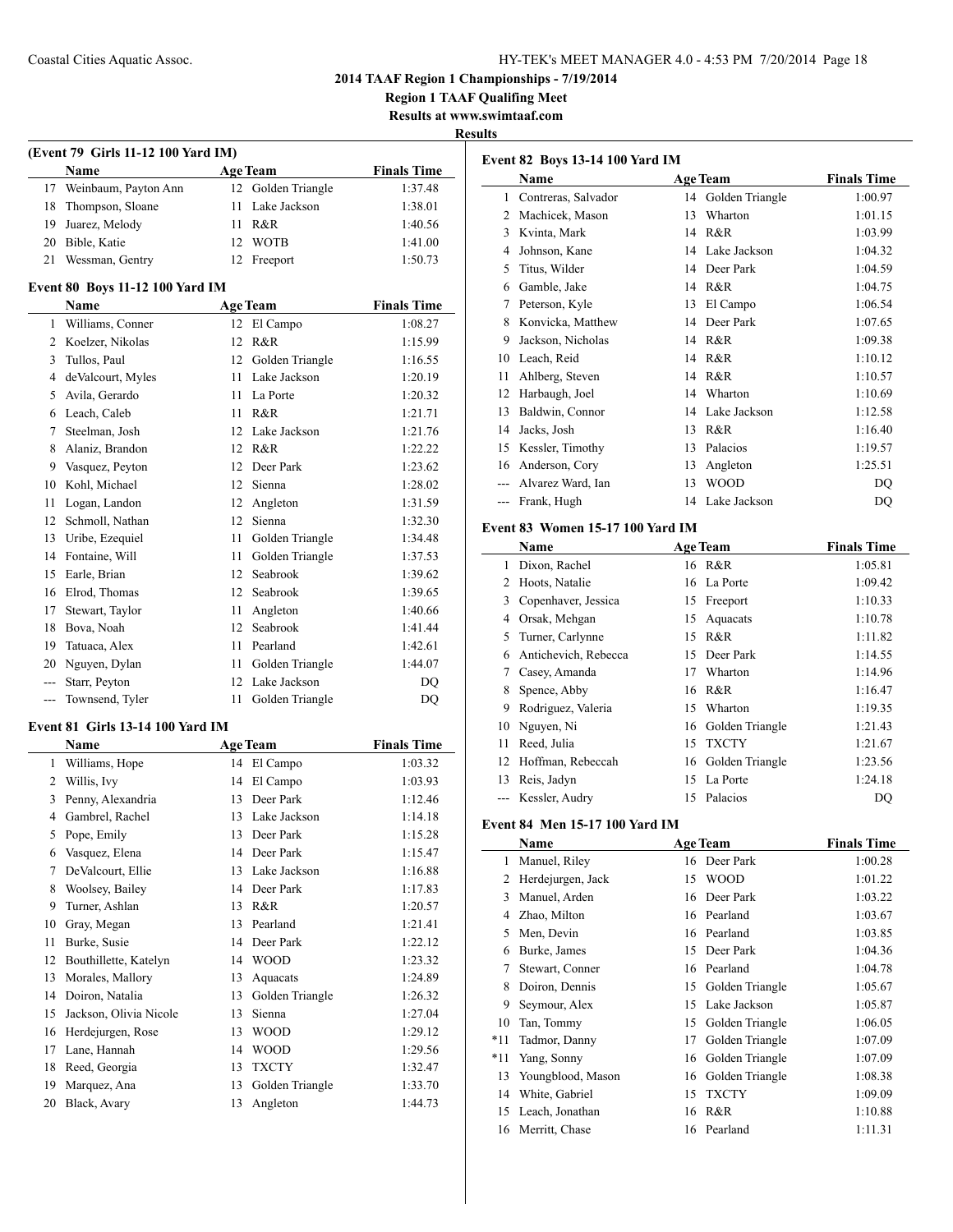**Region 1 TAAF Qualifing Meet**

**Results at www.swimtaaf.com**

**Results**

 $\sim$ 

 $\sim$ 

 $\overline{\phantom{0}}$ 

| (Event 84 Men 15-17 100 Yard IM) |                    |                    |                    |  |  |  |
|----------------------------------|--------------------|--------------------|--------------------|--|--|--|
|                                  | Name               | Age Team           | <b>Finals Time</b> |  |  |  |
|                                  | 17 Biehle, Aaron   | 16 Golden Triangle | 1:14.19            |  |  |  |
|                                  | 18 Voth, Alexander | 15 Golden Triangle | 1:18.19            |  |  |  |
|                                  | 19 Brown, Jaylan   | 16 Golden Triangle | 1:28.15            |  |  |  |

### **Event 85 Girls 13-14 200 Yard Freestyle**

| <b>Name</b>        | <b>Age Team</b>    | <b>Finals Time</b> |
|--------------------|--------------------|--------------------|
| Black, Alaura      | 14 Angleton        | 2:12.69            |
| 2 Vasquez, Elena   | 14 Deer Park       | 2:22.54            |
| 3 Attaway, Sarah   | 14 Aquacats        | 2:24.36            |
| 4 Chancoco, Gemini | 14 R&R             | 2:33.23            |
| 5 Parker, Kelsey   | 14 R&R             | 2:37.82            |
| Eads, Nikki        | 14 Golden Triangle | 2:44.06            |

### **Event 86 Boys 13-14 200 Yard Freestyle**

| <b>Name</b>           |    | <b>Age Team</b>    | <b>Finals Time</b> |
|-----------------------|----|--------------------|--------------------|
| 1 Contreras, Salvador |    | 14 Golden Triangle | 1:51.46            |
| 2 Harpham, Nicholas   |    | 14 Lake Jackson    | 1:56.41            |
| 3 Machicek, Mason     | 13 | Wharton            | 1:59.85            |
| 4 Konvicka, Matthew   |    | 14 Deer Park       | 2:10.49            |
| 5 Koelzer, William    |    | 14 R&R             | 2:15.56            |
| 6 Gasiorowski, David  |    | 14 Lake Jackson    | 2:28.42            |
| Brown, Kyle           |    | Lake Jackson       | 2:29.64            |

### **Event 87 Women 15-17 200 Yard Freestyle**

|   | <b>Name</b>         | <b>Age Team</b>    | <b>Finals Time</b> |
|---|---------------------|--------------------|--------------------|
|   | Gorka, Katie        | R&R                | 2:14.32            |
| 2 | Voelkel, Katie      | 15 R&R             | 2:18.04            |
| 3 | Vallejo, Kaly       | 16 El Campo        | 2:19.11            |
|   | 4 Hoffman, Rebeccah | 16 Golden Triangle | 2:33.70            |
|   | Casey, Britney      | 15 Wharton         | 2:45.18            |
|   | 6 Kessler, Audry    | 15 Palacios        | 3:00.03            |

### **Event 88 Men 15-17 200 Yard Freestyle**

|      | <b>Name</b>       | <b>Age Team</b>    | <b>Finals Time</b> |
|------|-------------------|--------------------|--------------------|
| $*1$ | Gaas, Sam         | 15 R&R             | 1:56.64            |
| *1   | Green, Casey      | 15 El Campo        | 1:56.64            |
|      | 3 Burke, James    | 15 Deer Park       | 1:59.26            |
|      | 4 Elrod, Andrew   | 16 Seabrook        | 2:10.59            |
|      | 5 Tan, Tommy      | 15 Golden Triangle | 2:13.68            |
|      | 6 Leach, Jonathan | 16 R&R             | 2:26.93            |

## **Event 89 Girls 11-12 200 Yard Freestyle Relay**

|                | Team                     | Relav                    | <b>Finals Time</b> |
|----------------|--------------------------|--------------------------|--------------------|
| 1              | R&R                      | А                        | 2:05.88            |
|                | 1) Gage, Sarita 12       | 2) Miller, Kate 12       |                    |
|                | 3) May, Kenedy 11        | 4) Garriga, Isabella 12  |                    |
| $\mathfrak{D}$ | Wharton                  | А                        | 2:07.43            |
|                | 1) Goudeau, Savannah 12  | 2) Evanicky, Madison 12  |                    |
|                | 3) Hamlin, Mia 11        | 4) Grigar, Valerie 11    |                    |
| 3              | Lake Jackson             | A                        | 2:12.13            |
|                | 1) Owens, Kandice 11     | 2) Thompson, Sloane 11   |                    |
|                | 3) Gambrel, Kathryn 11   | 4) Monical, Hallie 12    |                    |
| 4              | Aquacats                 | A                        | 2:16.31            |
|                | 1) Blackmon, Chynelle 12 | 2) Miller, Aubry 12      |                    |
|                | 3) Williams, Alex 11     | 4) Boudreaux, Jasmine 12 |                    |

|   | 5 R&R                | в                      | 2:19.38 |
|---|----------------------|------------------------|---------|
|   | 1) Gaas, Carmen 12   | 2) Malit, Kelsie 11    |         |
|   | 3) Egwu, Joy 11      | 4) Juarez, Mercedes 11 |         |
| 6 | Angleton             | А                      | 2:35.42 |
|   | 1) Garza, Skye 12    | 2) Hoskins, Jordyn 11  |         |
|   | 3) Taylor, Ashton 12 | 4) Foshee, Kiersten 12 |         |

## **Event 90 Boys 11-12 200 Yard Freestyle Relay**

|   | Team                    | Relay                     | <b>Finals Time</b> |
|---|-------------------------|---------------------------|--------------------|
| 1 | R&R                     | A                         | 1:55.42            |
|   | 1) Koelzer, Nikolas 12  | 2) Ahlberg, John 12       |                    |
|   | 3) McGrath, Connor 12   | 4) Colmenares, Michael 12 |                    |
| 2 | El Campo                | A                         | 1:59.52            |
|   | 1) Calhoun, Braydon 12  | 2) Garner, Gage 11        |                    |
|   | 3) Willis, Nathan 11    | 4) Williams, Conner 12    |                    |
| 3 | R&R                     | B                         | 2:08.53            |
|   | 1) Griffith, Dustin 12  | 2) Miller, Drew 12        |                    |
|   | 3) Alaniz, Brandon 12   | 4) Voelkel, Reese 11      |                    |
| 4 | Lake Jackson            | A                         | 2:15.71            |
|   | 1) deValcourt, Myles 11 | 2) Kesler, Mason 11       |                    |
|   | 3) Fugler, Zane 11      | 4) Steelman, Josh 12      |                    |
| 5 | Angleton                | A                         | 2:23.18            |
|   | 1) Braun, Luke 11       | 2) Stewart, Taylor 11     |                    |
|   | 3) Andrews, Fynn 11     | 4) Logan, Landon 12       |                    |
| 6 | R&R                     | C                         | 2:31.00            |
|   | 1) Litchfield, Jake 11  | 2) Tee, Elian 12          |                    |
|   | 3) Sierra, David 11     | 4) Ramirez, Eduardo 12    |                    |
|   | Wharton                 | A                         | DQ                 |
|   | 1) Orsak, Lathon 11     | 2) Chilek, Colby 11       |                    |
|   | 3) Svatek, Wayne 12     | 4) Weaver, Barron 11      |                    |

## **Event 91 Girls 13-14 200 Yard Freestyle Relay**

|    | Team                    | Relay                     | <b>Finals Time</b> |
|----|-------------------------|---------------------------|--------------------|
|    | 1 Lake Jackson          | А                         | 1:56.17            |
|    | 1) DeValcourt, Ellie 13 | 2) Rumsey, Kimberlyn 14   |                    |
|    | 3) Gambrel, Rachel 13   | 4) Tran, Vivie 13         |                    |
|    | 2 R&R                   | A                         | 1:59.01            |
|    | 1) Chancoco, Gemini 14  | 2) Parker, Katie 13       |                    |
|    | 3) Turner, Ashlan 13    | 4) Johansen, Charlotte 14 |                    |
| 3. | El Campo                | A                         | 1:59.96            |
|    | 1) Slattery, Sydney 13  | 2) Lilie, Ashley 13       |                    |
|    | 3) Espinoza, Krystan 14 | 4) Wilson, Emily 13       |                    |
| 4  | Aquacats                | A                         | 2:04.39            |
|    | 1) Sliva, Hannah 13     | 2) Richards, Brooke 14    |                    |
|    | 3) Morales, Mallory 13  | 4) Attaway, Sarah 14      |                    |

## **Event 92 Boys 13-14 200 Yard Freestyle Relay**

|      | Team                    | Relay                   | <b>Finals Time</b> |
|------|-------------------------|-------------------------|--------------------|
|      | Lake Jackson            | A                       | 1:40.51            |
|      | 1) Harpham, Nicholas 14 | 2) Yates, Cameron 14    |                    |
|      | 3) Johnson, Kane 14     | 4) Kuettel, Jack 14     |                    |
|      | 2 R&R                   | A                       | 1:41.27            |
|      | 1) Koelzer, William 14  | 2) Kvinta, Mark 14      |                    |
|      | 3) Perez, William 14    | 4) Miller, Brayden 14   |                    |
| $*3$ | Deer Park               | A                       | 1:42.59            |
|      | 1) Lyons, Drew 14       | 2) Konvicka, Matthew 14 |                    |
|      | 3) Titus, Wilder 14     | 4) Lewis, Jared 14      |                    |